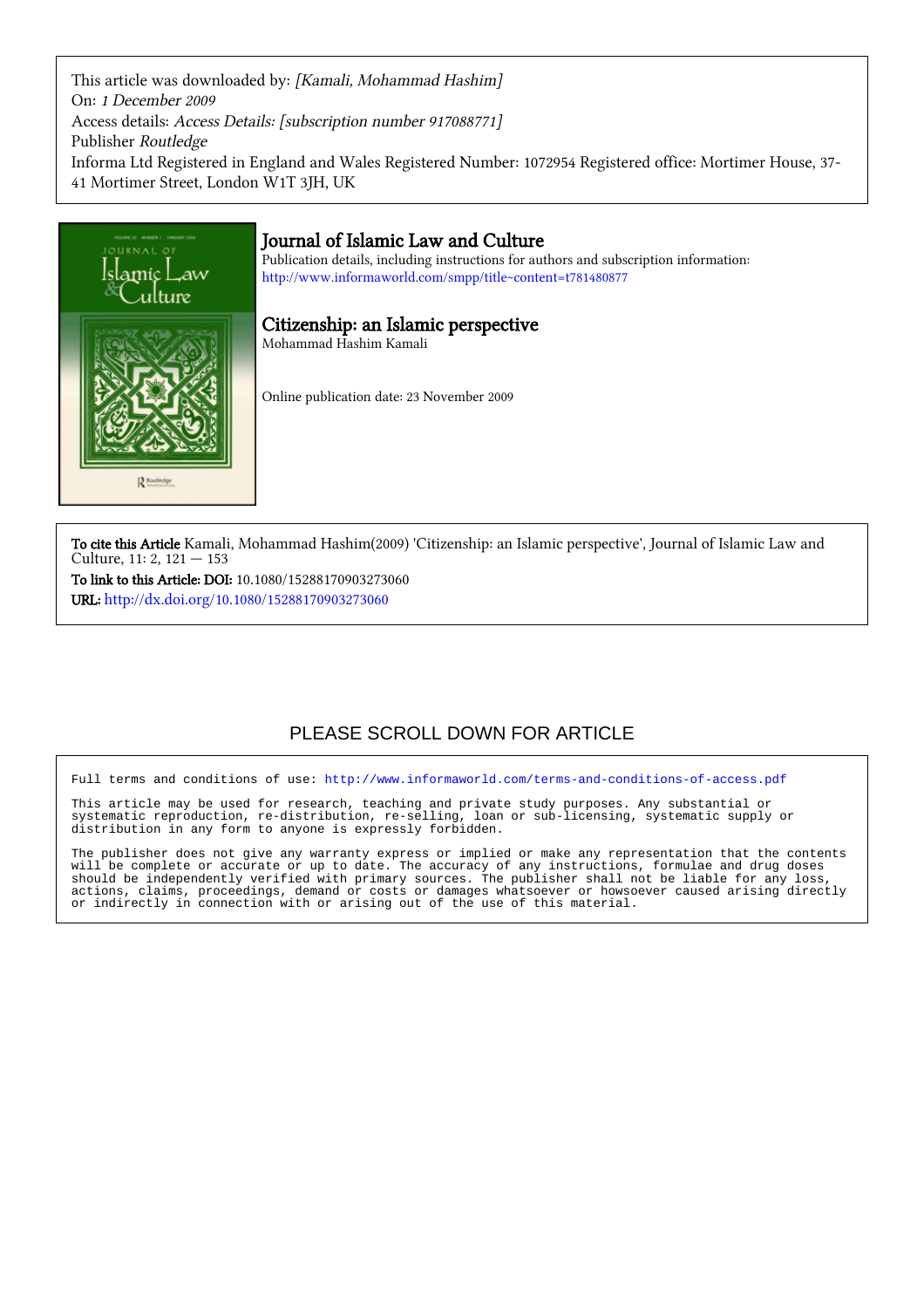

### **Citizenship: an Islamic perspective**

Mohammad Hashim Kamali

Citizenship in its contemporary context has developed in tandem with the expansive role and functions of the nation state. The Islamic notions of belonging to a political community, territory, and a system of rule are all present in the source data of the Qur'an and hadith. Yet they remain undeveloped and also burdened with accretional jurisprudence that has developed around the notions of *dar al-Islām* and *dār al-harb* (abode of Islam, and abode of war respectively). The main *purpose of this essay is to contextualise the Islamic notion of citizenship with its* contemporary context, while also attempting to strip the authoritative guidelines of Islam from its archaic concepts and additions that on the whole tend to be less than helpful.

This is one side of the picture I present. In another, yet quite fundamental sense, the rules of *fiqh* on residence and domicile within the wider  $d\bar{a}r$  *al-Islam* are far less restrictive than the Immigration and citizenship laws of the present-day Muslim countries.

**Keywords:** nation state; domicile; territory; Qur'an; *fiqh*; homeland; rights and duties

### **I. Introduction**

In political history, citizenship represents a transition from a system based on the survival of the strongest to a constitutional system or the rule of law otherwise known as civil society. The word "citizen" did not formally appear until the French Revolution of 1789. In practice, however, citizenship has not always meant that all people within a certain territory had common and equal rights.

Muslim writers have generally considered nationalism and the nation state to be inimical to Muslim unity and disagreeable with Islam. Yet there are also views that see no inherent conflict between Islam and nationalism *per se*.

While the basic notion of citizenship is not alien to Islam, some of the ultranationalistic articulations of citizenship are less than compatible with the basic tenets of Islam on equality and justice. The topic of citizenship has remained so underdeveloped in the juristic writings of *fiqh* that one can hardly speak of a clearly defined concept of citizenship in Islamic law. Due to the absence of subject-specific literature on citizenship in the *fiqh* sources, writers have tended to subsume citizenship under  $d\bar{a}r$  *al-Islām* (Abode of Peace or Islamic State) and thereby identify the citizen with the member of the Muslim community. Anyone

Email: hkamali19:gmail.com (assistant: lterebessy@hotmail.com)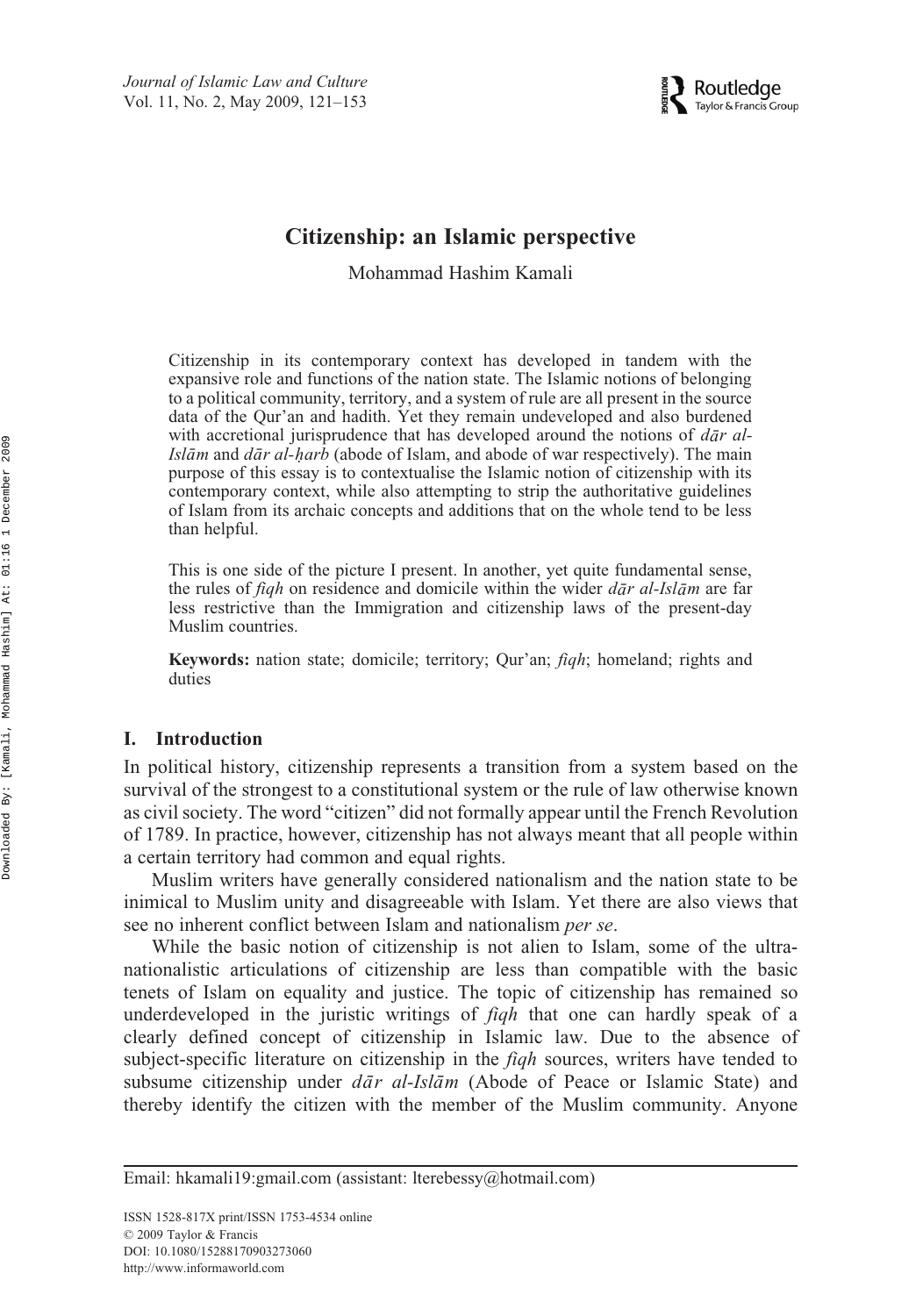who resides in *dar al-Islam* is a citizen and anyone who resides in *dar al-harb* is *a*<sup>n</sup> an alien, unless he migrates to  $d\bar{a}r$  *ral-Islam* and resides in its territory.<sup>1</sup>

The majority of Muslim commentators subscribe to the view that citizenship is not recognized in the Shari'a. Citizenship as a theme of concern does not feature in the writing of Muslim jurists of earlier times. Only during the early decades of the twentieth century, did Arab writers and jurists begin to address the matter, and even in these writings, it is not often that one can find an in-depth or exclusive treatment of the subject. Generally, the view taken is that anyone who embraces the faith and takes up domicile in  $d\bar{a}r$  *al-Islam* is a citizen of the Islamic state.

The Islamic equivalent of citizenship can be dated back to the renowned Constitution of Medina (623 CE).This document, the earliest of its kind, laid down the foundation for a new community (*umma*) and the city state of Medina. The native individuals and tribes of Medina and the newly arrived migrants (i.e., the *muhajirun*) were granted protection as well as a set of rights and duties toward one another and the nascent city state of Medina. The classical Islamic view is that a member of the Muslim community in the Qur'anic scheme acquires his identity qua Muslim and member of the *umma*, both being bound to observe the Shari'a and adhere to the same set of legal norms.

I, however, have not taken this view. This is due mainly to historical changes including, for example, the disintegration of the *umma* as a political unity, which was precipitated by the downfall of the Ottoman caliphate in 1924. It seems unrealistic, even unfeasible, to me to base an understanding of a modern concept of citizenship on a framework that no longer exists. The nation state has become an inescapable reality and what we now have is a multiplicity of some 56 Muslim majority nation states that neither are politically united nor maintain levels of cooperation one could say were strong enough to sustain the notion of a common citizenship for all of their inhabitants. The historical unity of the Muslim community within the rubric of *umma* now stands in contrast with its division into a multiplicity of nation states that find their origin neither in Islam nor in *umma* but in European thought of the eighteenth and nineteenth centuries, especially relating to the French revolution of 1789.

In the past, the historical division of the world into the House of Islam (*dar al-Islām*) and the House of War (*dār al-harb*), and the somewhat less than egalitarian *treatment that was visited on the <i>dhimmis* (non-Muslim residents in Muslim lands), reflected the political and military superiority of Muslim powers. The rules of *fiqh* have not escaped this entirely. A review of some of the provisions in the rules of *fiqh* in the light of the sources has therefore become necessary.

The nation state, which is the principal unit of political organization in the Muslim world, is also taken as a basic framework of analysis. It may be justified, perhaps, to see the nation state as a manifestation of the Qur'anic declaration "… We have made you into tribes and nations so that you may know one another. The most honoured of you in the eyes of God is the most righteous of you" (Q 49:13).

The extent to which the rights of citizens are adequately protected in Islamic law is a matter of some controversy, especially with reference to the non-Muslim citizens of an Islamic state. Islam clearly recognizes Christianity and Judaism as true religions, yet embracing the faith of Islam has been treated by writers such as Maududi as an overriding factor in determining the legal framework of citizenship. This is an erroneous assumption simply because the Qur'an recognizes the validity of other great religions and advocates freedom of religion as a basic right of their followers.

<sup>&</sup>lt;sup>1</sup>Cf. Taqī al-Dīn al-Nabhānī, *Muqaddimat al-dustūr* (n.p., Kuwait 1964), 23–26.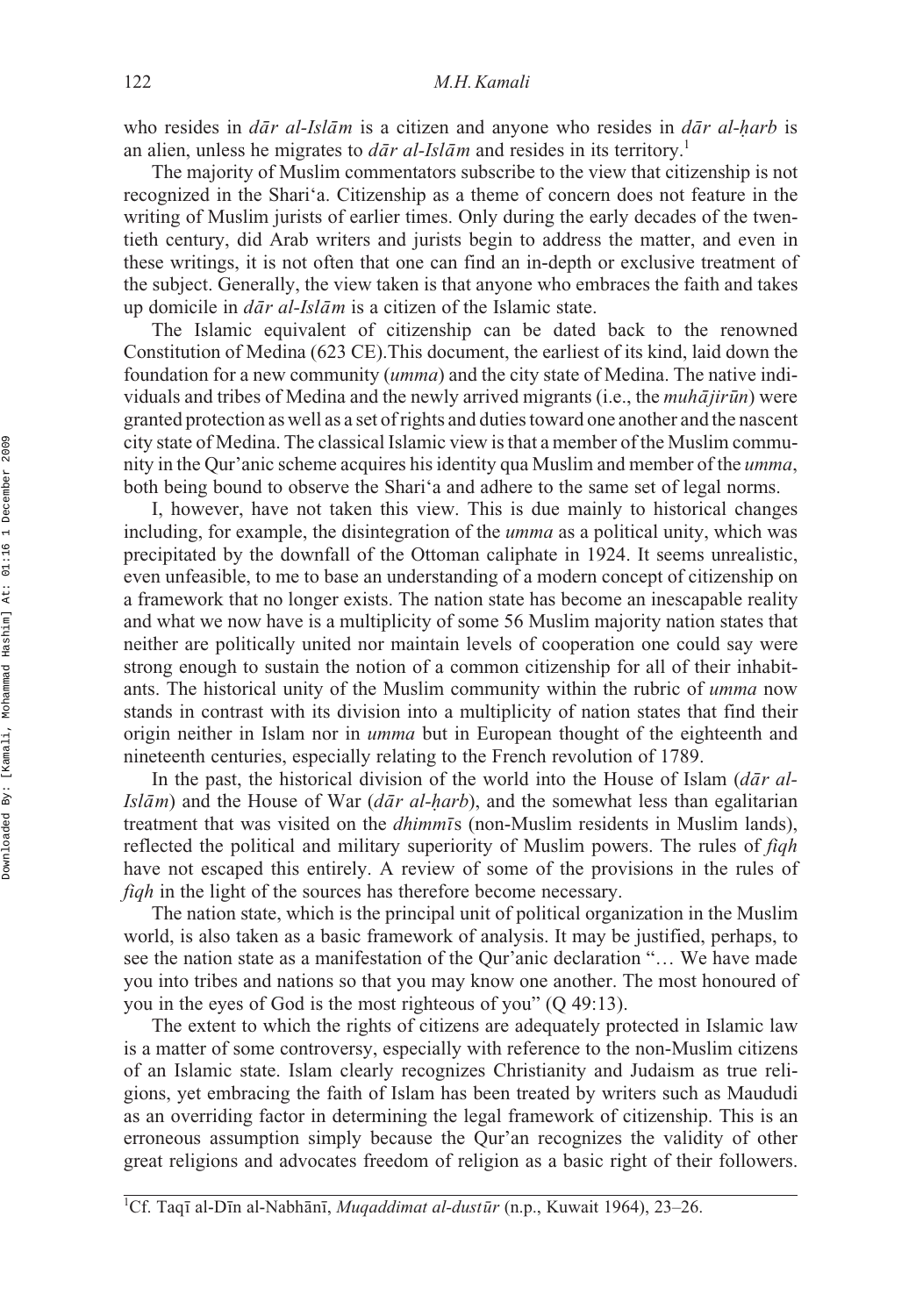There remains no basis, then, for the assumption that a non-Muslim cannot be a full citizen. To embrace Islam may still qualify a person for citizenship, but not in the exclusive sense, perhaps, of disqualifying a non-Muslim. The latter may also qualify on other grounds such as naturalization and domicile. The Shari'a entitles every human being to justice and the protection of a number of basic rights and liberties without any discrimination.

There is much diversity over details among the various legal schools and jurists of Islam. Since the rules of *fiqh* were developed mainly by the leading *'ulama*' of the scholastic period, these works were influenced by the prevailing conditions of their time. Some of the rules that were formulated tended to be discriminatory in regard to the rights of the *dhimmi*s, but present-day scholars, in light of current realities in the Muslim world, follow a different course. States and governments in the Muslim societies of today are no longer fashioned, as they used to be, on the basis only of religion. The era of democracy and constitutionalism has placed a fresh emphasis on the basic rights and liberties of the citizen. These changes have in turn been reflected in the works of Muslims jurists of the twentieth century. Many advocates revisiting the rights and duties of citizens, both Muslim and non-Muslim, and reconstructing them more in keeping with the higher objectives of equality and justice, as espoused in the Qur'an and Sunnah.

### **II. Concept and terminology**

The term "citizen" comes from the Latin word *civitas*, meaning "city". The ancient Greeks were the first to explore the idea and practice of citizenship. Their society was based on the *polis*, or the city-state. Aristotle believed that man was a political being and could not, therefore, reach his full potential without participating in the *polis*. However, the opportunity to take part in the *polis* did not extend to everyone. Women, children, resident foreigners, some labourers and slaves were not regarded as citizens and were thus excluded from the privileges of rule. For Aristotle, the main basis of distinction between a citizen and a non-citizen was his participation in giving judgment and holding office. He further added that, as soon as a man became entitled to participate in the affairs of the *polis* and hold an office, he was deemed to be a citizen of that state. In Rome, citizenship was the basic criterion which served to distinguish between the civil or political rights of the Roman citizens (*civis*) and those of the populations of the conquered territories to whom citizenship was only partially and gradually extended.<sup>2</sup>

Citizenship is admittedly a complex idea and connotes a wide range of meanings – so much so that it does not lend itself to a simple or a comprehensive definition.<sup>3</sup> As a concept, citizenship is also dynamic and evolutionary, in that it tends to vary from community to community and remains open to the circumstantial changes of time and place. The rights that are acquired by citizens are primarily of a political nature, and entail participation in the political life of the community. At present, they may be said to include, above all, the right to participate in rule-making institutions, the selection

<sup>&</sup>lt;sup>2</sup>Cf. Nawaf Salam, 'The Emergence of Citizenship in Islamdom,' (1997) 12 Arab Law Quaterly 125–126

<sup>3</sup> Cf. Partington, M. 'Citizenship and Housing' in Robert Blackburn (ed.), *Rights of Citizenship* (Mansell, London 1993) 124; Haitham Manna, *Citizenship in Arab Islamic History,* Manar Wafa and Wasim Wagdy (trs.) (Cairo Institute for Human Rights Studies, Cairo, 1996) 18.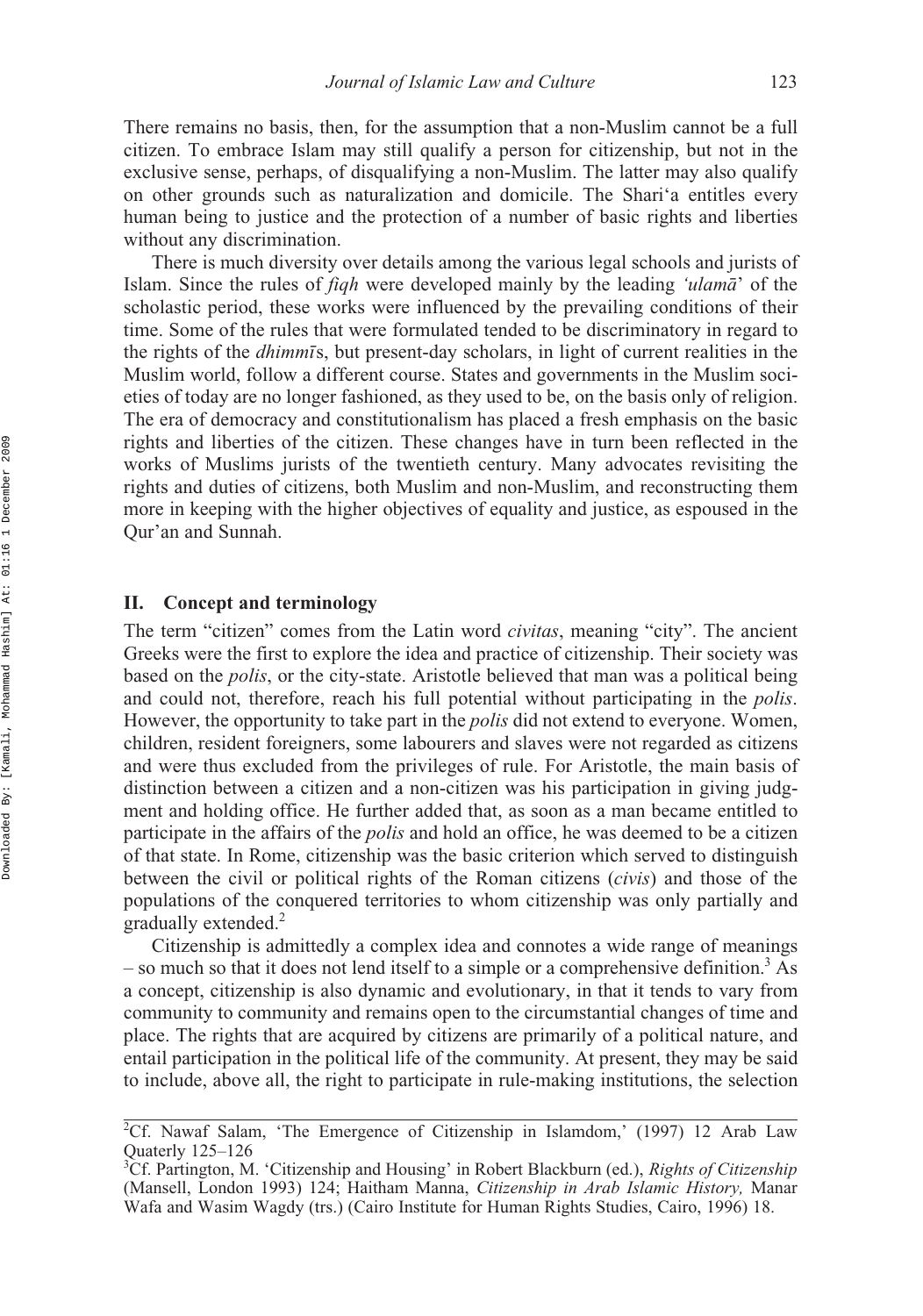of leadership, and the right to participate in the determination of social priorities through public debate and the exercise of the freedom of speech.<sup>4</sup>

Citizenship defines some of the most critical aspects of the relationship between the individual and the state.<sup>5</sup> Citizenship under contemporary law is established on the basis of blood ties and/or place of birth. Naturalization is also recognized as a basis on which citizenship is acquired. Modern citizenship has aimed at eliminating all forms of hereditary or group privilege and requires that all citizens be equal before the law.

References to *umma* and *qawm* also occur in the Qur'an, referring to groups to which an individual may have a sense of belonging and attachment. In a passage where the text allowed the early Muslim community of Medina to wage war in the cause of God and against oppression, a reference is also made to homeland and family: 'How could we refuse to fight in the cause of God, seeing that we were turned out of our homeland (*diyārinā*) and our families' (Q 2:246). Elsewhere the text refers again to these factors and on this occasion enjoins justice and fair treatment for those who "never fought you over religion nor evicted you from your homes (*diyārikum*)" (Q 60:8). The Qur'an also addresses the Prophet Muhammad in the following terms: "Remember (when) Ibrahim said: O my Lord: make this city (*balad*) one of peace with security." The idea of belonging to a place highlighted by a sense of affinity with its landscape, fruits and safety is also depicted in the following verse: "By the fig, and the olive, and the mount of Sinai, and this city of security (*al-balad al-amīn*) (Q 95:1– 3). The sense of attachment to one's balad is further accentuated when this becomes the object of a divine oath taking in a verse addressed to the Prophet Muhammad, in a *sūra* which also bears the name "*al-Balad*": 'I do call to witness this city, and you are a freeman of this city, and the (magical) ties of parent and child' *(*Q 90:1–3).

The parent–child bond is clearly read into the notion of *balad*, the homeland, and the freedom which is also enjoyed as a result of belonging to it. By virtue of this reference, this *sūra* is also known to be a Meccan *sūra*, as this was the place where the Prophet and his parents resided. The Prophet himself went on record to express his love for his birthplace Mecca, when he was compelled to leave it. Ibn 'Abbas reported in this connection that grief had overcome the Prophet when on his way to Medina; he paused for a moment at Hazwara near the marketplace of Mecca and said: 'By God! You are the best of all places in the eyes of God and most beloved on the face of the earth to me. Had it not been for the fact that your inhabitants evicted me, I would not have left you.<sup>'6</sup> Commentators have drawn the conclusion that the forced eviction of Muslims from their homeland was the basic cause of the Qur'anic validation of armed struggle and *jihad*. This was not allowed during the first 12 years of the Prophet's campaign in Mecca, where he propagated Islam through peaceful means. Only when the Muslims were subjected to persecution and thrown out of their homeland were they allowed to resort to *jihad*.

### **III. The Islamic conception of citizenship**

One of the general attributes of Islam that needs to be taken into account is its claim to universality and the assertion that its standards of equality transcend the particularities

<sup>4</sup> Keith Ewing, 'Citizenship and Employment' in Blackburn (n 3) 99.

<sup>5</sup> Waqar Ahmad and Charles Husband, 'Religious Identity, Citizenship and Welfare. The Case of Muslims in Britain' (1993) 10 *American Journal of Islamic Social Science* 216. <sup>6</sup>

Ibn Mājah, *Sunan Ibn Mājah* (Cagli Yayinlari, Istanbul 1401/1981), Hadith no. 3108.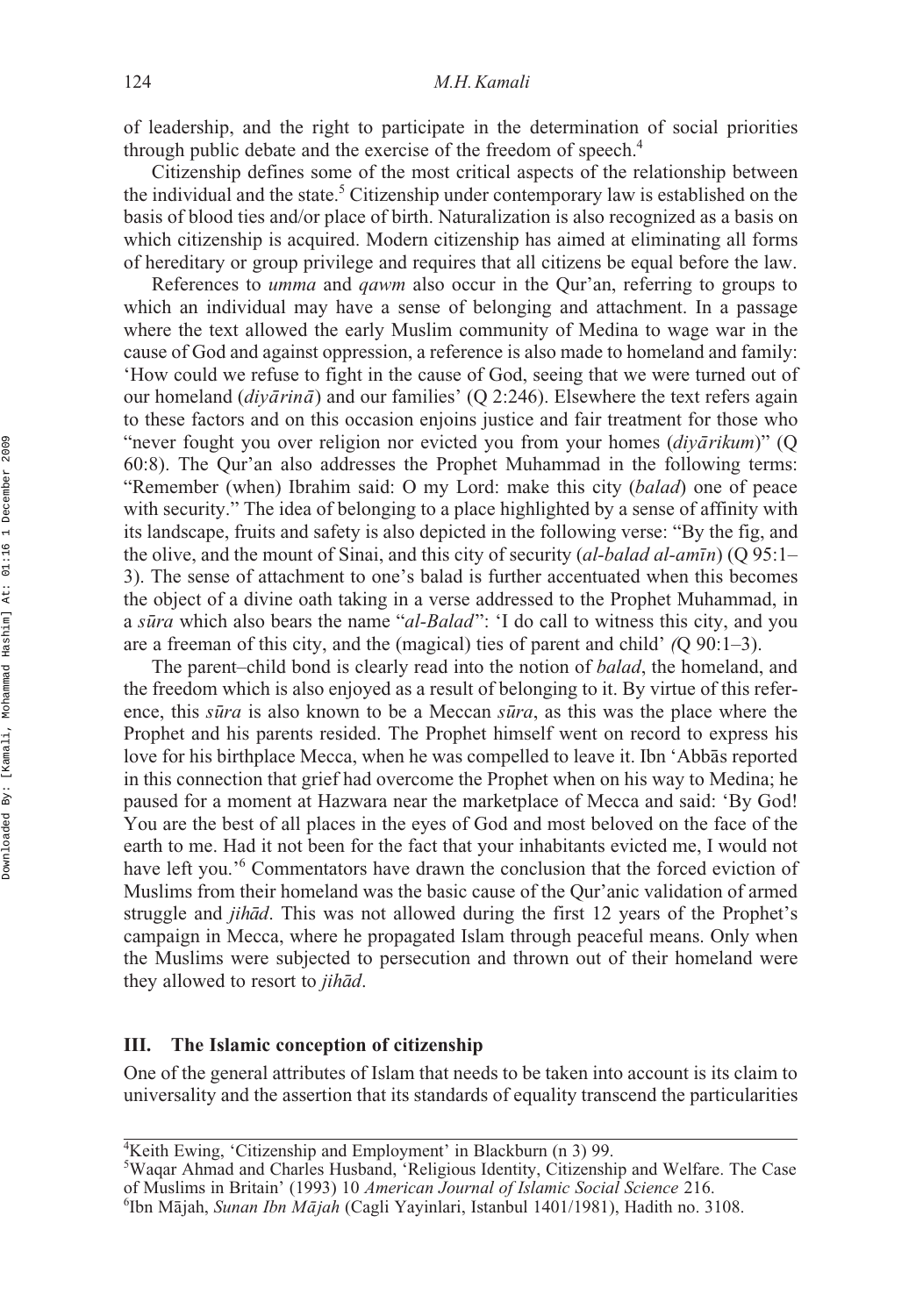of tribe and nation and, for that matter, of the nation state. This is because of Islam's rejection of all racial, ethnic and hereditary criteria of distinction, which constitute the foundations of nationalism. The only valid ground on which any individual may be deemed superior to another in Islam is God-consciousness and piety (taqwa).

Despite the awareness the Qur'an has conveyed of the reality of people's attachment to their place of birth and residence, it makes no direct reference to citizenship. This may be indicative of a certain openness of outlook above the restrictive framework of citizenship in modern times. The Qur'an may have left the subject of citizenship undefined, but the position of man himself, in his pre-social state, is ennobled in the Qur'an as God's "vicegerent on the earth" (Q 2:30).

The following Qur'anic verse is often quoted in evidence to the effect that religion and domicile are the basic requirements of citizenship:

Surely those who believed and fled (their homes) and struggled hard in God's way with their wealth and their lives, and those who gave shelter and helped – these are friends of one another. And those who believed but did not migrate, you are not responsible for their protection (*wilāya*) until they migrate. (Q 8:72)

The reference to protection in this verse has been a matter of some discussion among the commentators. The basic meaning of the text seems to be clear, and the reference is, of course, to the Migrants and Helpers, *Muhajirun* and *Ansar*. The *n*<sup>*n*</sup> and *n*<sup>*n*</sup> and *n*<sup>*n*</sup> and *n*<sup>*n*</sup><sub>*n*</sub><sup>*n*</sup> and *n*<sup>*n*</sup><sub>*n*</sub><sup>*n*</sup> and *n*<sup>*n*</sup><sub>*n*</sub><sup>*n*</sup> and *n*<sup>*n*</sup><sub>*n*</sub><sup>*n*</sup> *n*<sup>*n*</sup> and *n*<sup>*n*</sup><sub>*n*</sub><sup>*n*</sup> *n*<sup>*n*</sup> and *n*<sup>*n*</sup> *n*<sup>*n*</sup> *n*<sup>*n*</sup> *n*<sup>*n*</sup> *n*<sup>*n*</sup> *n*<sup>*</sup>* formed a community in Medina alongside those who gave them shelter and helped them (i.e., the *Ansār*). But there were some who chose to remain in their homes and did not migrate to Medina. The nascent community in Medina could not undertake to protect the interests of such persons, and this is what is meant by "you are not responsible for their protection".

The Prophet-cum-head of state himself did not insist on embracing Islam as a precondition of citizenship. The Constitution of Medina acknowledged and declared the Jews of Medina to be part of the *umma* that the Prophet organized immediately after his migration to Medina. Moreover, there is nowhere a requirement in the sources of Shari'a to say that a non-Muslim resident, the so-called *dhimmi*, must become a Muslim first before he or she can become a citizen of an Islamic state.

### **IV. Muslims and the question of automatic citizenship**

Historically, citizens of Muslim states were almost totally free to travel and reside in other parts of the Islamic domain. Individuals, scholars and traders who moved and migrated from the Abbasid state, for instance, to Spain did so without "any hardship, restriction or any privileges".7 This was the situation under the Abbasids as well as under the Fatimids in Egypt and Andalus. The sense of Muslim solidarity remained a reality even after the coming into being of these three competing power centers in the Muslim lands. Smaller sultanates and power centers within the Abbasid domain emerged and multiplied, but Muslims were free and it was easy for them to pass from one state or principality to another and reside where they wished. Political divisions of the *umma* were for a long time regarded as a harmful innovation (*bid'a*) that was unacceptable in principle and Muslims continued to be united in many other respects.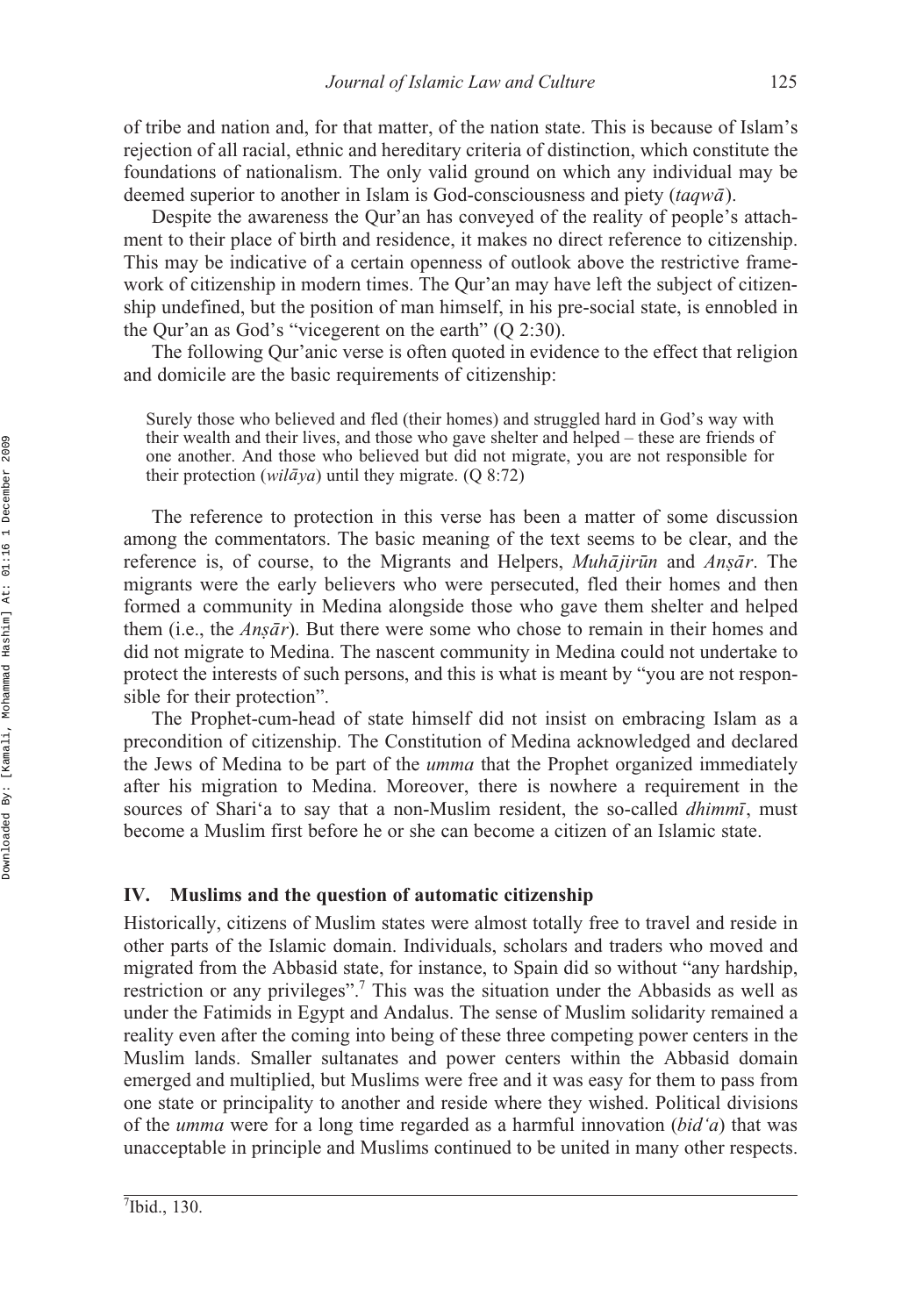There was no difficulty in principle for a Muslim to be "employed in any political or administrative system where he happened to be residing". One can cite examples of such prominent figures as al-Shafi'i, Ibn Khaldun, al-Ghazali, Ibn Batuta and many others, who resided in a variety of places and were employed in various administrative regimes throughout the Islamic lands. They changed their employment, following the common practice of taking positions in the employ of different rulers in distant lands. "No Muslim could [thus] be an alien in any Muslim land."8 Full and immediate community membership was acquired by any Muslim who took up residence in a Muslim community other than his original domicile without any formalities. It is in this sense, according to 'Abd al-Wahhab al-Affandi, the word "Muslim" was the closest equivalent there was to "citizen", for being a Muslim conferred full citizenship status. Al-Affandi has criticized Bernard Lewis for his assertion that citizenship as a concept is not known in Islam and that no equivalent to the word existed in Arabic, Persian or Turkish. "This is an erroneous assertion notwithstanding the fact that many Arab researchers have concurred."9 Al-Affandi addressed this issue in a full-length article in which he spoke critically of Lewis and others who held that the concept of "a political community" and citizenship as a political concept did not exist in Islam. In addition, in Islam, the political and religious community were concurrent, borne out by the fact that the word "Muslim" was the nearest equivalent to "citizen". To say that the two were concurrent is not the same as to say that a political community, or citizenship for that matter, did not exist. Attention is drawn in this connection to a hadith, recorded in both Bukhari and Muslim, which declared that "the lives of Muslims are equal (in respect of retaliation and *diyya*) and they are a unity against their opponents. When the least among them offers safe conduct to someone, it becomes a commitment on all of them."10 "The least among them", according to commentators, include women and children, although most have excluded the latter.

Then came the era of the struggle for independence from Western colonialism, and the many long years of confrontation that followed. The anti-colonialist campaign was conducted with the participation of all the *muwātinūn* in the former colonies; Muslims<br>and non-Muslims struggled side by side and made sacrifices. When they won that and non-Muslims struggled side by side and made sacrifices. When they won that campaign and gained independence for their homeland, they sought to regulate their national life through a national charter and constitution. One of the major gains of this struggle which was articulated in many of these constitutions was equality before the law for all the citizens.

The realities of unity within the ranks of the *umma* have drastically changed over time and the freedom of travel and residence once enjoyed in all parts and territories under Muslim rule does not exist any more. Much of this, one might say, is a consequence of economic and political changes experienced as a result of the prevalence of the nation state. Economic differentials between Muslim countries have given a new dimension to the exclusivities of nationalism. Yet the basic sentiment of ummatic unity that is grounded in religion may still be said to be a reality, and a hope, according

<sup>8</sup> Abdul Malik A. Al-Sayed, *Social Ethics of Islam: Classical Islamic Arabic Political Theory* and Practice (Vantage Press, New York, 1982) 220; Muhammad Yūsuf Mūsā, *Al-Islām wa l-Hayāt: Dirāsāt* wa *Tawjīhāt* (Maktabah Wahbah, Cairo 1961) 177.<br><sup>9</sup>'Abd al-Wahhāb al-Affandī, 'I'ādat al-nazar fī al-mafhūm al-taqlīdī li-al-jamā'a al-siyāsiyya

*Hayāt: Dirāsāt* wa *Tawjīhāt* (Maktabah Wahbah, Cairo 1961) 177.<br><sup>9</sup>ʻAbd al-Wahhāb al-Affandī, 'I'ādat al-nazar fī al-mafhūm al-taqlīdī li-al-jamā'a al-siyā<br>fī al-islām: muslim am muwātin?' (2001) 22(264) *Al-Mustaabal al* ī al-islām: muslim am muwāṭin?' (2001) 22(264) *Al-Mustaqbal al-'Arabī*<br><sup>)</sup>Al-Bukhārī *Sahīh al-Bukhārī* trans Muhammad Muhsin Khan vol. 9

fī al-islām: muslim am muwāṭin?' (2001) 22(264) *Al-Mustaqbal al-'Arabī* 144.<br><sup>10</sup>Al-Bukhārī, *Şaḥīḥ al-Bukhārī*, trans. Muhammad Muhsin Khan, vol. 9 (Qazi Publications,<br>Labore - 1979) (Al-Hāfiz al-Mundhirī) 102: Al-Hāfiz Lahore, 1979) (Al-Hāfiz al-Mundhirī) 102; Al-Hāfiz al-Mundhirī, *Mukhtaṣar Sunan Abū*<br>*Dāwūd* ed Ahmad Muhammad Shakir and Hamid al-Faqi (Dār al-Ma'rifa Beirut n d) *Dāwūd*, ed. Ahmad Muhammad Shakir and Hamid al-Faqi (Dār al-Ma'rifa, Beirut n.d.).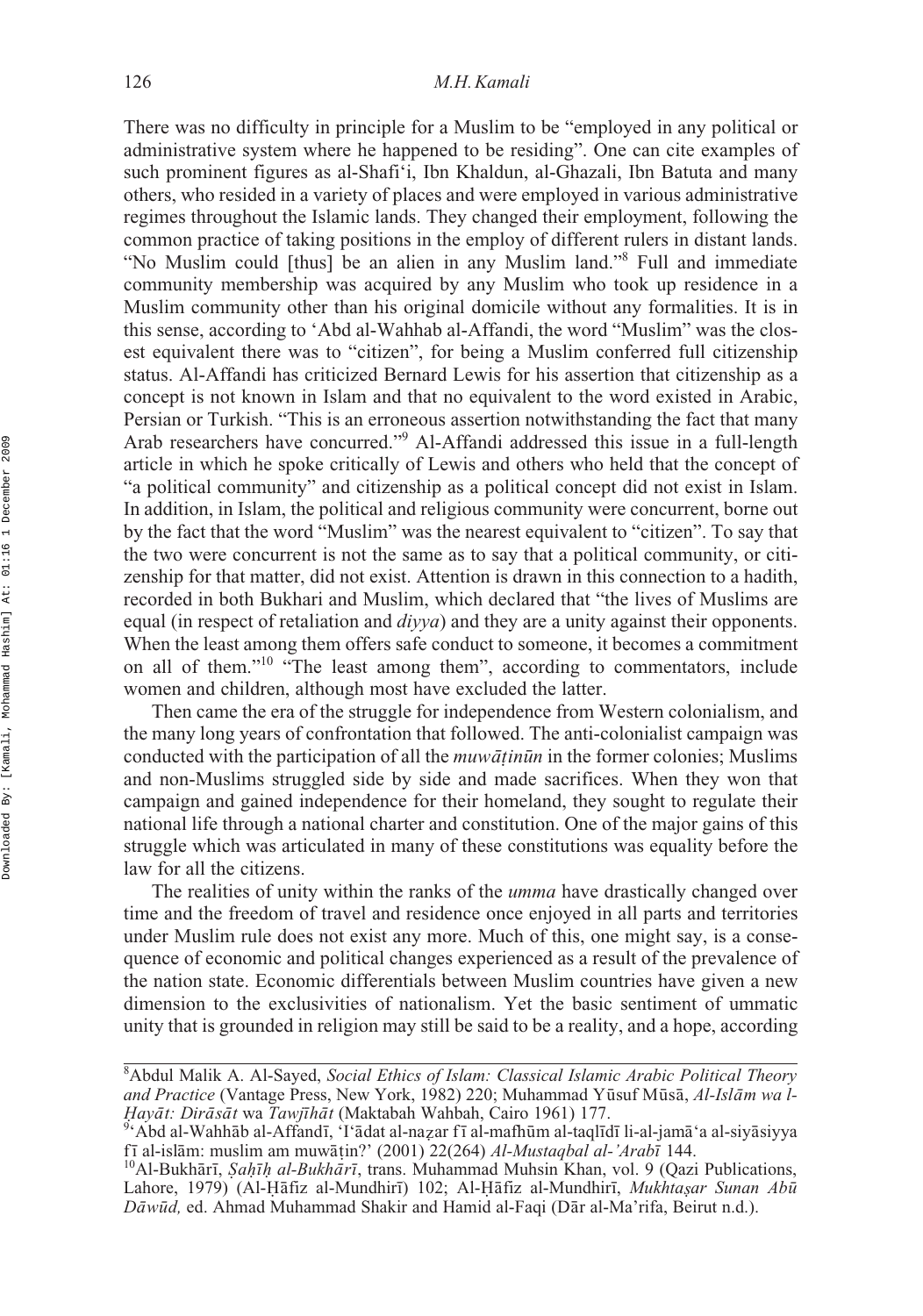to Hassan al-Saffar, "in the hearts of Muslims that can be utilized for greater cooperation and closeness within the framework of the currently prevailing conditions".11

The lines of division between countries and nations, including Muslim countries, have become more obvious and have taken root during the second half of the twentieth century. This is due to a variety of factors, chief among which may be said to be the economic factor and the unwillingness of the richer countries to share their wealth with the poorer nations. Among the Muslim countries, Saudi Arabia and the Gulf countries, are perhaps well known for their stringent policies on nationality and immigration. With the exception of some limited concessions granted to citizens of the Gulf states in the area of commerce,<sup>12</sup> it is generally quite difficult for Muslim foreigners to settle in Saudi Arabia and obtain citizenship.<sup>13</sup> Saudi Arabia is here cited as an example in order to pursue the discussion over Hamidullah's conclusions, but Saudi Arabia is by no means an exception. The citizenship laws of almost all Muslim countries have departed from the open door attitude and receptiveness of the kind that is associated with the Qur'anic concept of *umma*, by introducing restrictions that have altered the whole picture of openness to one of its opposite.

There is little doubt that the necessity that Hamidullah referred to as an explanation for the drastic changes of citizenship policies of Muslim governments has now become the general rule. Nationality and citizenship laws currently in force in Muslim countries have marked a near-total departure from the rules of *fiqh* that were formulated in earlier times, that is, prior to the advent of the nation-state. The *fiqh* provisions were generally premised on the idea of unity within the boundaries of  $d\bar{a}r$  *al-Islam* and, by implication, the Muslim homeland. Yet the juristic rules of *fiqh* may also be said to have assumed an equally questionable premise of dividing the world into the binary division of  $d\bar{a}r$  *al-Islam* and  $d\bar{a}r$  *al-harb* (also referred to as  $d\bar{a}r$  *al-kufr*, "the abode of unbelief"). Apart from the fact that no clear authority for this classification abode of unbelief"). Apart from the fact that no clear authority for this classification can be found in the Qur'an or the Sunna, the classification seems to proceed on the acceptance, in principle, of belligerency and war as the normal pattern of relations between Muslim and non-Muslim powers.

The Islamic Declaration of Human Rights 1985 does not contain a separate clause on citizenship. There are now over 50 independent Muslim states and, although they maintain levels of cooperation in various organizations and there is awareness and recognition of unity in faith among them, they are otherwise totally separate. Political tensions rise and fall and often mar the climate of understanding and cooperation among nations. Initial hopes that the advent of globalization would encourage openness and the prospects of better relations between nations to enable their people to enjoy better access, freedom of movement and residence have not been realized.

<sup>&</sup>lt;sup>11</sup>Shaykh Hasan al-Saffār, 'Al-waṭan wa-al-muwāṭana': al-Huqūq wa'l-Wājibāt' (1996) 10<br>*Al-Kalima* 19 *Al-Kalima*, 19.<br><sup>12</sup>For a discussion of the business laws of Saudi Arabia see Nabil Saleh, 'Company

Legislation the Gulf: Recent Developments' in HL Ruttley and Chibli Mallat (eds), Commercial Law in the Middle East (Graham and Trotman, London 1995) 92-103. *Commercial Law in the Middle East* (Graham and Trotman, London 1995) 92–103.<br><sup>13</sup>In all appearance, the Nationality Ordinance *(al-nizām al-jinsiyya*) of Saudi Arabia 1974

contains (under Article 9) terms that are not very different from parallel regulations in other Muslim countries. Saudi nationality may thus be conferred on a person who is adult and sane, and a person of good character, who has no record of criminal conviction for six years at least prior to his application and "has obtained a permanent resident status in the Kingdom of Saudi Arabia for a minimum of five years in accordance with the special regulations that lay down certain requirements". It seems that official policy makes fulfilment of this last condition considerably more restrictive than the legal text would appear to suggest.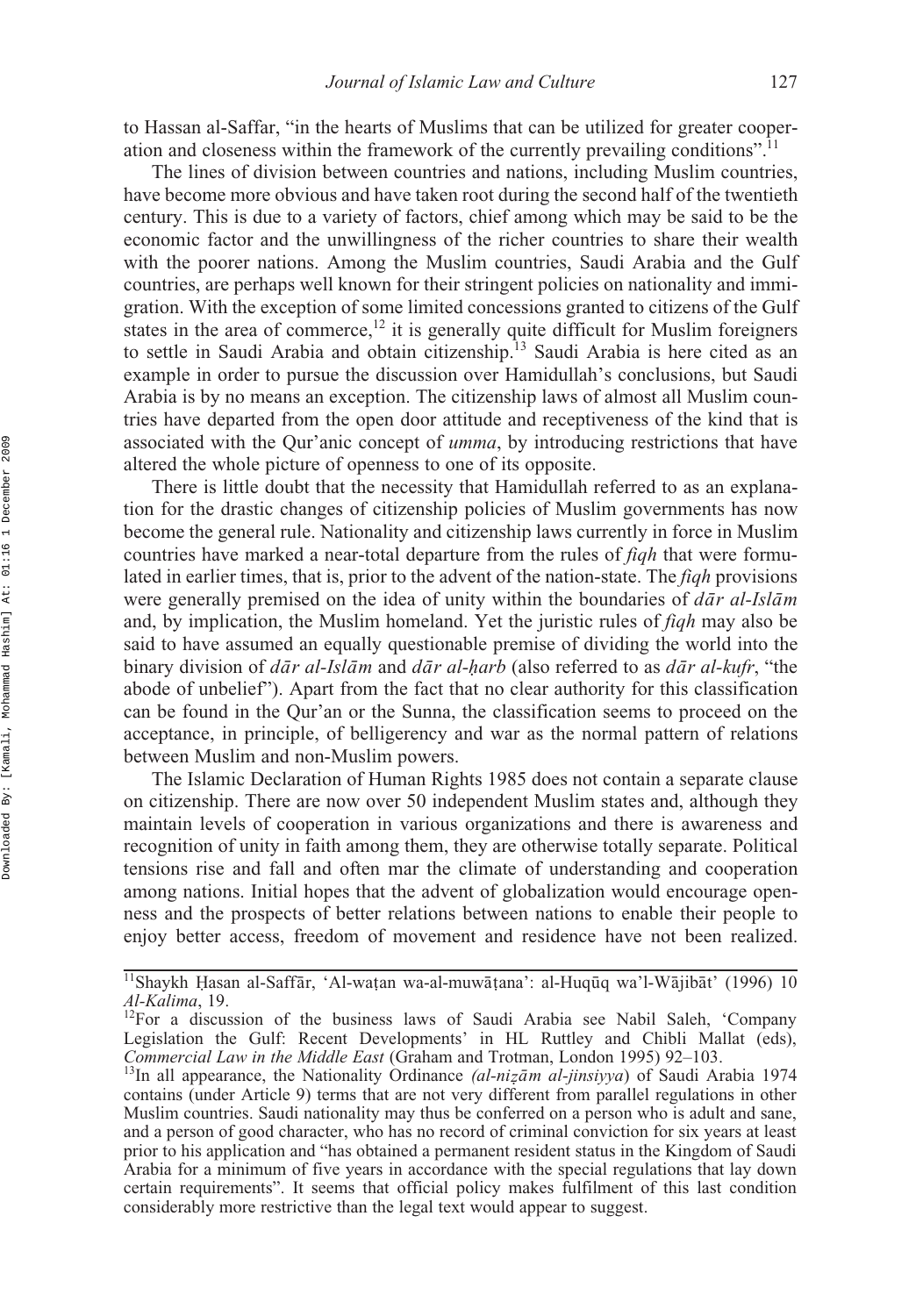Muslim countries should still work together to build on their bonds of unity and nurture that spirit so as to make it a reality as it once was.

### **V.** Second class citizens among Arabs – the Mawālī

The pre-Islamic system of patronage (*walā'*) survived and presented a problem vis-àvis the Islamic teachings on equality within the Muslim community, including those who joined the new religion. *Walā* ' entrenched itself as a basis for the superiority of Arabs over non-Arabs and slaves, who remained under the patronage of their former masters even after their release from slavery. Tribalism and *wala* ' became obstacles to social cohesion and the development of citizenship along the lines of the egalitarian teachings of Islam. As one commentator has noted with reference to *wala* ' the prevalence of *wala*<sup>*'*</sup> among the Arab warrior tribes, and then the Arab Islamic empire, increasingly rendered the concept of citizenship a function mainly of power rather than religion.<sup>14</sup> What it meant was that religion translated itself into a basis of discrimination between Muslims and *dhimmīs*, but there was no religious basis for discriminating against the *mawālī*, who were Muslims, albeit of non-Arab origin. This level of discrimination was a function of power and domination of a kind that eventually destroyed the social equilibrium of Arab society in the dynastic period. Our reading of history also needs to be adjusted due to historical changes.

Most of the Persian prisoners of war who embraced Islam became the  $maw\bar{a}l\bar{\iota}$  of the Arab warlords. There were instances when some of them regained their status as equal citizens through agreements on the exchange of war prisoners, or personal prominence, but most of the *mawali* were second-class citizens who were treated almost on par with the slaves. The typical Arabian tribe thus consisted of three classes of persons, namely the *mawali*, the Arabs themselves, and the slaves. Only the Arab Muslims enjoyed full civilian rights and took upon themselves the warrior duties of defence against external aggression, and "none but an Arab was eligible for judgeship".<sup>15</sup>

The second Caliph 'Umar, who instituted a pension and an army register, actually departed from the more egalitarian stance of his predecessor when he gave different classes of people entitlement to differentiated allowances. Muslim armies in their camps and new locations were organized along tribal lines and the *mawali* were accorded a status inferior to that of Arab Muslims. The *mawali* were naturally angered with their lot, and it was one of them, Abu Lu'lu', the slave of Mughira b. Shu'ba, who assassinated the Caliph 'Umar. One of their grievances was that they were not given equal shares from the funds of *bayt al-māl*.<sup>16</sup> This situation was further exacerbated during the time of Caliph 'Uthman, when tribal and family ties verging on nepotism became a feature of his government and a further cause of instability that was partly accountable for his assassination.

The Umayyad Caliphs followed this precedent, differentiated the Arabs from the *mawālī* and went to excess by imposing the poll tax on the latter even after they had professed Islam. They were also precluded from appointment to political and administrative positions in the government that were reserved for Arab nobility, and from participation in state affairs. An Arab would not agree to his daughter's marriage to one of the *mawali*, and although they served in the army, they were not given the

 $\frac{14}{14}$ Manna (n 3) 55.

<sup>15</sup>Id., p. 311; Manna (n 3) 54.

 $16$ Manna (n 3) 39.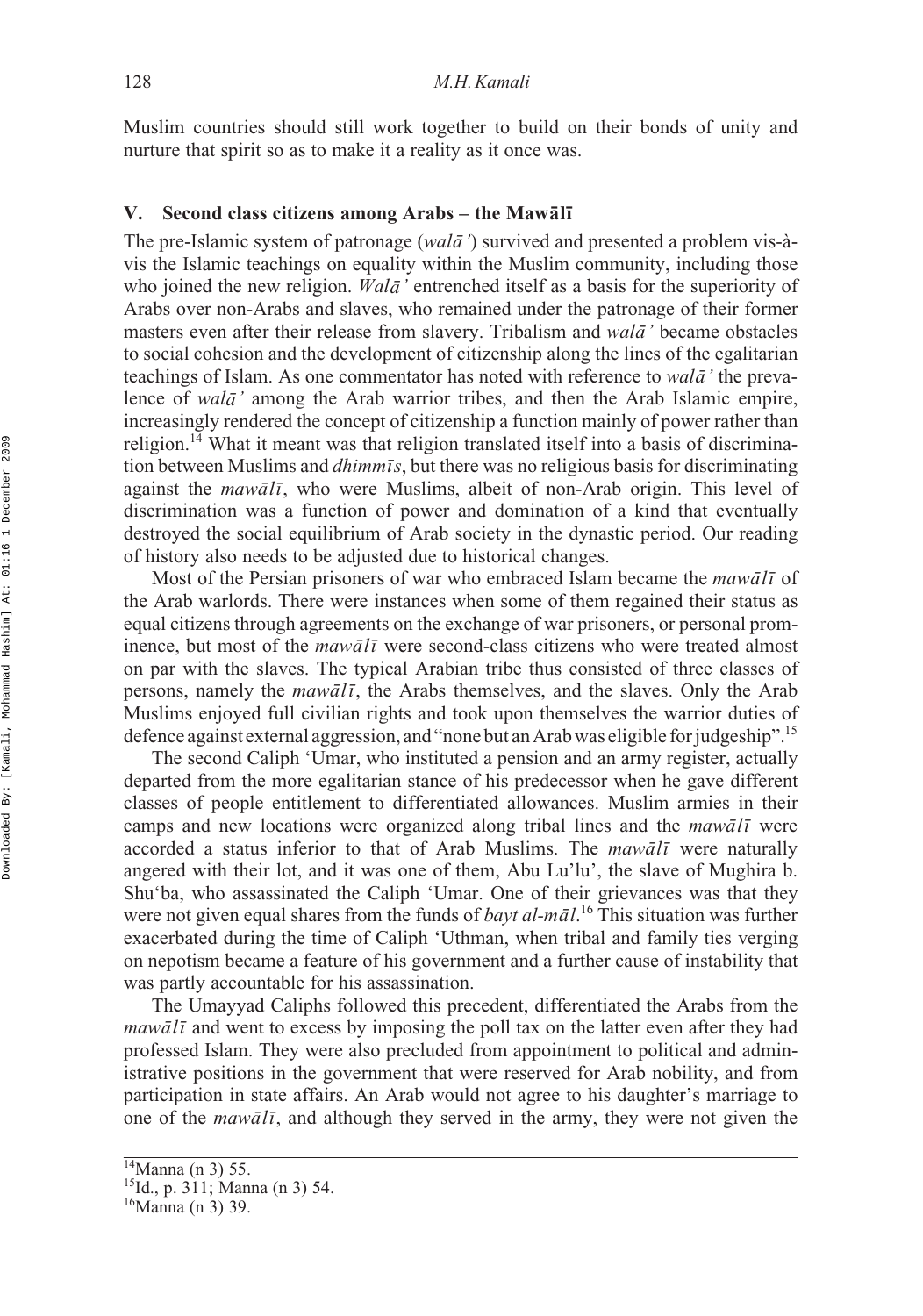same allowances and were assigned to infantry divisions "and other such treatments that the Arabs would not like to have for themselves".17

Many historians have held the view that the Arab discrimination against the *mawālī* was a major incentive for their persistent rebellion, which led to the collapse of the Umayyad state. During Mu'awiya's time, the *mawali* joined the rebel faction of Mukhtar b. Abi 'Ubayd. They then joined hands with the Kharijites, whose egalitarian views on many contentious issues appealed to them, and also took part in the rebellion of 'Abd al-Rahman b. al-Ash'ath.18

Following the collapse of the Umayyads and the establishment of Abbassid rule, there was an almost total reversal of the previous status quo. The Abbassid rulers relied on the *mawali* and entrusted them with high positions in government and many other privileges in preference even to the native Arabs. The Abbasid movement is often characterized as "a movement of *mawalis* to exact revenge on Arabs and demolish their state". The violent anti-Arab *shu* '*ūbiyya* (lit. popular or people's) movement that spread widely among the *mawālī*, especially the Persians, with the aim of combating Arab superiority, seems to have largely succeeded in its objectives. The *mawali* became powerful both under the Abbasids and in the Fatimid state of Egypt. As in the Abbasid state, the *mawālī* under the Fatimids were of different races, but "the bulk of them were black Sudanese" and they played a major role in state policy and administration.<sup>19</sup>

The *mawalī* success was partly due to their superiority in literary pursuits. Under Umayyad rule, when the *mawali* were excluded from leading government positions, they occupied themselves with acquisition of knowledge in various fields including literature, history and Islamic sciences. Most of the Abbassid rulers took wives from among the *mawali* – some were the freed slaves of their predecessors. Apart from what is said of the beauty of non-Arab women, it was easier for the rulers to know the *mawali* women through personal contact – unlike the Arab women who were customarily not allowed to interact with men. Thus it is known that the mother of the Caliph al-Ma'mun (d. 198/813) was a Persian, the mother of al-Mu'tasim (d. 218/833) was Turkish, and the mothers of al-Mutawakkil (232/847) and al-Muqtadir (295/908) were Romans. A similar account is given of the Fatimid rulers and those of the Mamluks in Egypt – one of the Mamluk Sultans, Najm al-Din Ayyub (684/1250) married a former slave and most of his army consisted of slaves of non-Arab origin.<sup>20</sup>

### **VI.** *Dār al-Islām* and *dār al-harb* revisited

The economic realities of the contemporary world have already made the nation state in many ways marginalized and pointed to the greater utility of the wider geographical allignments of nation states. $21$ 

<sup>&</sup>lt;sup>17</sup> Hasan Ibrahim Hasan and Ali Ibrahim Hasan, *Al-nuzum al-Islamiyyah* (Maktaba al-Nahda<br>al-'Arabiyya Cairo n d \ 311: Al-Saved (n 8) 184 al-'Arabiyya, Cairo n.d.) 311; Al-Sayed (n 8) 184.

<sup>&</sup>lt;sup>18</sup> Hasan Ibrahim Hasan (n 17) 312. The Kharijites considered the Imamate the right of any<br>Muslim – Arab, non-Arab, black or white – provided he obtained the homage or *hay'a* of the Muslim – Arab, non-Arab, black or white – provided he obtained the homage or *bay'a* of the populace. Some of them, especially the *Shababiyya*, also sanctioned the Imamate of women. Many of the Kharijites betrothed their Arab women relatives to the non-Arab *mawālī*.<br><sup>19</sup>Al-Sayed (n 8) 186.

Ḥasan Ibrāhīm Ḥ<br>Kenichi Omhae

<sup>&</sup>lt;sup>20</sup>See for detail Hasan Ibrāhīm Hasan (n 20) 313–14.<br><sup>21</sup>For detail see Kenichi Omhae, *The End of the Nation State: The Rise of Regional Economics* (The Free Press, New York 1995).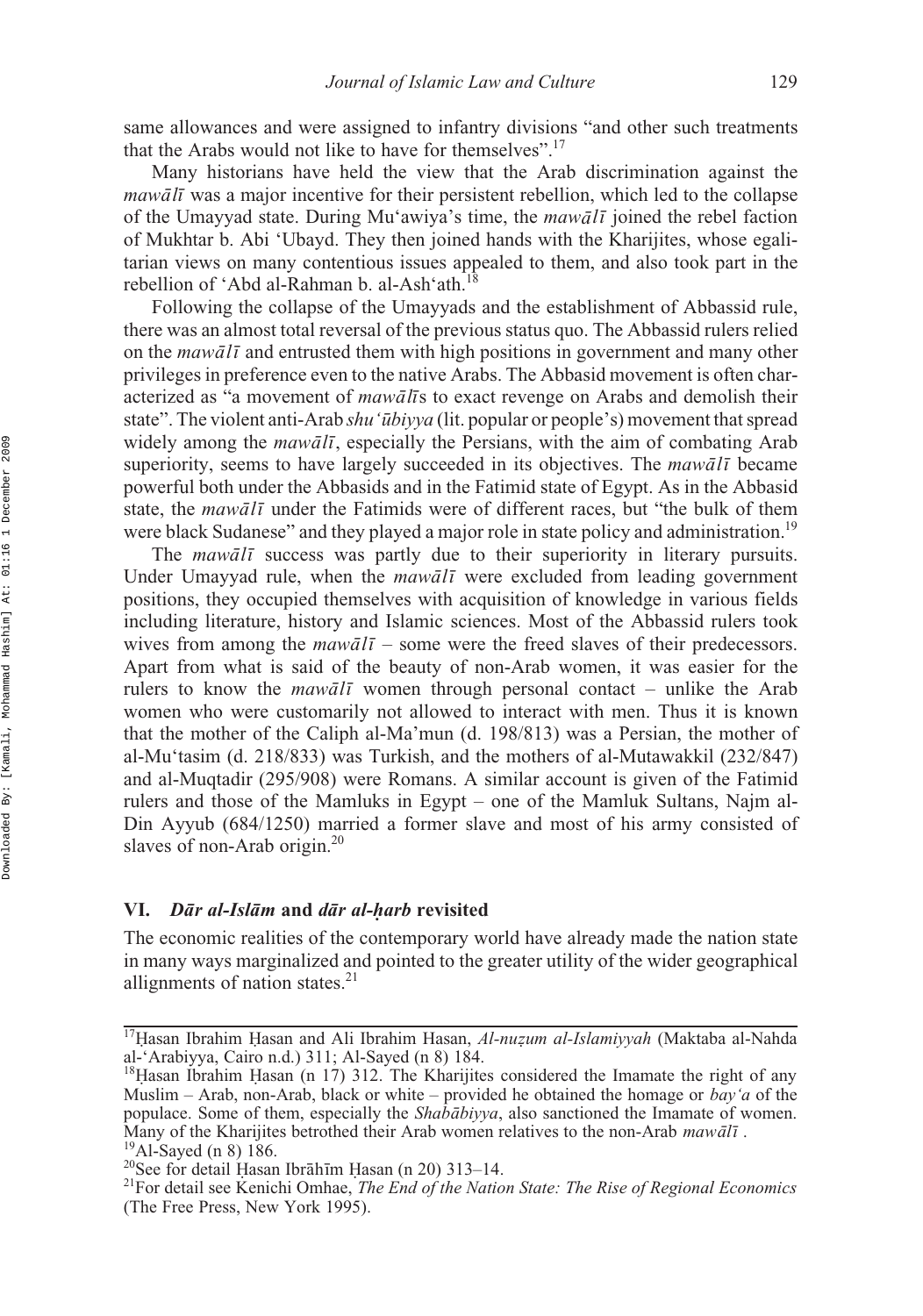In any case, the nation state idea has its roots in the European political thought of the pre-and post- industrial revolution period, which has not proven as good for the former colonies and emerging developing nations as it might have for the colonial powers themselves. Rapid advances in communication, science and technology and the globalization of the market place might be leading the world of the twenty-first century to a new phase of history where fresh levels of cooperation and alliances mark a departure from the nation state phenomenon to new forms of political organization. Indications are that the Muslim *umma*, which happens to combine most of the underdeveloped countries of the world, has little choice but to move closer to the idea of larger, more effective and economically viable forms of organization among themselves. This might also encourage, very gradually perhaps, a revision of the formal framework for citizenship and wider prospects for defining the political relationship of the individual with the ruling authorities – as well as a wider framework also perhaps for his civic and humanitarian rights and obligations.

### **VII.** *Umma***, nation-state and citizenship**

Prior to 1258 (the collapse of Baghdad at the hands of the Mongols), Muslim societies had been built around a central ideological framework. The concept of *umma*, the community of believers, rather than that of the nation state, held a prime position in this framework. The common belief in one God and shared religious practices, such as prayer, fasting and pilgrimage, signified the core of that unity. Within it, there was considerable divergence of custom and culture, as well as scriptural interpretation, added to which was the development of a cosmopolitan society at the center of the Caliphate. Yet the era of dynastic rule and the imperial system of medieval times were showing signs of inner weakness, which had yet to find outward expression. At the dawn of eighteenth century, the Ottoman empire still controlled much of the Balkan Peninsula, most of the Mediterranean coast of Africa, and virtually all of the Arab lands. The Mughal Empire continued to be the largest political unit in South Asia and the Safavid Empire ruled Persia. There were also long established Muslim Khanates in Central Asia which stretched from Eastern Europe to China. In Southeast Asia and West Africa, new caliphates and sultanates were emerging due to the influence of Muslim teachers and merchants and the inner changes in the tribal structure of local societies.

By the end of the eighteenth century, the European Renaissance and the attendant technological advances marked the onset of colonialism and the eventual domination of almost the whole of the Muslim *umma,* culminating in the formal abolition of the Ottoman Caliphate in 1924. Following their military subjugation, Muslim societies were transformed through replacement of their basic institutions, educational systems, laws and even languages of learning. One major political transformation that colonialism brought along with it was the emergence of the nation state, which then itself became the rallying point of the independence movement of twentieth century.<sup>22</sup>

Terms such as *umma* and *qawm*, which are sometimes used as equivalent to 'nation', occur in the Qur'an, where both simply refer to a group of people. Other equivalents expressions are also found in the Qur'an for tribes, sub-tribes and clans,

 $\frac{22}{2}$ See for a general account Normal Daniel, *Islam and the West: The Making of an Image* (rev. edn, Edinburgh University Press, Edinburgh 1993); Ansari and John Esposito (eds), *Muslims and the West* (Islamic Research Institute, International Islamic University, Islamabad 2001) 250ff.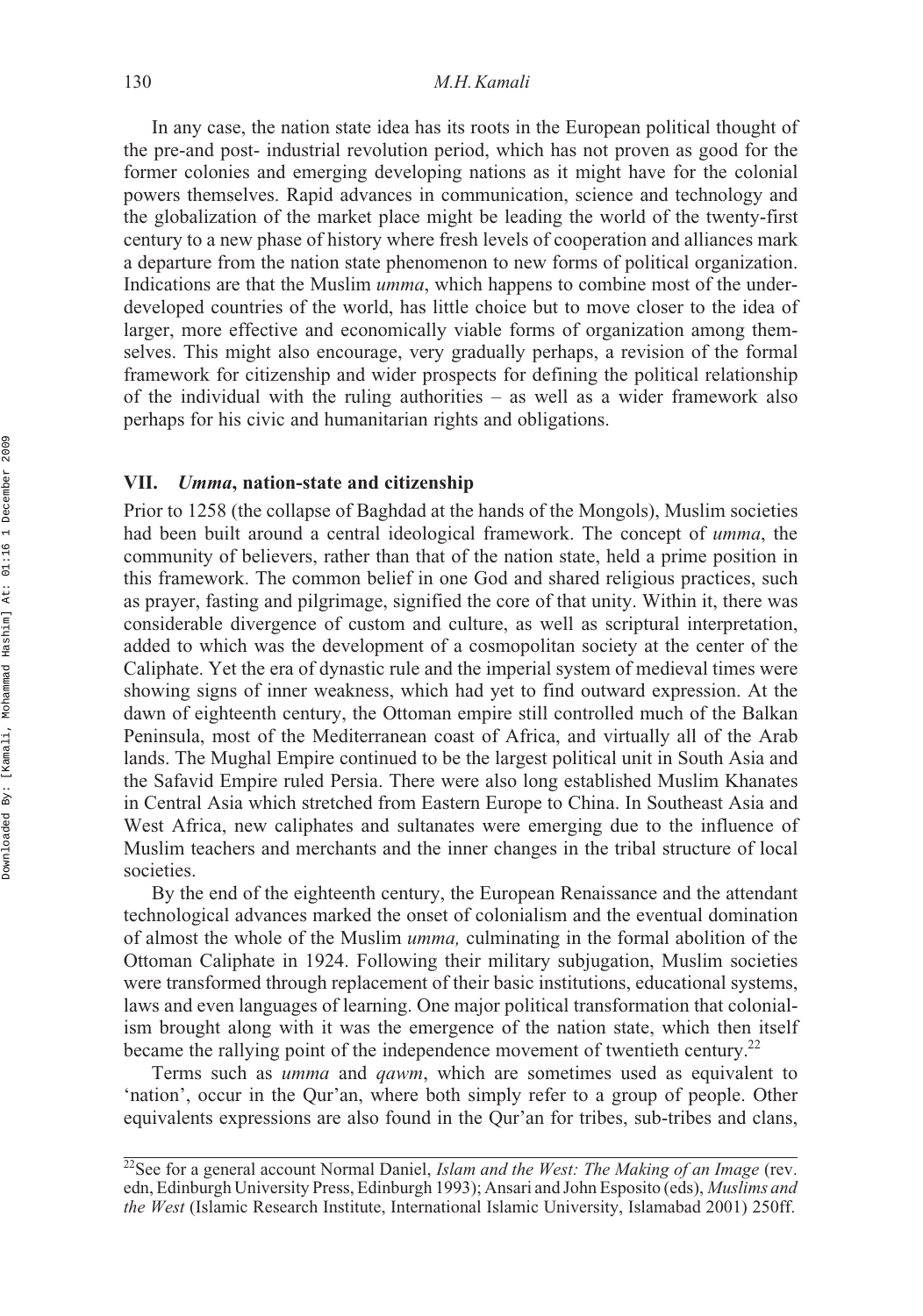but there is no expression in the Qur'an that conveys the precise meaning of nation, nationality or nation-state.23

### **VIII. Unity and equality: a re-examination of the** *fiqh* **rules**

There is conclusive evidence in the Qur'an on the unity of the *umma* as an ideological entity beyond and above divisions on the bases of class, race and language. The Qur'an thus declares: "Verily this nation of yours constitutes one nation and I am your Lord, therefore worship Me (alone)" (Q 21:92); "Verily this nation of yours constitutes one nation, and I am your Lord, be mindful of Me" (Q 23:52).

There is little doubt that the basic criterion of membership of the *umma* is unity in faith, but there is evidence to suggest that *umma* also implies political unity and, as such, includes in its ranks non-Muslims who declare allegiance to an Islamic government. This is borne out by the fact that the *umma* came into being after the Prophet's migration to Medina when the nascent community of believers, who were a religious *umma* in Mecca, formed a government under the leadership of the Prophet. The *umma* that was formed in Medina was both religious and political, as it was open to including non-Muslims within its fold. The Constitution of Medina thus provided: "The Jews of Banū 'Awf constitute a community (*umma*) with the believers" (Art. 26). The succeeding eight articles of this constitution gave other Jewish tribes the same status as that of Banū 'Awf. This obviously meant that the Jews constituted a part of the community and were integrated into the political fabric of the *umma*. As for their choice of religion, the same document provided in another clause: "For the Jews is their religion and for the believers their religion."24 This clause has in fact reproduced *in toto* a portion the Qur'anic verse 109:6, which incorporates the same declaration.

Equality is the basic norm of Shari'a that must apply to all citizens, Muslims and non-Muslims alike. The Caliph 'Ali clearly confirmed this in his renowned statement concerning the non-Muslim citizens that "they have the same rights and the same obligations as we have".25 The statement of principle here is founded in the Qur'anic proclamation that "we have bestowed dignity on the progeny of Adam" (Q 17:70), and the hadith of the Prophet that declared: "People are as equal as the teeth of a comb."<sup>26</sup> The Prophet-cum-head-of-state clearly declared his commitment to the fair treatment of *dhimmis* when he said, "Whoever annoys a *dhimmi*, I shall be his opponent in this world and his opponent on the Day of Resurrection."<sup>27</sup>

The Qur'anic injunctions on justice are all conveyed in the spirit of objectivity to benefit the whole of mankind, regardless of the particularities of race and creed. 'Abd al-Qadir 'Awda was by no means an exception when he wrote that the  $n\mu$ s*ūs* (textual

<sup>&</sup>lt;sup>23</sup>Cf. Walid Idris Said Sharaiyra, *Right and Freedom of Movement in Islam* (A.S. Noordeen, Kuala Lumpur 1999) 208.

<sup>&</sup>lt;sup>24</sup>Constitution of Medina (known in Arabic as Dustur al-Madīna). An English translation of this document appears in Montgomery-Watt, *Islamic Political Thought: The Basic Concepts* (Edinburgh: Edinburgh University Press 1968; Said Ramadan, *Islamic Law: Its Scope and Equity* (2nd edition, Muslim Youth Movement of Malaysia, Kuala Lumpur, 1992) 124–125.<br><sup>25</sup>'Ali ibn 'Umar al-Daraqutnī, *Sunan Daraqutnī*, ed, Al-Sayyed 'Abd Allah Hashim, vol. 2

<sup>(</sup>Dār al-Ma'rifa, Beirut 1386, A.H.) 350; 'Ala al-Din al-Kasānī, *Badā 'ī al-sana'ī fi Tartīb al-Sharā'i'*, Vol. 7 (Matba'at al-Istiqama, Cairo 1956) 100.<br><sup>26</sup>Al-Muttaqī al-Hindī, *Kanz al-'ummāl fī Sunan al-Aqwāl wa'l-Af'āl* (Dakan, Hyderabad Sharā'i', Vol. 7 (Matba'at al-Istiqama, Cairo 1956) 100.

<sup>1313,</sup> A.H.) hadith 24822; Subhi Rajab Mahmassani, Arkān Ḥuqūq al-Insān fī'l-Islām (Dār<br>alʿIlm li'l-Malāvīn Birut 1979) 261 al'Ilm li'l-Malāyīn, Birut 1979) 261.<br><sup>27</sup>Al-Muttaqī al-Hindī (n 26) hadith 10913. al'Ilm li'l-Malāyīn, Birut 1979) 261.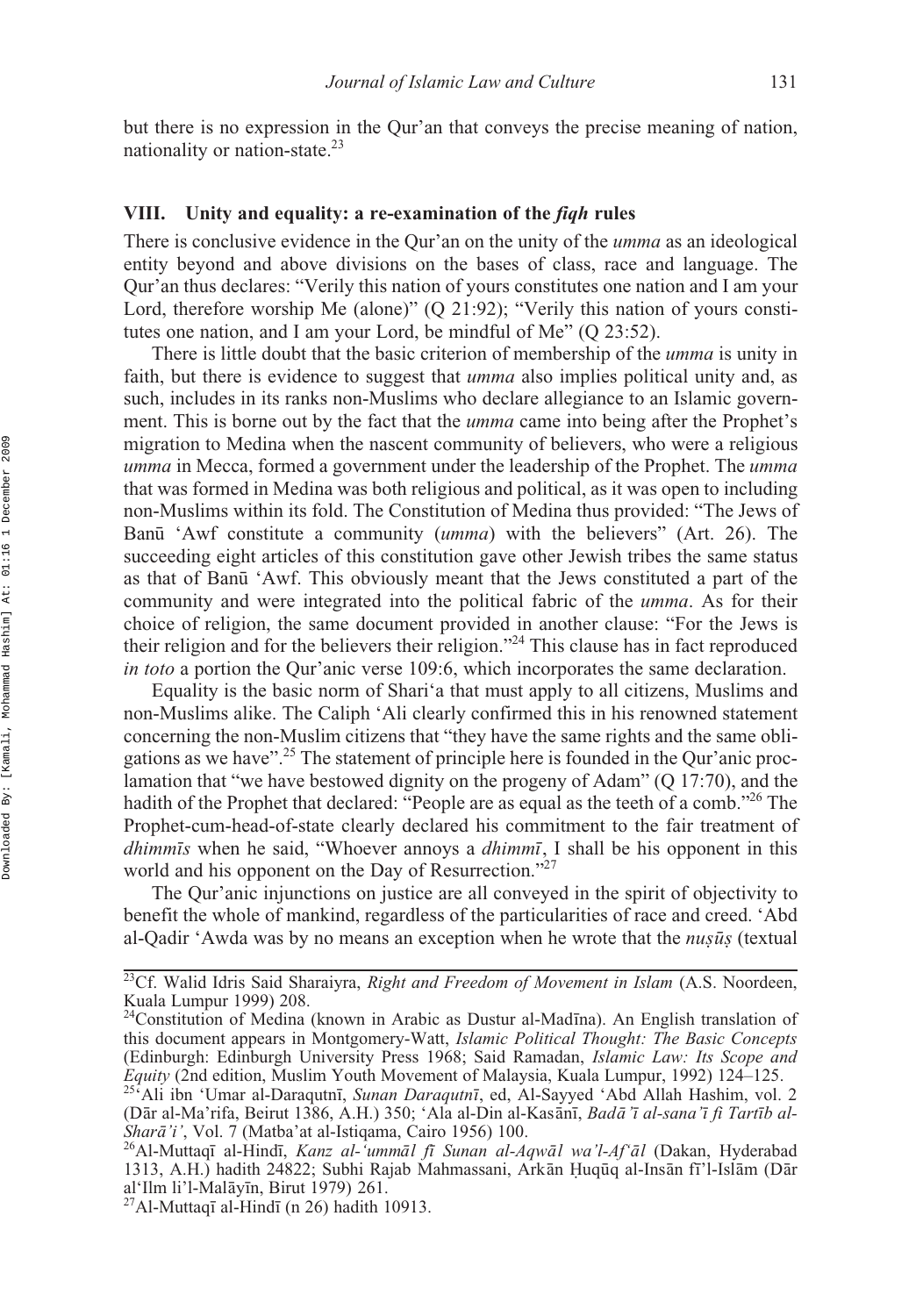rulings) of the Qur'an and Sunna are premised on equality in its absolute and unqualified sense, which encompasses the whole of mankind without "any exception or recognition of superiority in favour of any individual, group, nationality and race".<sup>28</sup> When one reads in the Qur'an, for instance, that "God commands justice and fair dealing" (Q 16:90), or the injunction "when you judge among people, you judge with justice" (Q 4:58), or the Prophetic hadith that "both of the litigating parties must present themselves before the judge" and be granted equal opportunity to present their case; or the hadith that "the *Imam* is like a shepherd and he is responsible for his subjects" – all of these are general and apply to Muslim and non-Muslim citizens alike. Commenting on the universality of Qur'anic justice, al-Nabhani wrote, "It is not permissible for the government to discriminate between the various strata of its citizens in the adjudication and management of their affairs. It is on the contrary imperative to treat them all equally regardless of their race, colour and religion."29

Detailed studies of the Qur'an and Sunna on equality show a certain tendency, both in the scholastic works of the *madhāhib*, and also even in works of more recent origin, to stand in contrast to the normative teachings of the Qur'an and Sunna on the status of non-Muslim citizens. Some writers have thus been persuaded to take discriminatory positions that do not correspond with the preponderance of evidence in the sources. Historical aberration from the norms of equality are also noted in the treatment of non-Arab Muslims who resided in Arab lands (i.e., the *mawali*, discussed above). Some of the earlier conclusions of *fiqh* in this area were decidedly circumstantial and reflected the vicissitudes of power politics, hostile situations and shifting positions in international relations. Thus, according to one observer, the somewhat unrealistic traditional dichotomy between  $d\bar{a}r$  *al-Islam* and  $d\bar{a}r$  *al-harb* was a response to the Mongol invasion of the Muslim heartland in the seventh/thirteenth century. Many Muslim jurists, especially of the Hanafi school, insisted that territories conquered by Mongols remained part of *dār al-Islām*.<sup>30</sup> Some of the juristic conclusions that were consequently drawn were less than egalitarian, as they advanced a certain viewpoint and purpose that could not be said to be a matter of axiomatic knowledge nor could they be said to be confined to the obvious reading of the text.

In his book, *The Muslim Conduct of State*, Muhammad Hamidullah has, much to his credit, discussed the *dhimmī* and *musta'min*, but has nowhere attempted a classification of ranks among the citizens of an Islamic state. In a similar vein, in his 1993 publication entitled *Hūqūq al-Muwātana* (Citizenship Rights) Rashid al-Ghanoushi<br>has rightly observed that "the citizens of *dār al-Islām*, whether Muslim or nonhas rightly observed that "the citizens of *dar al-Islam*, whether Muslim or non-Muslim, that is, regardless of their creed, bear the one and the same nationality."<sup>31</sup> There is obviously only one type of citizenship which constitutes the basis of equal rights and duties. Absolute equality in all rights and obligations is not a necessary corollary of this. What it basically means is that the unitary concept of citizenship does not admit of any direct or implied superiority of some of its bearers over others.

<sup>&</sup>lt;sup>28</sup>'Abd al-Qādir 'Awda, *Al-tashrī' al-jinā 'ī al-Islāmi Muqārinan bi'l-Qānūn al-wad'i, vol. 1* (Maktabah Wahbah, Cairo 1401/1981) 35.

ānī

<sup>&</sup>lt;sup>30</sup>Khalid Abou el Fadl, 'Islamic Law and Muslim Minorities: The Juristic Discourse on Muslim Minorities from the Second/Eighth to the Eleventh/Seventeenth Centuries' (1994) 1(2) Islamic Law and Society 183.

<sup>1(2)</sup> *Islamic Law and Society* 183.<br><sup>31</sup>Rashid al-Ghanoushi, *Ḥūqūq al-muwāṭana, Huquq Ghayr al-Muslim fi'l-Mujtama' al-<br><i>Islami* (2nd edn. Al-Ma'had al-Alami li'l-Fikr al-Islami Herndon Virginia and Tunis. 1413/ *Islami* (2nd edn., Al-Ma'had al-Alami li'l-Fikr al-Islami, Herndon, Virginia and Tunis, 1413/ 1993) 66. See also al-Nabhani (n 1) 19 to similar effect.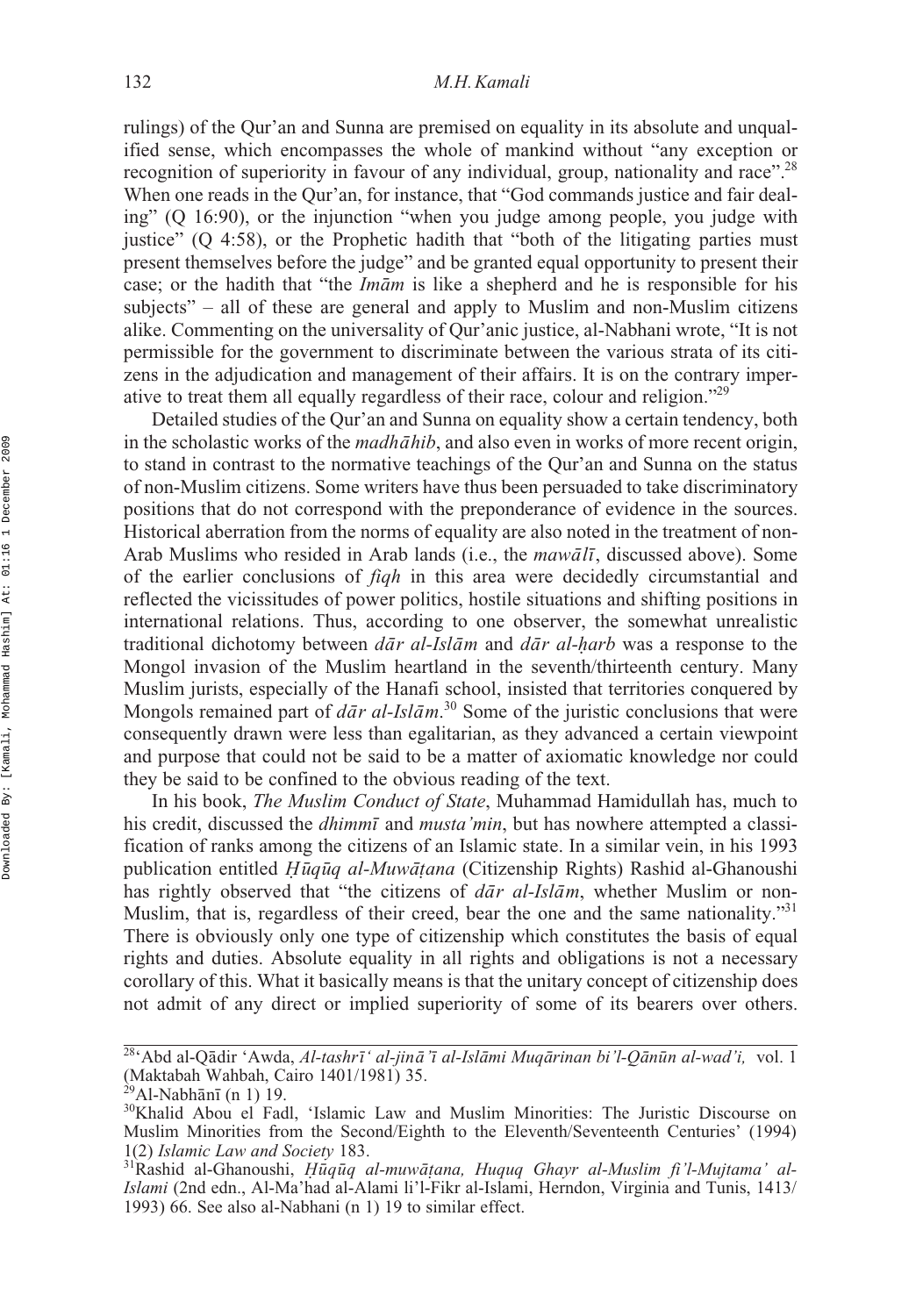However, when it comes to certain rights and privileges, there are admittedly some differences, which may be said to be justified because of the difference of religion. The Shari'a thus exempts the *dhimmis* from certain obligations in the areas of personal law, criminal law, military service and *zakāh*.<sup>32</sup> The *dhimmīs* are on the other hand required to pay a poll-tax (*jizya*), which is equivalent to *zakāh* and imposed in return for the security and protection that the Muslim state offers. *Jizya* is only imposed on able-bodied individuals and precludes children, women, the elderly, the invalid and even the monks.33 Much has been said about *jizya* and many have regarded it as a kind of punishment and humiliation, a view which may be somewhat exaggerated, and the attempt to read this into the lines of the relevant Qur'anic text on *jizya* is also unwarranted. One of the main objectives of *jizya* was to facilitate a peaceful solution to hostility. Non-Muslims who engage in fighting against Muslims are thereby given the option of making peace by agreeing to pay the *jizya*. In this sense, *jizya* is seen as a means by which to legalize the cessation of war and military conflict with non-Muslims. I shall presently consider the argument that *jizya* is no longer applicable under present conditions and also examine the Qur'anic provision on *jizya* (Q 9:29).

### **IX. Rights of citizens**

The basic norm of Shari'a concerning non-Muslim citizens is equality of rights and obligations to those of their Muslim compatriots.34 Six basic rights are discussed in connection with citizenship: the right to candidacy and nomination to government positions, the right to participate in elections, the right to be consulted in community affairs, the right to criticize political leaders, the right to disobey a deviant command, and rights to welfare and education. Our discussion is followed by a discussion of the basic duties of citizens.

It will be noted at the outset that this treatment of the rights and duties of citizens includes both Muslims and non-Muslims alike and, unless there is a specific divergence from this premise, the basic principle of equality prevails. But before we address the specifics of rights and duties of citizens, some observations must be made on historical developments.

During the post-colonial period, citizenship rights have on the whole been poorly observed in Muslim countries due to the prevalence of dictatorship, military *coups d'état* and a widespread disregard for basic rights and liberties. Progress in this area has been impeded to some extent by the complexities of the situation, especially in countries with religious minorities who had conflicting interests and demands. One may be able to find exceptions to this otherwise poor record in some countries or certain periods, but the general position still remains that, despite elaborate constitutional clauses on basic rights and liberties, these have largely remained theoretical, even decades after the promulgation of these constitutions. This general pattern extends to countries, such as Saudi Arabia, Iran, Sudan and Pakistan, that have proclaimed themselves to be Islamic states.

One of the reasons why citizenship rights of non-Muslims, especially Christian minorities, in Muslim territories were not addressed during the colonial period was their privileged status and the protection they received from European powers. This

 $32$ See for details al-Nabhani (n 1) 27, 31.

<sup>&</sup>lt;sup>33</sup>Cf. Muhammad Salim Ghazawi, *Hurriyyāt al-al-' Ammah fī 'l-Islam* (Mu'assasa Shaba al-<br>Iami'a Alexandria n d ) 90–91 Jami'a, Alexandria, n.d.) 90–91.

<sup>&</sup>lt;sup>34</sup>Cf. Muhammad Qutb, *Shubhāt hawla al-islām* (Cairo 1954) 176.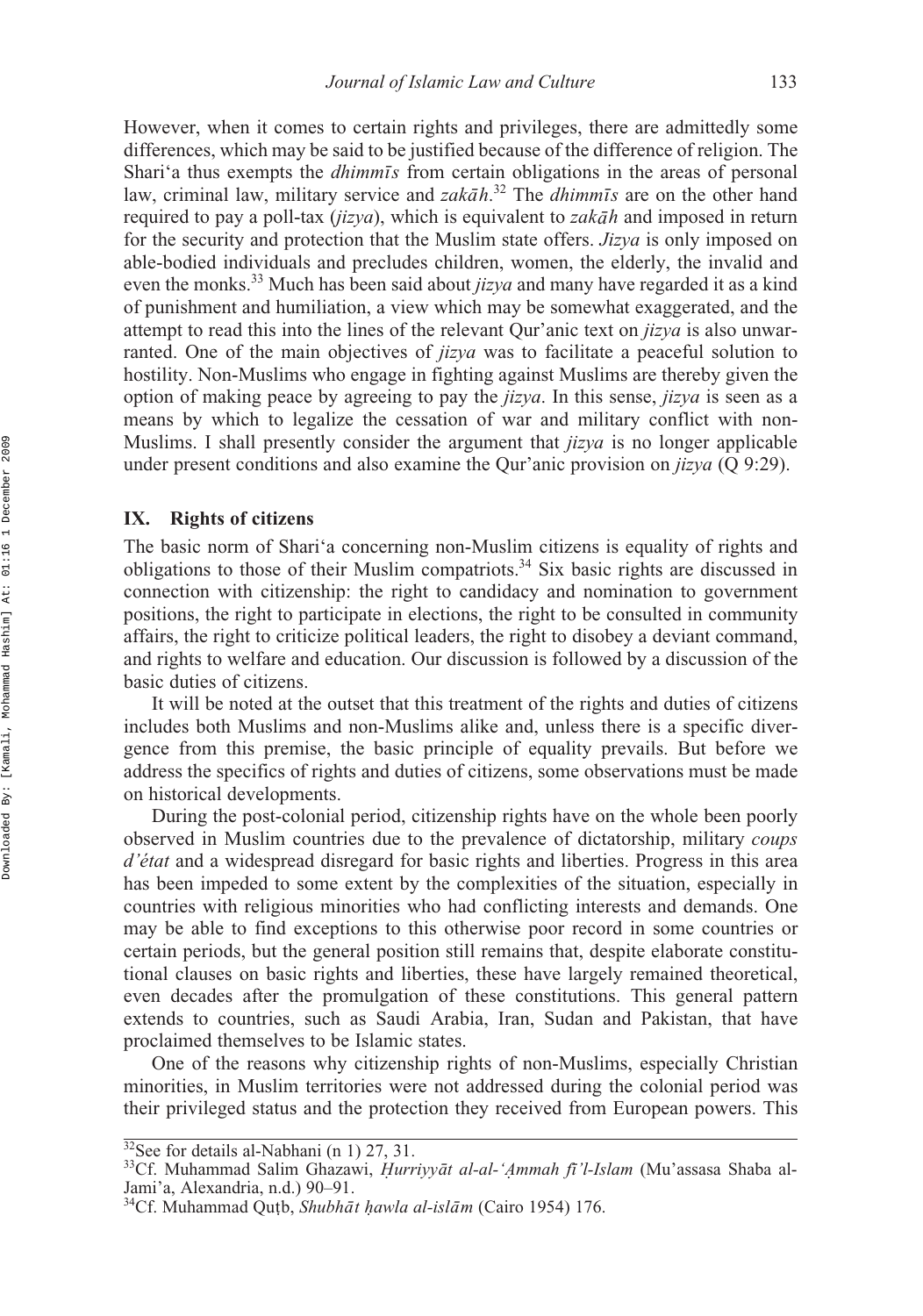situation continued even after colonial rule under the capitulation regime, whereby non-Muslim residents were not even subject to the jurisdiction of the national courts in the newly emerging states. The privileged status that European residents of these countries enjoyed apparently emerged as disadvantageous for them over the longer term, as it impeded their integration into local communities and issues pertaining to their status were not addressed by the legislative and judicial institutions of the host countries. A certain imbalance was also noted in the writings of such influential figures as Syed Qutb and Maududi, who sought to make exclusivity and religious discrimination the basic principle of social and political organization within the Islamic state. $35$  In their writings, non-Muslim citizens were treated as second-class citizens who were not entitled to be employed in "key government positions" or to participate in legislative assemblies. They were treated as *dhimmis* and protected groups of people who need not be integrated in a body politic created by Muslims for Muslims. Citizenship-related issues were once again neglected, if only because these writers were content with a regime of discrimination. In al-Affandi's assessment, these writers did not even go as far as the fifth/eleventh century writer, Abu l Hasan al-Mawardi, who had held that a non-Muslim could be appointed to ministerial posts. A corrective was then called for and it was provided in the writings of Fathi Osman, Selim al-'Awa, Fahmi Huwaydi, 'Abd al-Wahhab al-Affandi, Tawfiq al-Shawi, Rashid Ghanouchi and others, who have advocated total equality for all citizens.<sup>36</sup>

'Abd al-Hamid Mutawalli and Tariq al-Bishri are of the view that Islam advocates equality between Muslims and non-Muslims in most of their rights and duties. The sources of Shari'a contain a number of general principles that could provide the basis of an egalitarian regime of rights and duties for non-Muslims. Yet the early jurists did not tread that path and did not aim to establish total equality between Muslims and non-Muslims. Inequalities existed in earlier times and perpetuated themselves, partly due to the fact that Islam became the foundation of a state which also symbolized the unity in faith of the Muslim community. Total equality under those conditions may not have been feasible. But since the introduction of modern political structures and constitutions, the Muslim world has undergone a transition and it is now founded on national unity rather than unity in faith. Under these conditions, equality of rights and obligations for different religious denominations is a realistic prospect. 'Abd al-Wahhab Khallaf has similarly noted that the status of non-Muslims in the midst of the larger Muslim community in earlier times was affected not only by the religious factor, but also by political considerations. It is now important that the Christians of Egypt, for example, are no longer made to suffer inequalities but that a spirit of fraternity and trust should be encouraged to guide the question of equality in rights and obligations.37

It is also important to note that the rules of *fiqh* on the status of non-Muslims and *dhimmīs* were a creation not so much of a central government or of state functionaries, but mainly of individual jurists and *fuqahā'*. The rules of *fiqh* were thus developed by men of religion and scholars of Shari'a in accordance with the methodology of usul *al-fiqh* and *ijtihād*. The modern nation-state has departed from that premise. The state

<sup>&</sup>lt;sup>35</sup>Cf. Gudrun Kramer, *Dhimmī or Citizen*, in Jorgan Nielsen (ed), *The Christian-Muslim Frontier: Chaos, Clash or Dialogue?* (I.B. Taurus, London 1998) 43.<br><sup>36</sup>Al-Affandī (n 9) 147–149.<br><sup>37</sup>Views recorded in Țāriq al-Bishrī, *Bayn al-jāmi'a al-dīniyya wa'l-Jāmi'a al-waṭaniyyah* 

 $36$ Al-Affandī (n 9) 147–149.

*fi'l-fikr al-siyā sī* (Dār al-Shurūq, Cairo 1418/1998) 36–37.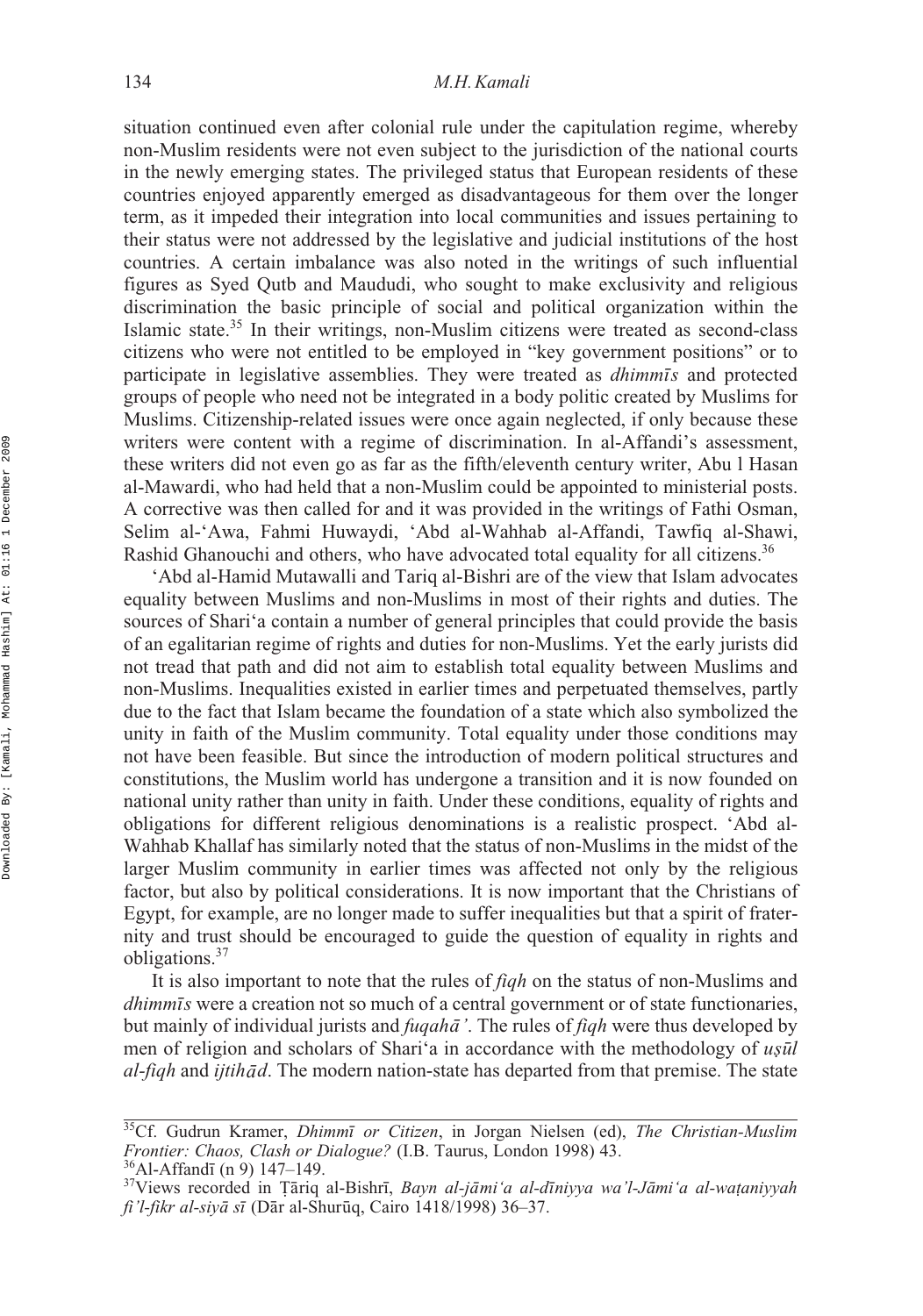exercises its sovereign authority on the basis of a constitution and its legislative function is usually entrusted to an institutionalized body, be it a legislative assembly, parliament or consultative council. There is, in addition, an attempt in many of the applied constitutions of Muslim countries to separate religion from politics and base the laws of administration and government not on the religious but on the nationalist identities of the state.38 Based on this analysis, some commentators such as Fathi Osman, Selim al-'Awa, Tariq al-Bishri, and al-Affandi have even held it permissible for a non-Muslim to be elected head of state. They explain that this is now primarily a political position, not a religious one. This is also, broadly speaking, an elected office, which means that the people would vote for a candidate whom they consider to be suitable. It might have been natural in earlier times to assign the office of head of state and government only to Muslims, but modern constitutions usually regulate this matter in the light of the prevailing realities of each community, which would imply that no prior stipulations are called for.<sup>39</sup> In my own view, public opinion in many present-day majority Muslim countries of the Arab world and Asia would hesitate to support the idea of a non-Muslim head of state, although one may be able to see a different prospect in Muslim countries with sizeable non-Muslim minorities.

### *1. Franchise*

The citizen is entitled to participate in the election of the head of state and other representative government bodies. Ibn Qudama recorded the majority position here when he wrote: "Whoever that Muslims agree upon as their leader and *Imam* and pledge their oath of allegiance (*bay'a*) to is designated as *Imam* and must be assisted and obeyed (by everyone)."<sup>40</sup> The *Imām* is elected into office in two stages, one of which is nomination (*tarshih*), and the other the pledging of allegiance (*mubāya'a*). A person may be nominated for leadership by a college of electors known as the abl al. person may be nominated for leadership by a college of electors known as the *ahl alhall wa-al-'aqd* (those who loose and bind), or by the outgoing *Imam*. This latter *procedure* is known as *istibhlat* (also al, 'abd). Both of these methods were applied in procedure is known as *istikhlāf* (also *al-'ahd*). Both of these methods were applied in the designation of the first four (Rightly-Guided) Caliphs (*al-khulaf ā' al-rāshidūn*). It is the *bay'a* of the community at large, i.e., their vote, that completes and brings to fruition the initial nomination of the *ahl al-hall wa-al-'aqd*. In other words, nominafunction alone, if it is not followed by *bay'a*, is of no consequence in the designation of the head of state into office. $41$ 

The citizen's right to *bay'a* is rooted in the Qur'anic principle of consultation, which entitles the community to the management of its own affairs  $(Q 42:38)$ . Election of the head of state is undoubtedly an important matter that concerns the entire community. Consultation must therefore be assigned its proper place in the general election and *bay'a*, in which all members of the community are expected to participate.

<sup>&</sup>lt;sup>38</sup>Cf. Ayyād Ibn 'Ashūr, *Al-amīr wa-al-tashrī', al-'Aqliyya al-Madaniyya wa'l-Huqūq al-Hadītha* (al-Markaz al-Thaqafī al-'Arabī, Casablanca 1998), pp. 138-139.<br><sup>39</sup>Cf. al-Affandi (n 9) 150.

<sup>&</sup>lt;sup>40</sup>Muwaffaq al-Dīn Abu Muḥammad 'Abd Allāh Ibn Qudāma, *Al-Mughnī*, vol. 7 (Matba'at<br>al-Manar Cairo 1367 A H ) 106 al-Manar, Cairo 1367 A.H.) 106.

<sup>&</sup>lt;sup>41</sup>'Abd al-Razzaq Al-Sanhūrī, Fiqh al-khilāfa wa tațawwuruh, eds. Nadia al-Sanhuri and Tawfiq Muhammad al-Shawi, vol. 8 (Al-Hay'at al-Misriyya li'l-Kitāb, Cairo 1989) 139; Muhammad Salam Madkūr, *Ma'ālim al-dawla al-Islāmiyyah* (Maktabat al-Falah, Kuwait 1403/(1983) 242; Samīr Qad 'Aliya, *Nazariyyat al-dawla wa ādābuha fi'l-Islām* (al-<br>Mu'assasa al-Jami'iyya Beirut 1402/1988) 47 Mu'assasa al-Jami'iyya, Beirut 1402/1988) 47.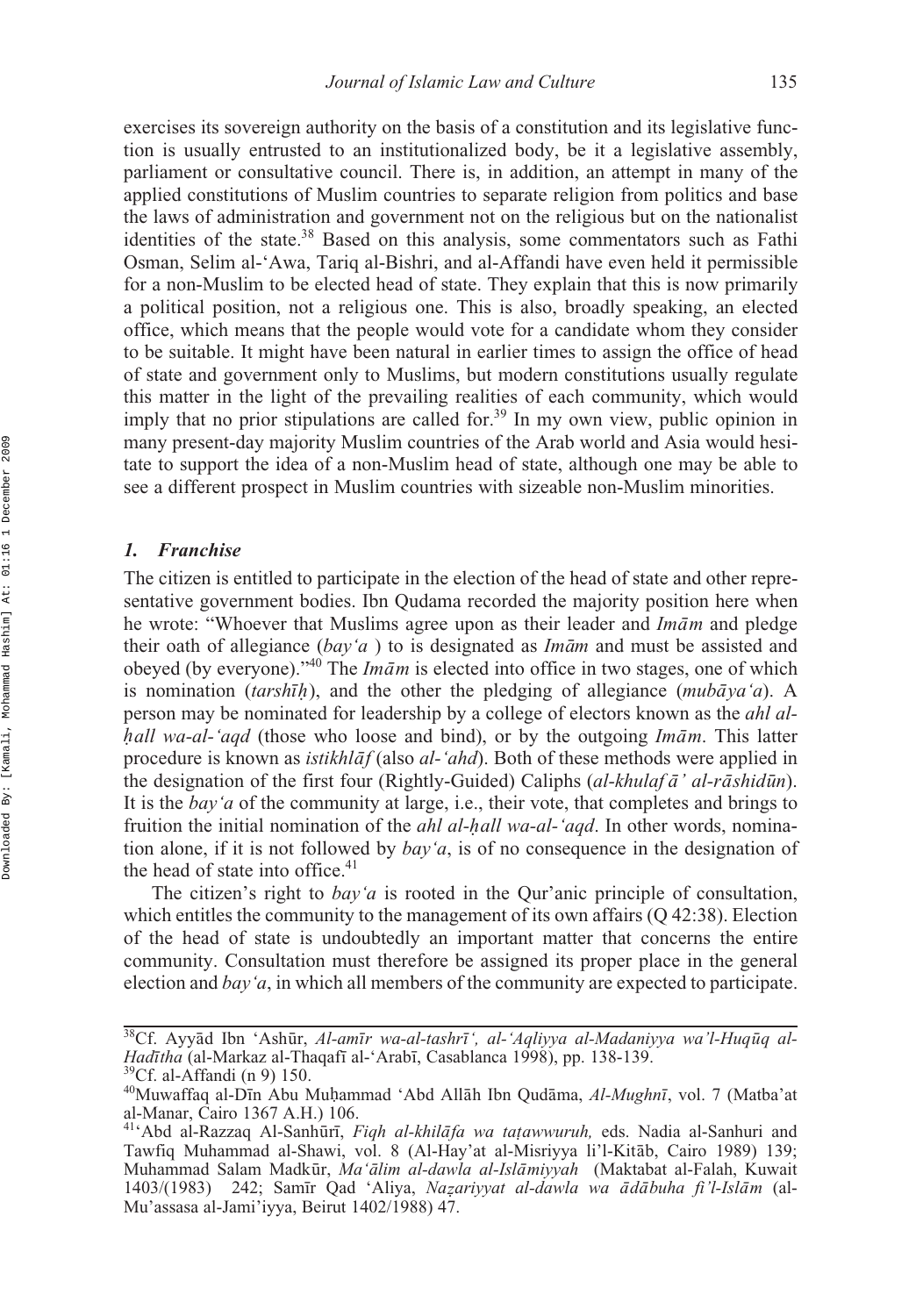The Qur'an encourages the community's active participation in its own government. This is understood from the numerous verses addressed directly to the community of believers. Being the direct audience of the revelation, as is clear, for example, in the familiar Qur'anic phrase *yā ayyuhā lladhīna āmanū* ("O you who believe"), the Muslim community is entrusted with the responsibility of implementing the Shari'a.<sup>42</sup>

Since the community cannot always discharge its responsibility directly, it has powers to appoint representatives to act on its behalf. The head of state is thus a representative (wakīl) of the community, elected and entrusted to administer its affairs in accordance with the Shari'a. $43$  As for the method in which the community organizes elections, whether direct or indirect (i.e., through a college of electors) or a combination of both, this is a matter that may be determined through consultation. Since election is a right of the community, it is for the community to determine the method of exercising that right. The Qur'anic statement: "their affairs are a matter of consultation between them" (Q 42:38) is a clear text on direct participation. There is, however, authority for indirect elections in the precedent of the Rightly-Guided. The first Caliph, Abu Bakr was elected by nomination and *bay'a* of the people of Medina, in which the rest of the community did not participate directly, but there has been no objection to the manner in which he was elected. This may be seen, if translated into modern terms, as equivalent to indirect election.<sup>44</sup>

Instances of indirect elections are found in the constitutions of some present-day Muslim countries, such as Indonesia, whereby the head of state is elected by a combined session of parliament and other representative bodies. As of 2004, Indonesia's President is elected through separate elections directly by the electorate. There are hardly any instances of local, municipal, or even parliamentary elections to be found in the precedents provided by the dynastic rulers of earlier times. It is therefore assumed that the basic principle of representation, consultation and election that the jurists have stated in regard to the designation of the *Imam* also applies, *mutatis mutandis*, to the election of other officers and representative organs of government. It seems desirable and in harmony with Qur'anic guidance to widen the scope of consultation in political matters as effectively as possible.

Traditionally, only Muslim citizens participated in *bay'a* concerning the election of the head of state, in line with the prevailing view among the early jurists and also due to the fact that non-Muslims did not participate in the election of any of the Rightly-Guided Caliphs. A rule of convention thus came into being to allow only Muslims a vote in the election of the head of state. Notwithstanding this, 'Abd al-Karim Zaydan has observed, and rightly so, that in the present circumstances, non-Muslim citizens may participate in the election of the head of state, just as they are permitted generally to participate in the affairs of government and its representative organs. They are accordingly entitled to be nominated for membership of the representative assemblies and also have the right to vote. They may also initiate an opinion in political matters, offer advice to the government and make complaints on behalf of the electorate. Hence there is no objection to the participation of non-Muslim citizens in the election of the head of state, or to their membership of and election to

<sup>&</sup>lt;sup>42</sup>'Abd al Karīm Zaydān, *Al-fard wa-al-dawla fī al-sharīʿa al-islāmiyya* (al-Ittiḥād al-'Alamī<br>li'l-Munazzamāt al-Tullābiyya Indiana 1372/1952) 23–25 li'l-Munazzamāt al-Țullābiyya, Indiana 1372/1952) 23–25.<br><sup>43</sup>Cf - Abū'l-Hasan -Al-Māwardī *-al-Ahkām -al-Sultāniyya*.

<sup>&</sup>lt;sup>43</sup>Cf. Abū'l-Ḥasan Al-Māwardī, *al-Aḥkām al-Ṣulṭāniyyah* (2nd edn., Musṭafa al-Babi al-<br>Halabi Cairo 1386) 29: Zavdā (n 42) 27 Halabi, Cairo 1386) 29; Zaydā (n 42) 27.<br>  $^{44}$ Zaydān (n 42) 30.

 $44$ Zaydān (n 42) 30.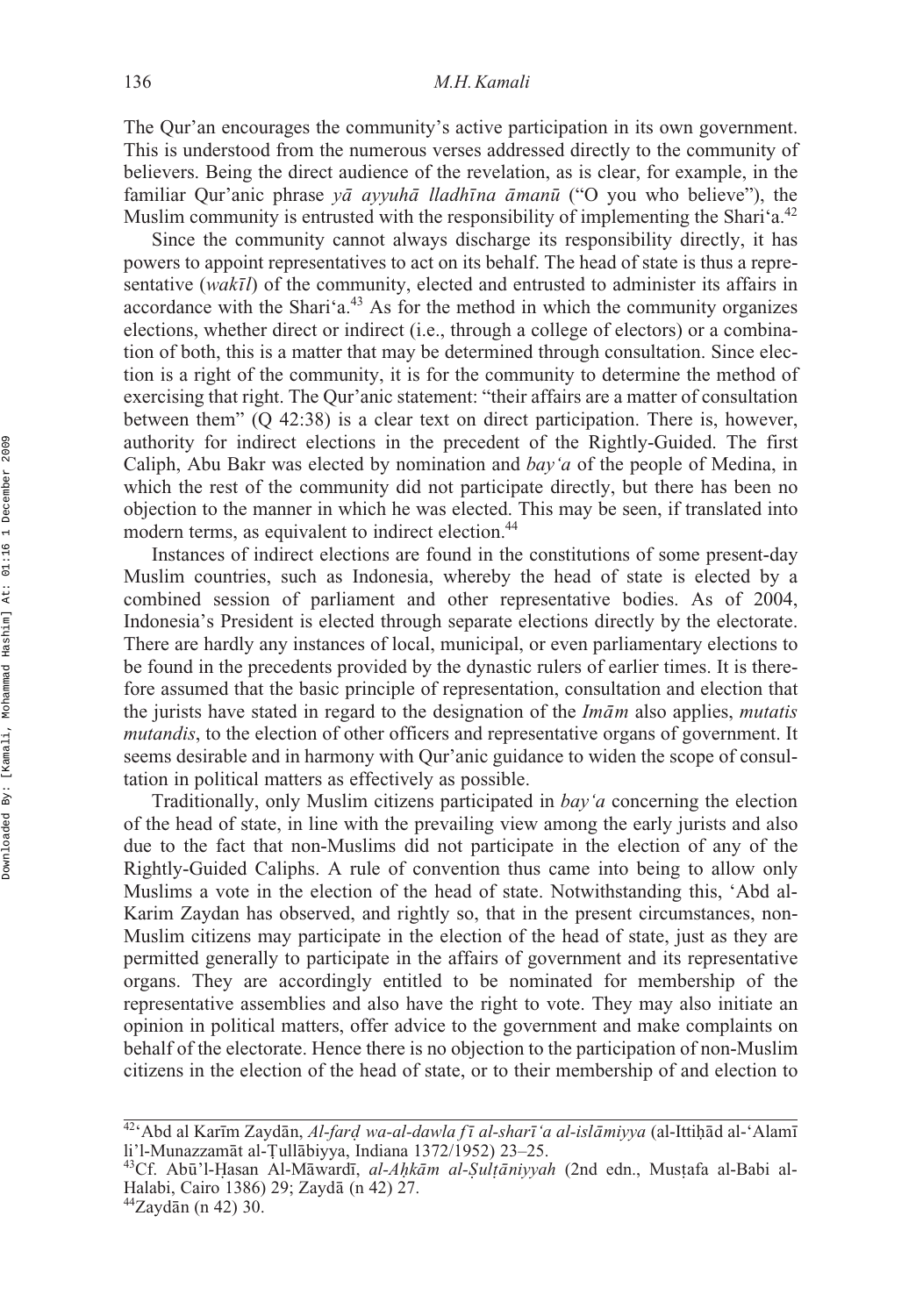representative assemblies.45 Al-Ghanoushi has discussed Zaydan's views on this and expressed unqualified support for them.<sup>46</sup> Sa'id Ramadan has likewise upheld the "right of non-Muslim subjects to both voting and membership of the parliament".<sup>47</sup> Ramadan adds that the legislative powers of the Muslim parliament should be subservient to the injunctions of Islamic law, in which non-Muslim members may or may not believe. "This problem could be resolved," says Ramadan, "by stipulating in the constitution to make it *ultra vires* of the parliament to enact any law which is repugnant to the Qur'an and Sunnah."<sup>48</sup>

# *2. Right to nomination* **(haqq al-tarshīh)**<br>There is evidence in the Sunna to suggest tha

There is evidence in the Sunna to suggest that the individual, whether Muslim or otherwise, may not nominate himself for public office. Self-canvassing is, in other words, discouraged. It is accordingly reported that the Prophet instructed 'Abd al-Rahman أعطيتها عن مسألة وكلت البها، وإن أعطيتها عن غير با عدد الرحمن بن سمر ة: لا تسأل الإمار ة فان b. Samura: ("You may not ask for government office (*imārah*): If you are given it at your request it will amount to (a contract of) agency but if you are given it without your asking, you would be given assistance over it").<sup>49</sup>

It is reported in another hadith that Abū Dhar al-Ghaffārī asked the Prophet if he could be appointed to a government post, to which the Prophet responded: ("O Abū Dhar, you are weak; this is a trust [position of responsibility] and [brings nothing but] accountability and regret on the Day of Judgment, except for those who take it rightly and duly discharge the duty they have undertaken").<sup>50</sup> This does not, of course, apply to nomination of one person by another person or a group of persons. For nomination by others implies invitation by the community and assurance over the competence of the person for the task.

Modern writers have held, however, that, due to the change of circumstances, it may be difficult to locate suitable candidates for public office if they do not come forward to declare themselves. The instruction conveyed in the above hadith may thus be seen as a temporary legislation (*tashri' zamānī*) which was suitable at the time it was given but may not be in harmony with the lawful *maslahah* of the community<br>now Zaydan has even gone so far as to say that self-candidacy on the part of a now. Zaydan has even gone so far as to say that self-candidacy on the part of a competent individual under the present conditions is an act of merit, as it helps the community to make the right choice in the selection of officials.<sup>51</sup> Further to substantiate this view, Zaydan has referred to the Qur'anic example in which the Prophet

<sup>&</sup>lt;sup>45</sup>'Abd al-Karīm Zaydān, *Aḥkām ahl al-dhimma wa-al-musta'minīn fi Dār al-Islām* (Maktabat<br>al-Quds. Baghdad. 1963). 83–84 al-Quds, Baghdad, 1963). 83–84.

 $46$ Al-Ghanoushi (n 31) 84.

<sup>47</sup>Ramadan (n 24) 145.

<sup>48</sup>Ibid.

<sup>&</sup>lt;sup>49</sup>Al-Bukhārī, *Şaḥīh al-Bukhārī*, trans. Muḥsin Khān vol. 9, 195, hadith 261; Tariq al-Dīn<br>Ahmad Ibn Taymiyya *Al-siyāsa al-shar'iyya fī islāh al-rā'ī wa-al-ra'iyya* ed 'Abd al-Ahmad Ibn Taymiyya, Al-siyāsa al-shar iyya fī işlāh al-rā ī wa-al-ra iyya ed. 'Abd al-<br>Rahmān b Oāsim (Mu'assasāt al-Risāla Beirut 1398 A H) 6 Rahmān b. Qāsim (Mu'assasāt al-Risāla, Beirut 1398 A.H.) 6.

<sup>&</sup>lt;sup>50</sup>Muslim, *' Ṣaḥīḥ `Muslim*: K. Al-Amara b. Karāhiyyah al-Imārah bi-ghayr ṣarūrah' in<br>Muhammad Nasir al-Din al-Albani (ed.) *Mukhtasar Saḥīh Muslim* (Dār al-Maktab al-Islāmi *Muhammad Nasir al-Din al-Albani (ed.) <i>Mukhtasar Şahīh Muslim* (Dār al-Maktab al-Islāmi, <br>Beirut 1404/1984) Beirut 1404/1984).

<sup>&</sup>lt;sup>51</sup>Zaydān (n 42) 53; see also 'Abd al-Hamīd Mutawallī, *Mabādi' nizām al-hukm* fī'l-Islām<br>(Mansha'at al-Ma'arif Alexandria 1974) 43 Mutawallī also refers to al-Maududi's view in (Mansha'at al-Ma'arif, Alexandria 1974) 43. Mutawalli also refers to al-Maududi's view in support of his own.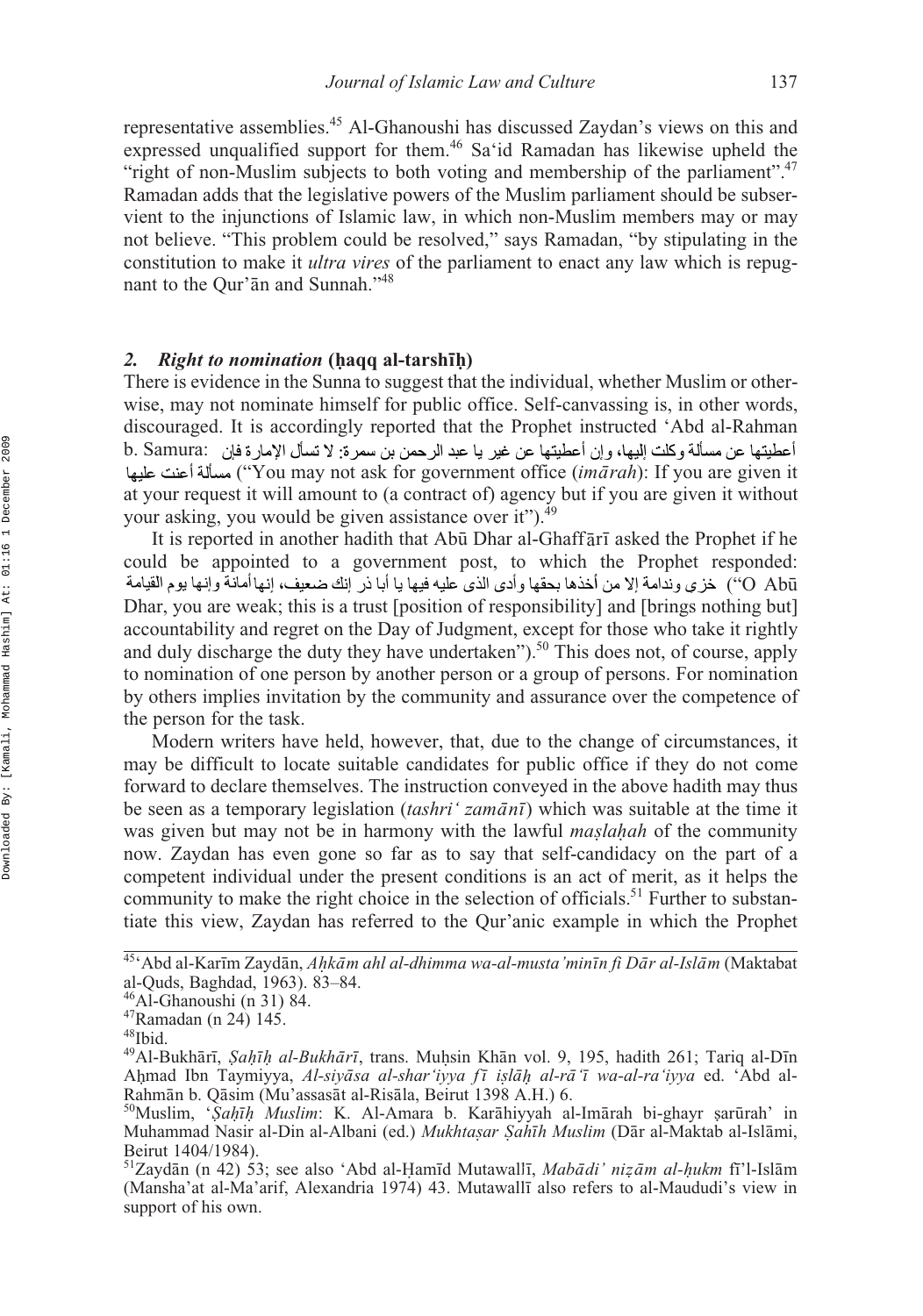Joseph is quoted: ("Place me (in authority) over the treasures of the land; surely I am a good and knowledgeable keeper")  $(O 12:55)$ .

Al-Mawardi has held that the *dhimmis* may hold the post of minister (i.e., *wazir dl-tanf idh*), but that the post of prime minister (*wazīr al-tafwīd*) and that of the *Imām*<br>must be reserved for Muslims only. More recently, many Muslim scholars, including must be reserved for Muslims only. More recently, many Muslim scholars, including al-Nabhani, Muhammad Hamidullah, Ahmad Yusri and al-Ghanoushi, have spoken in support of the participation, candidacy and nomination of non-Muslims in consultative assemblies. In this connection, al- Ghanoushi has also referred to the provisions of the constitution of the Islamic Republic of Iran, which has reserved a number of seats in the Majlis for Jewish and Zoroastrian citizens of Iran.<sup>52</sup> The matter thus remains open to *ijtihad* and consultative decision-making by the community to determine the best manner in which non-Muslim citizens can participate in government at all levels, especially in areas where they can represent and serve their own respective communities best.

Muhammad al-Ghazali wrote that the basic guideline of Shari'a in respect of the rights and obligations of non-Muslim citizens is that "they have rights and obligations similar to our rights and our obligations". When a non-Muslim, Jew or Christian, becomes the citizen of a Muslim state, he becomes "a Muslim from the political and citizenship viewpoints – having the same rights and obligations as we have", although retaining his own identity in personal matters and religion. The basic principle in the sphere of social relations is participation and involvement. This is especially so in the area of economic activity and employment. There is no objection, therefore, to a Muslim being employed by *Ahl al-kitāb* ("People of the Book", a term used to refer to Jews and Christians, among others), or to the latter being employed by Muslims. The appointment of Jews and Christians to the high positions and lower government posts has, in one way or another, been widespread in Muslim countries in both early and modern times.<sup>53</sup>

Al-Ghazali also noted that Islam recognizes Christianity and Judaism as valid religions and its perspective toward the followers of these faiths is also not premised on fanaticism. The Qur'anic verses that advised Muslims against friendship with Jews, Christians and unbelievers were all revealed concerning "the aggressors against Islam and belligerent *muhāribīn* toward Muslims" with the purpose of protecting the *Muslim community from the mischief of the hypocrites (<i>munafiqual*) who helped certain groups among the *Ahl al-kitāb* in security matters that threatened life. Muslims were consequently ordered not to befriend them.<sup>54</sup>

With reference to the employment of non-Muslim citizens in public services, al-Qaradawi wrote in a 1977 publication that "*ahl al-dhimma* are entitled to be employed in government positions, as are Muslims", except for certain religious posts such as that of the head of state, commander of the army, judge with jurisdiction over Muslims and administrator of religious charities. Al-Qaradawi explains this by saying that the Imamate, that is, the office of the head of state, combines both religious and secular duties and includes "successorship to the Prophet, peace be on him". Army leadership is also not purely secular as it involves *jihad* which is an act of worship (*'ibada*), and

<sup>&</sup>lt;sup>52</sup>Al-Ghanoushi (n 31) 80; Ahmad Yusrī, *Ḥuqūq al-insān wa Asbāb Al-ʻUnf fi'l-Mujtama' al-*<br>Islāmī Fi Daw' al-Ahkām al-sharī'ah (Mansha'at al-Maarif) Alexandria 1993) 148  $\bar{a}$ mī Fi Daw' al-Aḥkām al-sharī<br>Shavkh Muhammad Ghazālī - 41

Islāmī Fi Daw' al-Aḥkām al-sharī'ah (Mansha'at al-Maarif, Alexandria 1993) 148.<br><sup>53</sup>Shaykh Muḥammad Ghazālī, *Al-ta'aṣṣub wa-al-tasāmuḥ Bayn al-Masīḥiyyah wa'l-Islām*<br>(Dar Kutub Haditha Cairo 1960) 72 (Dar Kutub Haditha, Cairo 1960) 72.

 $54$ Ibid. 40.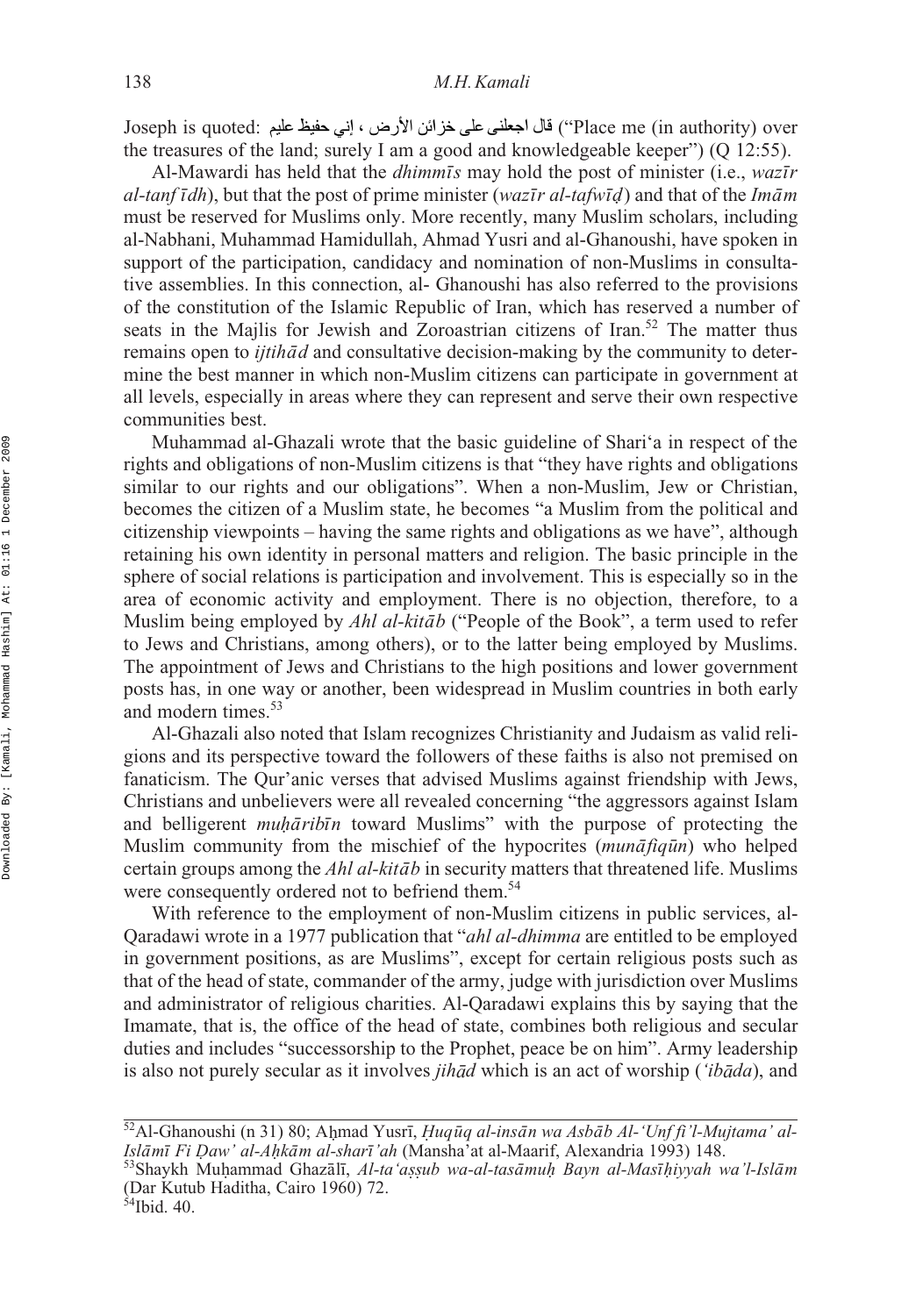so is being a judge, which involves enforcement of the rulings of Shari'a, and a non-Muslim is not required to issue judgment on the basis of something he does not believe in. In saying this al-Qaradawi also referred to what al-Mawardi wrote so long ago on the distinction between the two types of vizierates, namely, *wizārat al-tafwīd*, the mandatory, and *wizārat al-tanfīdh*, the executive. A *dhimmī* may be appointed to the latter but not to the former.<sup>55</sup>

Most other commentators including Fathi Osman, al-Ghazali, al-'Awa and Fahmi Huwaydi, among others, do not specify these limitations on employment. This is partly due to the fact that the institutions of modern government are bound by laws and procedures which seek propriety and fairness. There are also constitutional limitations on state powers which must be observed by the individuals in charge, be they Muslim or non-Muslim. I also concur with the view many of these commentators have advocated that equality, integration and fair treatment of all citizens is the preferable approach, one that realizes the public interest and *maslaha* of the people, in pursuit of prepare harmony and unity of purpose among them greater harmony and unity of purpose among them.

In his 1977 publication in Egypt,<sup>56</sup> Fathi Osman called for clear and unambiguous legislation on the rights and duties of non-Muslim citizens in Muslim territories where the Shari's applies. He posed the question: is it at all clear whether total equality among all citizens is the accepted norm, and whether non-Muslims are to be treated equally under the law? Osman similarly raised the question of whether the law permitted non-Muslims to be members of parliament, ministers, judges, army commanders, and the like, and what are the rights of non-Muslims in respect of building new places of worship? These and other similar questions have arisen before, but the responses given have not been devoid of ambiguity. What is now needed, Fathi Osman urges, is to depart from the language of ambiguity and take a clear stand on issues in such a way that would help build a climate of understanding and confidence in the community.

The need for clarity becomes all the more evident in view of the confusion that the non-Muslims of Egypt have experienced. Osman added: "It is a right of these non-Muslim *muwātin*s [compatriots, citizens] to know their legal status and their rights so as to give them confidence over their future."<sup>57</sup> The  $mu\bar{a}$  ins should also know their standing vis-à-vis the Shari'a with a degree of clarity so that they know the difference between its basic and decisive provisions and those which are interpretation-based and optional, as well as rules that are changeable with the change of circumstances. It is simply not helpful for them to be faced with a new constitutional clause that declares the Shari'a to be a source of legislation. Moreover, the issues involved were not entirely of a legal nature but included political and economic questions that needed to be addressed. To do this, it was necessary, Osman added, to set up a combined committee of scholars of Shari'a, non-Muslim religious leaders and prominent thinkers in various fields, who should investigate and then publish the results of their findings.<sup>58</sup>

<sup>&</sup>lt;sup>55</sup>Yūsuf Qaraḍāwī, Ghayr al-muslimīn fī al-mujtama' al-islāmī (Maktaba Wahba, Cairo 1977) 23; also quoted in al-Bishrī (n 37) 33.<br><sup>56</sup>Fathi Osman, *Majallat al-muslim al-mu'āṣir* II (July 1977) <sup>57</sup>Ibid. 85–87; also discussed in al-Bishrī (n 37) 27. <sup>58</sup>Ibid 87. quoted in al-Bishrī

*a¯s*

 $\frac{1}{1}$  (n)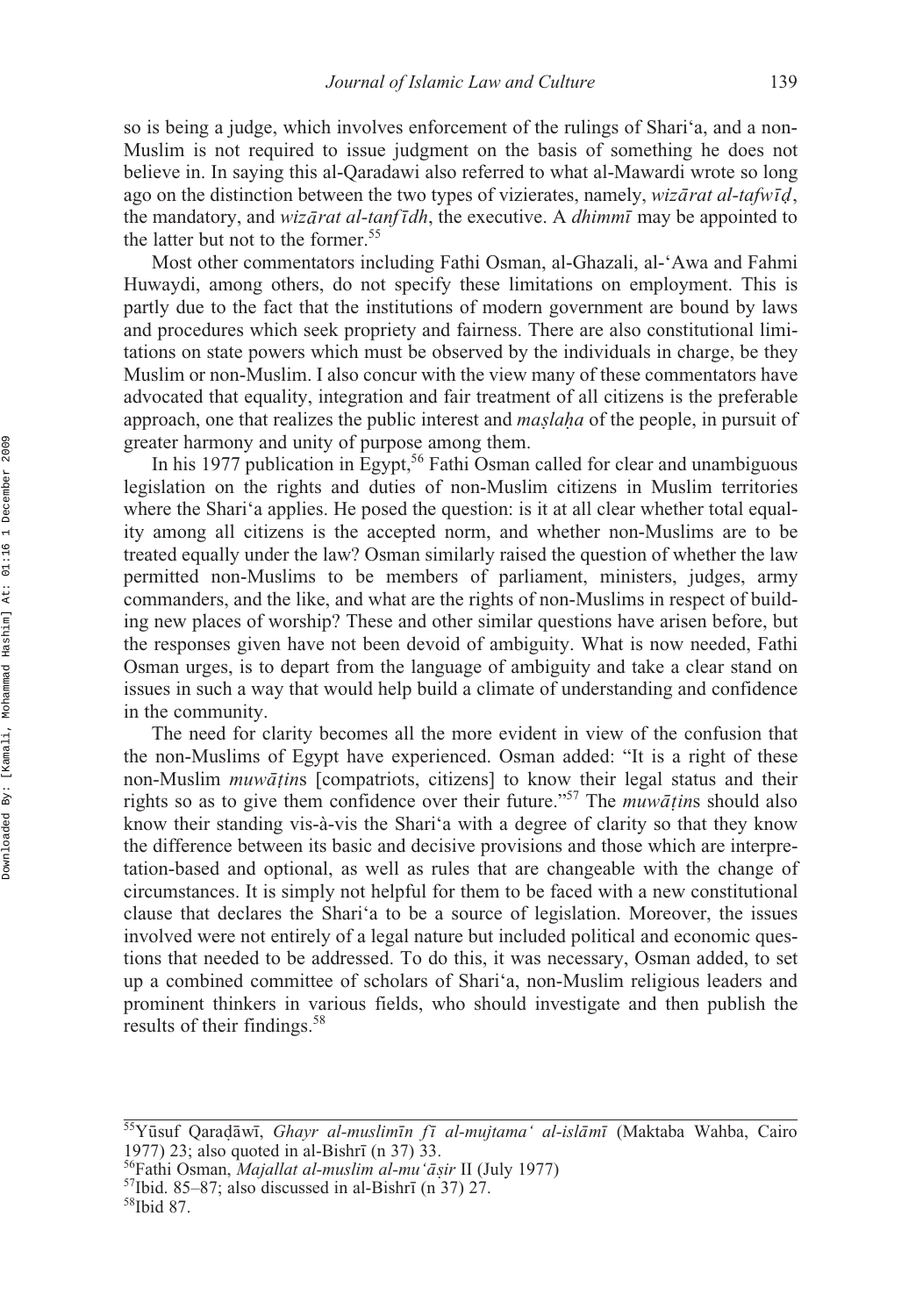### 3. Right to consultation (shūrā)

Once the head of state is lawfully elected, he is under obligation to consult the community in government affairs. Thus it may be stated that after the right to vote, the second political right the citizen enjoys in an Islamic polity is to be consulted in the affairs of government. This is a collective right of the community which is to be exercised by those of its members who are competent to give advice and counsel. There is evidence in the Qur'an and Sunna on the subject of consultation, which need not be elaborated here. According to the author of *Tafsir al-Qurtubi*, in the event of the head of state refusing to fulfill this obligation and refusing to consult the commuthe head of state refusing to fulfill this obligation and refusing to consult the community in government affairs, he may be deposed.59 Ibn Taymiyya has also observed that the government in power and the  $\bar{u}l\bar{u}$  *al-amr* (those with authority), indeed all Muslim rulers and officials must be diligent in consultation. For God Most High enjoined it upon His Messenger to consult the community, even though the Prophet was recipient of divine revelation. It is all the more advisable for the Muslim ruler to do the same.<sup>60</sup>

According to Rashid Rida, consultation is an emphatic duty of the Islamic government and thus a right of the citizen and the community as a whole. It should therefore be solicited in all matters of public concern that have not been regulated by decisive textual injunctions. The Prophet himself and the Rightly-Guided Caliphs after him were diligent in consulting the community, so it became a distinctive feature of Islamic government which must never be neglected.61 Sayyid Qutb has concurred and added that no particular method need be followed, as the Shari'a does not specify any particular procedure for the implementation of *shūrā*. It is thus left for the community to devise suitable methods in the light of its prevailing conditions and public interest  $(maslaha).<sup>62</sup>$  As discussed earlier, the methods may require direct participation, such as consultation in local affairs, or may provide for representative assemblies. The as consultation in local affairs, or may provide for representative assemblies. The community may determine them as they deem fit. It would also appear from this analysis that the consultative substance of the Islamic government and its organizational matters need to be addressed by the constitution. Some constitutional guidelines would, in other words, be necessary to specify the citizen's right to consultation and identify the institutional framework and methods by which this right may find its proper role and application in the various spheres of community affairs.

Non-Muslim citizens are also eligible to give advice and counsel when they are competent to do so and government leaders may solicit their counsel. This is the purport of the Qur'anic directive to the believers: ("Ask those who have knowledge if you do not know (yourselves))" (Q 16:43). Commentators have stated that this verse was in fact revealed concerning the Jews and Christians and consequently permitted the Muslims to seek their advice and opinion. Recourse may thus be had to expert opinion in matters of a specialized nature and the expert opinion, whether given by Muslims or non-Muslims, may be followed. Non-Muslim citizens are also eligible for membership of the Consultative Assembly (*majlis al-shūrā*), especially in their capacity as representatives of their own communities, but also to

<sup>&</sup>lt;sup>59</sup>Abū Abd Allah Muḥammad Al-Qurṭubī, *Tafsīr al-Qurṭubī*, vol. 4, (Maṭaba'a Dār al-Kutub,<br>Cairo, 1387/1967) 250 Cairo, 1387/1967) 250.

<sup>&</sup>lt;sup>60</sup>Ibn Taymiyyah, al-Siyasah al-Shar<sup>c</sup>

<sup>&</sup>lt;sup>61</sup>Muḥammad Rashīd Riḍā, *Al-khilāfa wa-al-imāma al-ʻuẓmā* (Matba'at al-Manar, Cairo<br><sup>61</sup>Muḥammad Rashīd Riḍā, *Al-khilāfa wa-al-imāma al-ʻuẓmā* (Matba'at al-Manar, Cairo<br>1341 A H ) 30 1341 A.H.) 30.

<sup>&</sup>lt;sup>62</sup>Sayyid Qutb, *Al-'adāla al-ijtimā'iyya fī al-islām* (4th edn. 'Isa al-Babi al-Halabi, Cairo<br>1373/1954) 99 1373/1954) 99.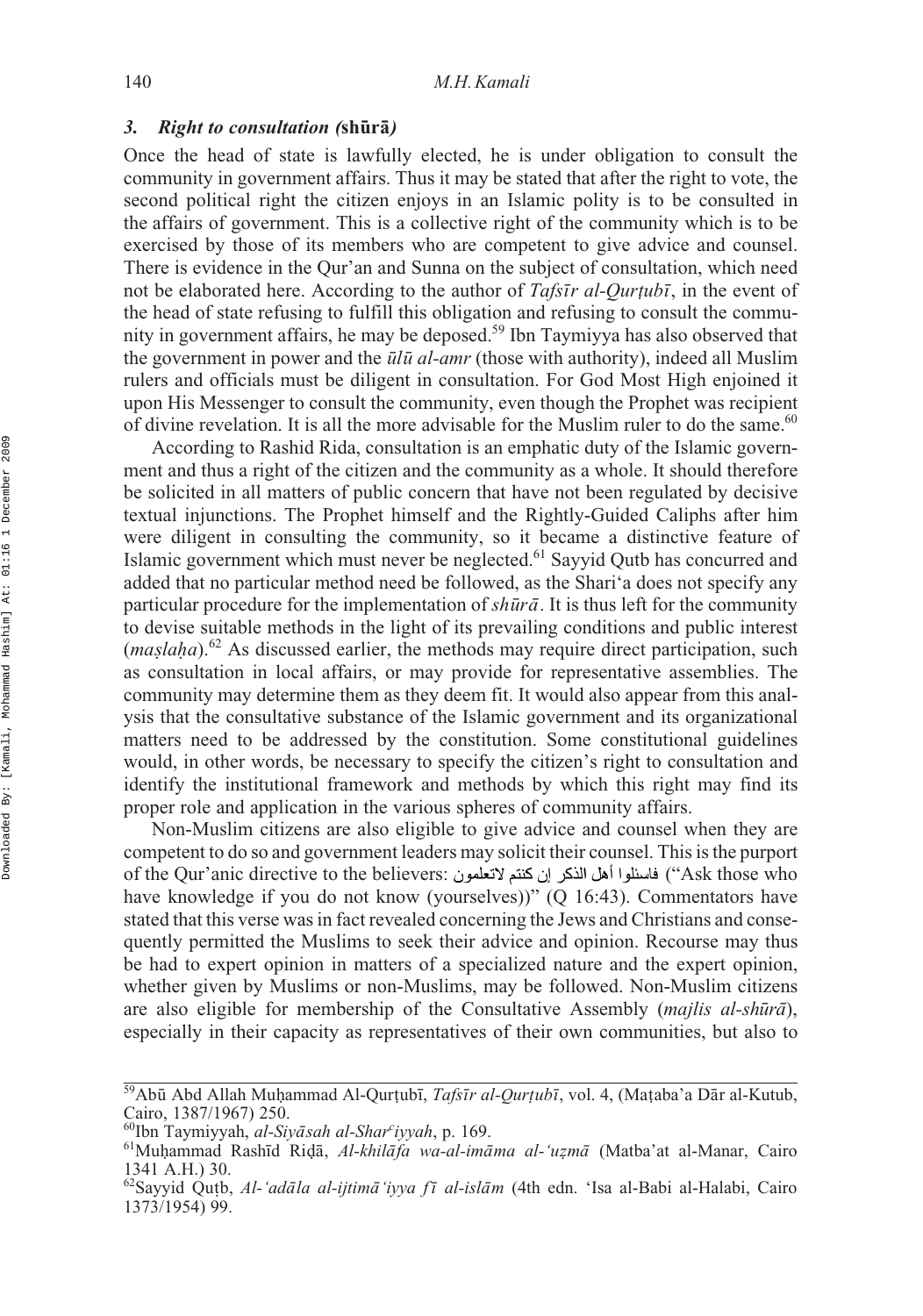participate in the general deliberations of the Assembly. The only point of reservation that some commentators have recorded in this connection is that they may not initiate an opinion in matters that concern Islamic dogma and legislation on purely religious matters.<sup>63</sup>

### *4. Right to criticize*

Islamic government is participatory and consultative. It sees an active role for citizens in all community affairs of concern to them, including government policy and administration. This is evident from the Qur'anic mandate of *isbah*, that is, promotion of *h* good and prohibition of evil (*al-amr bil-ma'rūf wa-al-nahy 'an al-munkar*), which is a broad yet a basic right not only of Muslim believers but of all citizens. For no one can be disallowed to promote a good cause or to put a stop to an evil one. The details of *hisba* need not be elaborated here. Suffice it to say that *hisba* is a prominent of *h*<sup>1</sup> *h*<sup>1</sup> *h*<sup>1</sup> *n*<sup>1</sup> *n*<sup>1</sup> *n*<sup>1</sup> *n*<sup>1</sup> *n*<sup>1</sup> *n*<sup>1</sup> *n*<sup>1</sup> *n*<sup>1</sup> *n*<sup>1</sup> *n*<sup>1</sup> *n*<sup>1</sup> *n*<sup>1</sup> *n*<sup>1</sup> *n*<sup>1</sup> *n*<sup>1</sup> *n*<sup>1</sup> Qur'anic principle that entitles the citizen to express an opinion on the conduct of government. This may be said to be of concern also to *shūrā*, but since the right to *shūrā* is normally exercised when advice or counsel is solicited by the leaders and the *ulu<sup>a</sup> al-amr*, it may be subjected to some limitation in the event of the authorities taking the initiative to ask for it. The citizen's right to *isba*, on the other hand, is an inherent *h* right that does not depend on solicitation by the government. Yet it may be noted that at least one of the two aspects of *isbah*, that is, *nahy 'an al-munkar* (prevention of *h* an rease one or and two appears or *integral*, and is, that, the at mathem of prevention or evil), is limited to situations where the citizen is a direct witness of an evil that occurs before his or her eyes, which might also prove to be a limiting factor. When *isba* and *h shūrā* both fall short of enabling the citizen to express an opinion on political matters, he or she may resort to the parallel right to criticize the ruling authorities within the limits of propriety and public interest. This is known as *hurriyyat al-mu'arada* (the freedom to object); some writers refer to it as *hurriyyat nagd al hakim*, which is freedom to object); some writers refer to it as *hurriyyat naqd al-hākim*, which is neghave more specific as it literally means "the freedom to criticize the ruler" perhaps more specific as it literally means "the freedom to criticize the ruler".

"Mu'arada is a fundamental principle of the Islamic system of government," writes 'Af<sup>[mi]</sup> which entitles the individual to tell the truth and expose transgression even when this entails exposing the ruling authorities".<sup>64</sup> The textual authority for this in the Qur'an and Sunna is the same as can be cited in support of *hisba*, which is the central theme of a number of verses in the Qur'an.  $Mu' \bar{a} \bar{r} \bar{a} \bar{d} a$  is also upheld in the Sunna of the Prophet and the precedent of the early caliphs. Thus it is provided in a hadith that أفضل الجهاد كلمة عدل عن سلطان جائر (the best form of *jihād* is to speak a word of truth to a tyrannical ruler").<sup>65</sup>

It was in line with the basic message of this hadith when the first Caliph Abu Bakr addressed the people in his inaugural speech upon taking office in the following terms: "O people, I have been entrusted with authority over you, but I am not the best of you. Assist me if I am right and rectify me when I am wrong."<sup>66</sup> Abu Bakr's successor,

<sup>&</sup>lt;sup>63</sup>Cf. Mahmud 'Abd al-Majid Al-Khālidī, *Niẓām al-ḥukm fī 'al-islām* (Dār al-Buhūth, Kuwait<br>1400/1980) 185 1400/1980) 185.

<sup>&</sup>lt;sup>64</sup>Muhammad Șādiq 'Af īf ī, *Al-mujtama' al-Islamī wa Huqūq al-Insān* (Idārat al-Saḥāfa wa'l-<br>Nashr bi-Rābitat al-'Alam al-Islāmi, Cairo 1407/1987) 93. See also Mustafa al-Siḥā'ī, *Ishtirā* Nashr bi-Rābitat al-'Alam al-Islāmi, Cairo 1407/1987) 93. See also Muștafa al-Sibā'ī, *Ishtirā*<br>kiwya Ishtirākiwat al-Islām (al-Dār al-Qawmiyya li'l-Tibā'a wa'l-Nashr Damascus 1379) *kiyya Ishtirākiyyat al-Islām* (al-Dār al-Qawmiyya li'l-Țibā'a wa'l-Nashr, Damascus 1379/<br>*kiyya Ishtirākiyyat al-Islām* (al-Dār al-Qawmiyya li'l-Țibā'a wa'l-Nashr, Damascus 1379/ 1960) 50.

<sup>&</sup>lt;sup>65</sup>Ibn Māja, *Sunan, Kitāb al-fitan, bi bāb amr bi-al-maʻrūf wa-nahy ʻan al-munkar. (Cagli* Yayinlari, Istanbul 1401/1981)

<sup>&</sup>lt;sup>66</sup>'Abd al-Malik Ibn Hishām, *Sīra*, (Mustafa al-Babi al Halabi, Cairo 1936) 262.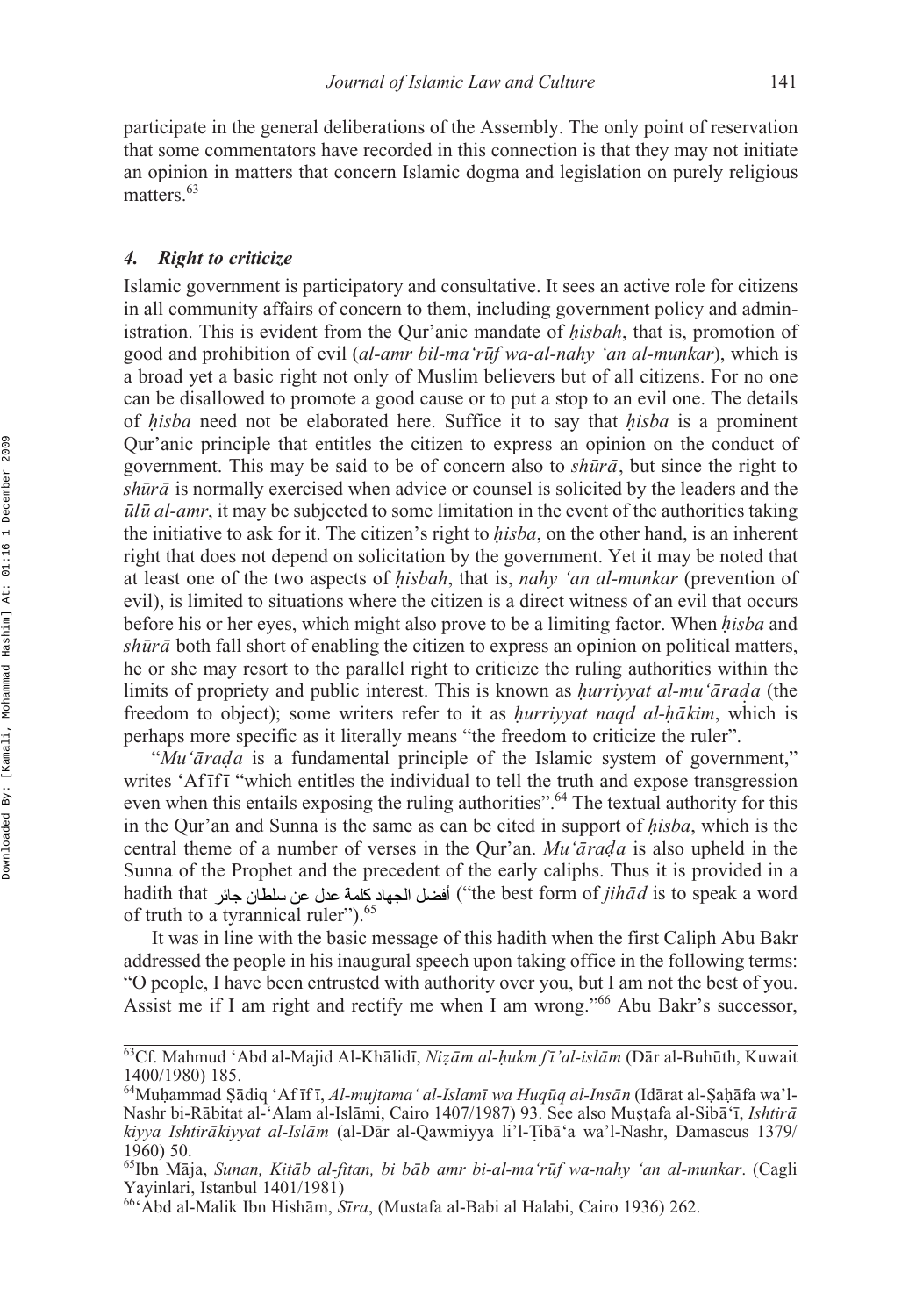Umar ibn al-Khattab, also asked the people in his inaugural speech to "rectify any aberration" they might see in him.<sup>67</sup>

The citizen is thus entitled to speak out against transgression and criticise the authorities from a position of conviction and in the true spirit of sincere advice or *nașīha*. The criticism must be based on truth; it should be courteous and suitable to *the occasion in that it is neither excessive nor ineffective and feeble.<sup>68</sup>* 

Both Maududi and al-Ghanoushi have spoken in support of freedom of opinion, expression, and association for non-Muslim citizens in government affairs in the same way as is recognized for their Muslim fellow citizens. If there are limitations on the exercise of these rights, they apply equally to the Muslim and non-Muslim citizens; both are expected to observe the limits of the law and, within those limits, there are no special disadvantages nor privileges for either.<sup>69</sup>

### *5. The right to disobey the deviant ruler*

The citizen is normally under a duty to obey and assist the lawful authorities, but only when the latter themselves do not violate the law. The duty of obedience thus collapses when obeying a command amounts to a clear transgression. In all other instances of lesser violation and also occasions when the citizen doubts the legality of a command issued by the lawful government, his or her duty of obedience is not affected, but he or she may voice an opinion through normal methods. The principle here is established in the authority both of the Qur'an and Sunna. The Qur'an demands obedience to the lawful government: O you who believe, obey) والرسول إن كنتم تؤمنون بالله واليوم الأخر . الأمر منكم فإن تناز عتم في شيئ God and obey the Messenger and those who are in charge of the affairs among you. If you dispute over a matter refer it to God and to the Messenger, if you believe in God  $\ldots$ ") (Q 4:59).

The citizen must therefore obey the government provided that the latter conforms to the injunctions of the Qur'an and Sunna. This text has given rise to much elaboration from commentators in that it lays down a number of important principles.<sup>70</sup> We shall here refer only to some of the basic directives on the subject of obedience, which need to be read together with the verse above. Thus it is provided in another Qur'anic verse that not everyone in position of power is entitled to obedience: And obey not a person whose heart") أمر ه فرطا ولاتطع من أغفلنا قلبه عن ذكرنا واتبع هواهوكان We have permitted to become negligent of Our remembrance, one who is following the dictates of his own desire, and whose case has gone beyond all bounds") (Q 18:28).

It is further provided in a hadith: A Muslim is under duty to listen and to obey'') ولاطاعة مالم يؤمر بمعصية ، فإذاأمر بمعصية

<sup>&</sup>lt;sup>67</sup>Muhammad Al-Khuḍarī, *Muḥāḍarāt fì Tārīkh al-Umar al-Islamiyya* (al-Maktaba al-<br>Tijariyya Cairo 1370/1969) 17: Abū Habīb Sa'di *Dirāsa fì Minhāi al-Islām al-Sivāsi* Tijariyya, Cairo 1370/1969) 17; Abū Ḥabīb Sa'di, *Dirāsa fi Minhāj al-Islām al-Siyāsi*<br>(Mu'assasa al-Risāla Beirut 1406/1985) n 743 (Mu'assasa al-Risāla, Beirut 1406/1985) p. 743. a¯

<sup>68</sup>For further details see Kamali, *Freedom of Expression in Islam* (The Islamic Texts Society, Cambridge 1997) 54ff.

<sup>&</sup>lt;sup>69</sup>S. Abū al-A'lā al-Mawdūdī, *Nazariyyat al-islām wa-hadyuh* (Dar al-Fikr, Cairo 1969) 307;<br>al-Ghanoushi (n 31) 73 al-Ghanoushi, (n 31) 73.

<sup>70</sup>See for discussion of this, Muhammad Asad, *Principles of State and Government in Islam* (University of California Press, Berkeley 1966) 75; and Said Ramadan, *Islamic Law: Its Scope and Equity*, 143.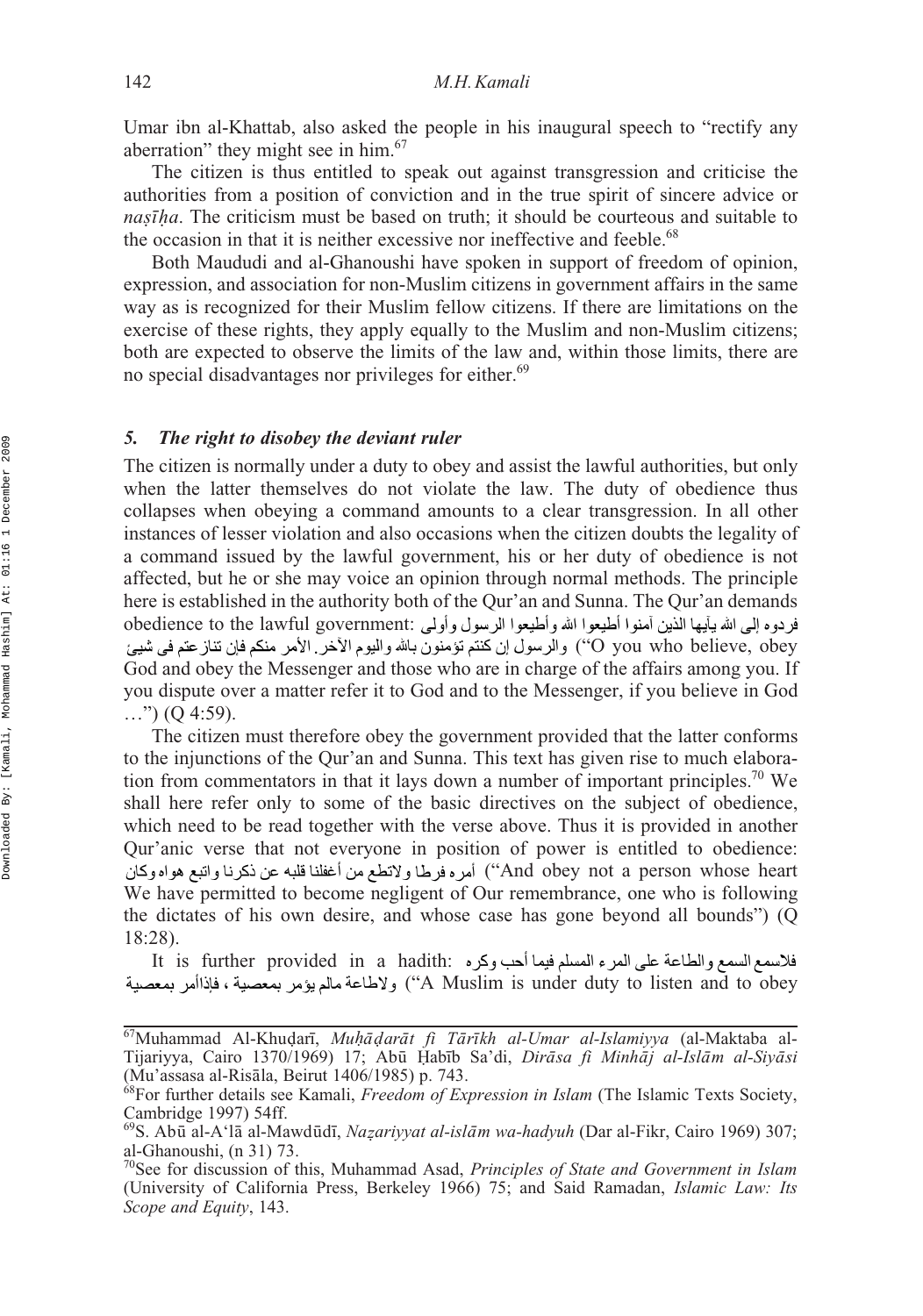in what he likes or dislikes unless he is commanded to commit a transgression. When he is so commanded, he is not required to listen or to obey." $)^{71}$ 

The same message is conveyed in two other hadiths, one of which simply declares: ("There is no obedience to a creature in disobedience of the Creator")<sup>72</sup> and the other: إنما الطاعة في المعروف. "dience of the Creator")<sup>72</sup> dd the other: obedience is due in sin, behold, obedience is due only in righteousness."73

Some of the implications of these declarations will be discussed below in the context of the duties of citizens. It should suffice here to note briefly that an unlawful command may be disobeyed only when it is explicitly and self-evidently unlawful and its unlawfulness is not based on individual understanding and interpretation. Al-Siba'i has summed up the substance of these directives: "Put in contemporary parlance, the message here would be that a government order is not enforceable when it violates the constitution and other laws."74

The Shari'a takes a direct approach to the principle of individual responsibility in that anyone who follows a command which is against the clear injunctions of Shari'a shall have no excuse and will be held accountable for it himself. The Qur'an has thus clearly denounced as feeble excuses the pleas of those who persisted in transgression and blame their ancestors and superiors for And'') ربنا أتهم ضعفين من العذاب والعنهم لعنا كبير ا . وقالو ا ر بنا إنا أطعنا سادتنا وكبر اءنا فأضلونا السبيلا، :it they say: Our Lord, we only obeyed our leaders and our great men, so they led us astray from (the true) the path. Our Lord, give them a double chastisement and curse them with a great curse") (Q 33:67–68). This is confirmed in another verse: And those'') وقال الذين اتبعوا لو أن لنا كرّة فنتبرأ منهم كما تبر ءوا منا ، كذلك بريهم الله أعمالهم حسرات عليهم. who followed [others in transgression] will say: if we could only return, we would renounce them as they renounced us. Thus will God show them [the result of] their deeds …") (Q 2:167).

The textual evidence reviewed above leads to the conclusion that one who knowingly obeys an unlawful command is personally responsible and guilty of unlawful obedience (al-tā 'a al-muharrama). He or she is also responsible for its consequences and may also be punished for it. The only avenue by which such a person can be relieved of punitive consequences would be for him or her to show that the command in question was carried out under duress (*ikrāh*), which could not be avoided.<sup>75</sup>

### *6. Right to basic necessities*

I shall not elaborate much on this as I have addressed the subject elsewhere in a separate work.<sup>76</sup> It may briefly be stated here that Islam entitles citizens to the provision of the basic necessities of life without any distinction of caste or creed.<sup>77</sup> The legal alms-giving (*zakāh*), which is a Qur'anic duty and one of the five pillars of Islam, was

<sup>&</sup>lt;sup>71</sup>Hadith reported by five of the six main collections. Cf. al-Bukhārī (n 49) vol. 9, 193, hadith 258.

<sup>&</sup>lt;sup>72</sup>'Abd Allah al-Khatib Tabrīzī, Mishkāt Mishkāt al-Mașābiḥ, ed. Muhammad Nasir al-Din al-Albani, vol. 2 (2nd ed., Al-Maktab al-Islāmī, Beirut 1399/1977) vol. 2, hadith 3696. 73Ibid. hadith 3665.

<sup>74</sup> Al-Sibā'ī (n 54) 51.

<sup>&</sup>lt;sup>75</sup>Cf. Zaydān (n 42) 96.

<sup>&</sup>lt;sup>76</sup>Mohammad Hashim Kamali, *Rights to Education, Work and Welfare in Islam* (forthcoming).<br><sup>77</sup>Cf. Abu l-A'la al-Maududi, *The Islamic Law and Constitution* (Islamic Publications Ltd., Lahore, reprint 1979) 250.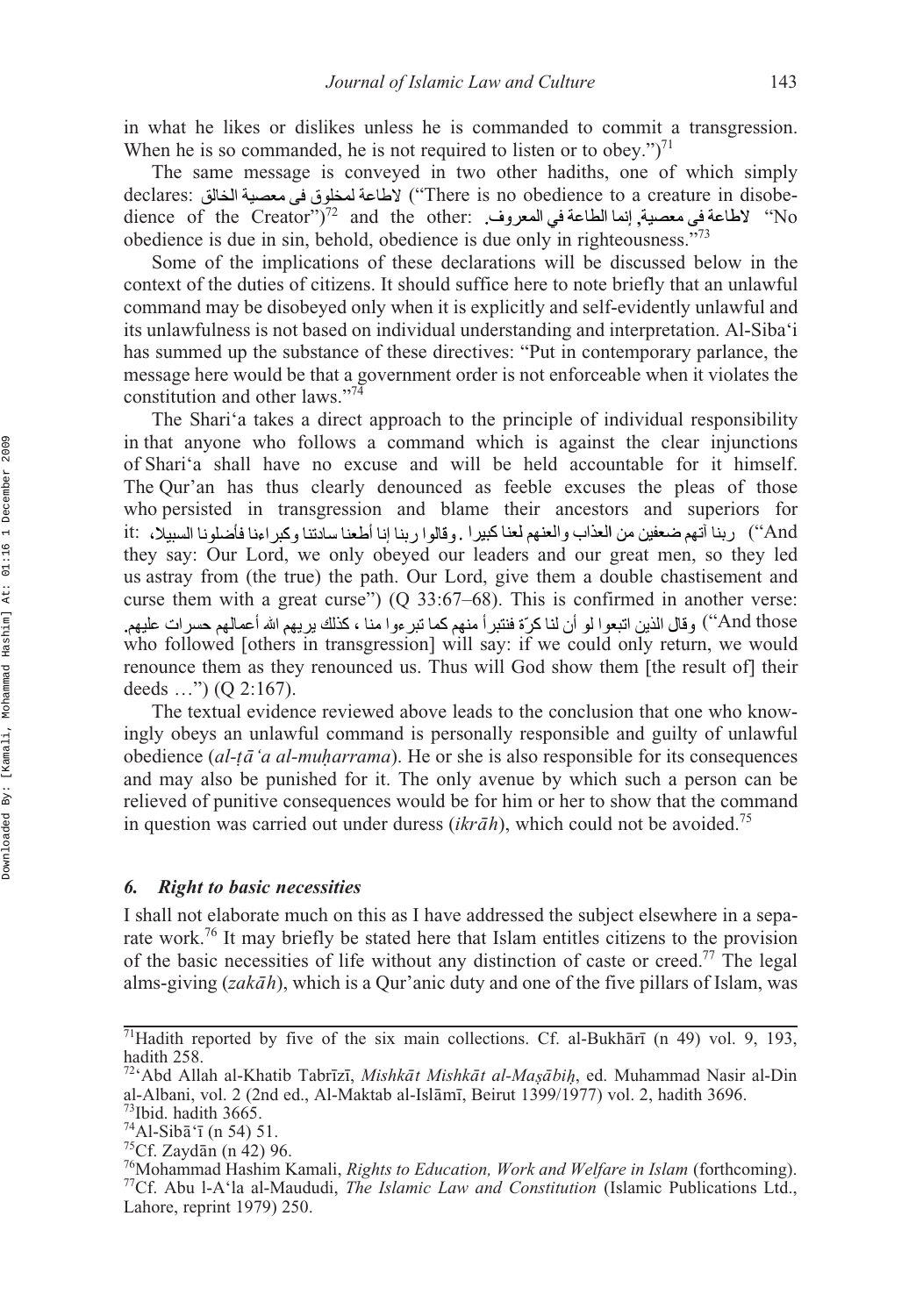made compulsory for Muslims for this very purpose. The Qur'an also speaks unequivocally of the basic right of the poor to share in the wealth of the affluent (Q 70:25) and promises distinction to those who (يطعمون الطعام على حيه مسكينا وبتيماوأسير ا love of God the indigent, the orphan and the captive") (Q 76:8).

Reports, incidentally, suggest that this latter passage was revealed at a time when the captives and prisoners of war in Medina were all non-Muslims.<sup>78</sup> To ensure a decent living for the people and fulfil their needs is also considered to be in the nature of al-amr bi-al-ma'rūf wa-al-nahy 'an al-munkar, that is promoting good and preventing evil, which is firmly rooted in the Qur'an and is in so many ways characteristic of Islam itself.79

The Sunna has taken the Qur'anic guidance a step further to enunciate assistance to the poor and needy as a principal duty of the government. Thus it is provided: ("The government is the guardian (helper) of one who has no guardian").80 And again: ("Whoever leaves behind property, it shall belong to his heirs, but whoever leaves a debt or dependants in need, they shall be my responsibility").<sup>81</sup> The Prophet is also reported to have وفقر ه دون حاجتهم؛ خلقهم وفقر هم احتجب الله عنه دون من و لاه الله عز وجل شيئًا من أمر المسلمين فاحتجب .said: ("He whom God has made an administrator over the affairs of Muslims but remains indifferent to their needs and their poverty, God will also be indifferent to his needs and poverty on the Day of Judgment").<sup>82</sup>

The Caliphs Abu Bakr and 'Umar ibn al-Khattab are reported to have disagreed concerning the entitlement to equal assistance of the citizens from the public funds of the *bayt al-māl* (public treasury). Whereas Abu Bakr gave everyone entitlement to an equal share without any distinction on the basis of their seniority or service to Islam, Umar took these factors into consideration. Abu Bakr considered equal treatment as a basic guideline for government policy, leaving the differences in piety and service to Islam a matter between man and his Creator.

During the two years of his rule (June 632 to August 634 AD) the Caliph Abu Bakr fought the wars of apostasy against the refusers of *zakah*, on which occasion the Caliph decided to distribute the war booty equally among the Muslims, regardless of how early they had converted to Islam, their kinship ties with the Prophet, or their bravery in championing the cause of Islam. This manner of treatment is reported to have encouraged many Arabs to join the Muslim army. Abu Bakr divided the booty equally among the warriors and assigned to the state treasury the one-fifth portion that was formerly given to the Prophet.<sup>83</sup>

The right to basic necessities subsumes the right to employment and assistance to find a suitable occupation, especially for those who are able to work. This is because the Shari'a does not entitle an able-bodied man to support if he does not apply himself in order to earn his living. The only right that such a person has is to be provided with

dāwī

<sup>&</sup>lt;sup>78</sup>Al-Qaraḍāwī (n 55) 45.<br><sup>79</sup>Cf. 'Abd al-Hakim Hasan Al-'Ili, *Al-Ḥurriyat al-Amma fi'l-Fikr wa'l-Niẓām al-Siyāsī al*<br>*Islāmī* (Dār al-Kitāb al-Hadīth Kuwait 1413/1983) 494<sup>.</sup> Fu'ād 'Abd al-Mun'im Ahmad *Hsūl Islamī* (Dār al-Kitāb al-Hadīth, Kuwait 1413/1983) 494; Fu'ād 'Abd al-Mun'im Ahmad, *Uṣūl*<br> *nizām al-hukm fī 'l-Islām* (Mu'assasah Shabab al-Jami'a Alexandria Eovot 1411/1991) 286 nizām al-hukm fī 'l-Islām (Mu'assasah Shabab al-Jami'a, Alexandria, Egypt 1411/1991) 286.<br><sup>80</sup>Abū Dāwūd, 'Kitāb al-nikāḥ, bāb al-walī' in Mustafa Dib al-Bugha (ed), *Sunan Abū*<br>*Dāwūd* (Dār al-'Ulum al-Insāniyya Damascus 1 *zām al-hukm fī 'l-Islām* **(Mu'assasah Shabab al-Jami'a, Alexandria, Egypt 1411/1991) 28<br>Abū Dāwūd 'Kitāb al-nikāb bāb al-walī' in Mustafa Dib al-Bugha (ed), Sungn 4** Dāwūd (Dār al-'Ulum al-Insāniyya, Damascus 1416/1995).

*isar Saḥīḥ*<br>tāb al-khar

*Dāwūd (*Dār al-'Ulum al-Insāniyya, Damascus 1416/1995).<br><sup>81</sup>Muslim, *Mukhtaṣar Ṣaḥīḥ Muslim,* 263, hadith 999.<br><sup>82</sup>Abū Dāwūd 'Kitāb al-kharāj wa-al-fay', bāb fī mā yalzam al-imām min amr al-ra'iyya,' *Sunan*  $Ab\bar{u}$  *Dāwūd*.

*Abmi[]acr Da[m]acr wu[m]acr d.* 83Manna (n 3) 38.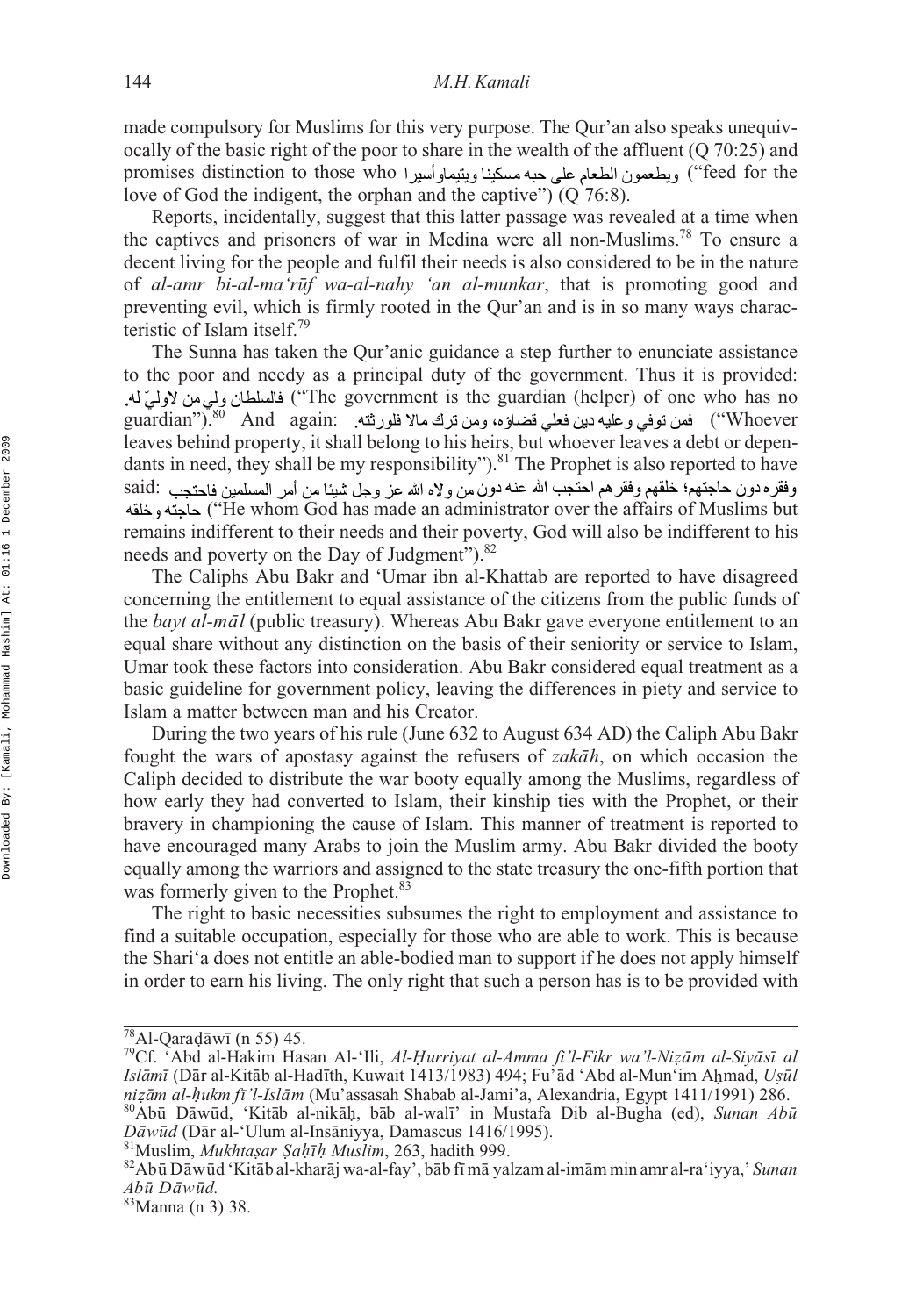an employment opportunity, or the basic means that enables him to work. This may mean purchase of equipment, a loan, or a small investment that facilitates engagement in productive work.<sup>84</sup> The fourth Caliph, 'Ali, has been quoted as saying in this connection that poverty and affluence make all the difference to one's belonging to a homeland (watan): "Affluence, even if it is away from one's homeland, turns that place into a homeland, and poverty in one's homeland (can easily) turn one into a homeland, and poverty in one's homeland (can easily) turn one into a stranger."85

When 'Umar became Caliph, he introduced a system of benefits and pensions as well as an army register ( $d\bar{\iota}w\bar{a}n$ ), which was used as a basis for the determination of benefits. 'Umar's system of distribution took certain factors into account: those who had embraced Islam before the conquest of Mecca were favored over those who converted afterwards. Service to Islam and affinity to the Prophet were also considered: "Umar has thus been quoted to have said that he could not treat equally those who fought with the Prophet and those who fought against him.

A side effect of instituting the  $d\bar{v}w\bar{a}n$  for army and pensions register might have been the concretization of some of these divisions. Divisions based on blood ties were clearly recognized. Three genealogists are reported to have been appointed to establish a hierarchy of pensions in basically two categories, one general and one particular. In the general category, the Arabs were divided into tribes and clans and their members were identified. The criteria applied in the particular category were early conversions to Islam, distinguished service to Islam and age and affinity to the Prophet. People were thus classified into 'old' citizens and the 'new' citizens, both ranking higher than non-Muslims.<sup>86</sup>

Muslim armies, camps, new cities and the army registers were organized along tribal lines, a factor that was reflected in turn in the relationship with non-Arab Muslims who accepted to become protected subjects (*mawali*). This also meant another form of inter-Muslim differentiation. The population within Muslim society before 'Umar's death was thus classified into: Muslims who were *Muhājirūn*, Muslims who were *Ansār*, Meccan Muslims, Arab Muslims in general, non-Arab *Muslims (mawali)*, People of the Book (Jews and Christians), and those belonging to  $\frac{1}{n}$ other creeds.<sup>87</sup> Commentators seem to be divided on the merits and demerits of these early distinctions and I do not propose to enter into further detail. From the viewpoint of the material aspects of citizen's entitlement to welfare assistance, these developments did not change the basic principles which even the Caliph 'Umar himself had recognized.

All citizens of an Islamic state are thus entitled to the basic necessities of life from the public treasury, and it must strive to provide those needs to the extent of its capability. In the event that the public treasury runs out of funds, the state may impose additional taxes on the rich in order to provide the poor with the basic necessities and it becomes the duty of the rich to give.<sup>88</sup>

<sup>&</sup>lt;sup>84</sup>Cf. al-Saffār, (n 11) 25.

<sup>&</sup>lt;sup>84</sup>Cf. al-Saffār, (n 11) 25.<br><sup>85</sup>Ibn Abī al-Ḥadīd, *Sharḥ nahj al-balāgha* (Dar Ihya' Turath al-'Arabi, Beirut n.d.) section<br>56: see also al-Saffār (n 11) 25 56; see also al-Saffār,  $(n 11)$  25.

<sup>86</sup>Cf. Manna (n 3) 38-39.

<sup>87</sup>Manna (n 3) 39.

<sup>&</sup>lt;sup>88</sup>Abū 'Abd Allāh Muhammad al-Qurṭubī, *Al-jāmi' li-aḥkām al-Qur'ān* (also known as<br>*Tafsīr al-Qurtubī*) vol 2 223: Muhammad b 'Ali b Ahmad b Said Ībn Hazm al-Zāhirī *Al-Tafsīr al-Qurțubī*), vol, 2, 223; Muhammad b. 'Ali b. Ahmad b. Said Ibn Hazm al-Zāhirī, *Al-*<br>*muhallā* ed. Ahmad Muhammad Shakir, vol. 3 (Matba'a al-Nahda, Cairo 1347 A H.), 560 *muḥallā* ed. Ahmad Muhammad Shakir, vol. 3 (Matba'a al-Nahda, Cairo 1347 A.H.), 560.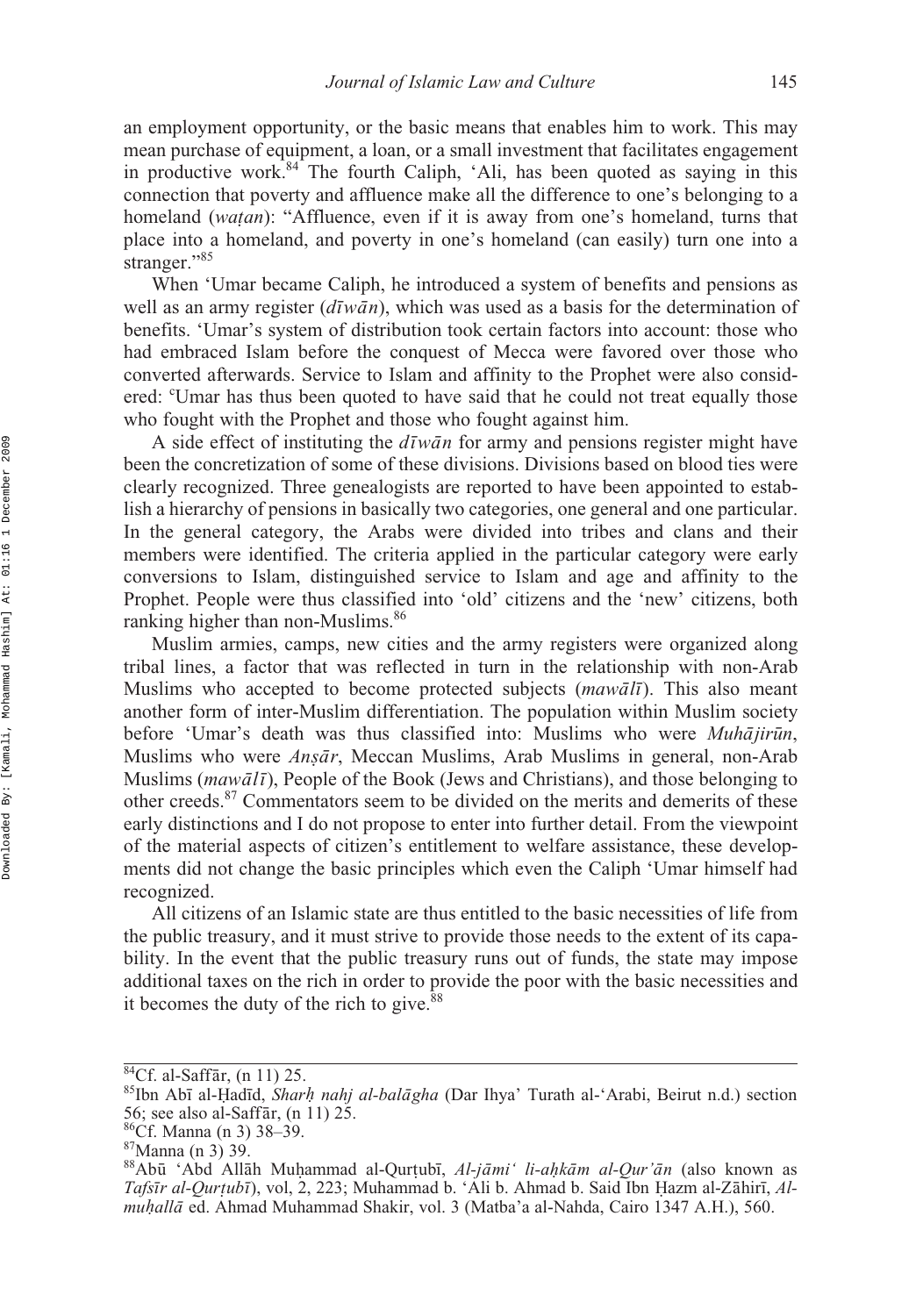It is certainly remarkable to note in this connection the report that, towards the end of his ten years in office, the Caliph 'Umar Ibn al-Khattab had to make a special effort to find poor people to receive the *zakāh*. Later, during the reign of the Caliph 'Umar b. 'Abd al-'Aziz (99–101 AH), it is reported that his officer in charge of *zakāh* in Africa informed him that the public treasury (*bayt al-mal*) remained in surplus, but there were no poor people in Africa that needed support. The Caliph then ordered him to relieve the debtors of their debts, and this was done until there were no more debtors, and when the Caliph was informed that there were still funds available, he ordered that they should be used for buying slaves and setting them free.<sup>89</sup>

### **X. Duties of citizens**

Textbook writers on government and caliphate have spoken of two principal duties of the citizen namely obedience ( $t\bar{a}$  '*a*), and assistance (*nasara*), both of which are prima*i*<sup>1</sup> political and relate to trust and loyalty between the ruler and ruled. Obedience alone can be non-committal and passive, but rendering assistance and support requires active involvement and good will:

(1) *Obedience* (țā<sup>c</sup>a)

Obedience to the lawful government and  $\bar{u}/\bar{u}$  *al-amr* is a Qur'anic duty (Q 4:59) and a religious obligation which is primarily addressed to the believers. The hadiths on the subject of (*tā* '*a*), some of which we have already reviewed, are also conveyed in a danguage that takes the Muslims as its principal audience. The substance of this obligation is extended by analogy to non-Muslim citizens in all civic matters that do not compromise their freedom to adhere to the religion of their choice. The analogy that is drawn between Muslims and non-Muslims in respect of obedience to the government remains valid to this day and is in harmony with the constitutional norm of equality that is now generally upheld under the constitutions and laws of Muslim countries. The *Imām* and the *ūlū al-amr* who are elected by universal franchise and the *bay'a* of the citizens, both Muslims and non-Muslims, are consequently entitled to the citizens' obedience.<sup>90</sup> The basic evidence of the Our'an and Sunna on obedience has already been reviewed and it will suffice merely to give some of the main points that are derived from that evidence. These are as follows:

- (a) Being a duty of the citizen, obedience is expected in all lawful matters. This is understood from the clear terms of the hadith referred to above, which requires obedience to the leader regardless of one's personal inclination, liking or disliking of the one to whom it is directed. The only qualification to be noted is that the person in question must be in possession of his faculties and there be no lawful impediment to exonerate him from the duty of obedience.<sup>91</sup>
- (b) When the government issues a law or command which would amount to a clear violation or sin under the Shari'a, the citizen is not under a duty to obey

<sup>&</sup>lt;sup>89</sup>Cf. Muhammad Abū Zahra, *Tanzim al-Islām li' l Mujtama'* (Dār al-Fikr al-'Arabi, Cairo<br>1385/1965) 187: al-'Alī *Hurriyyāt 5*00 ī, *Ḥurriyyā*<br>ıh al-islāmī

<sup>&</sup>lt;sup>90</sup>Cf. Al-Zuhaylī, Al-fiqh al-islāmī vol. 6 wa Adillatuh (Dar al-Fikr, Damascus) 707.

<sup>1385/1965) 187;</sup> al-'Alī, *Ḥurriyyāt*, 500.<br><sup>90</sup>Cf. Al-Zuhaylī, *Al-fiqh al-islāmī* vol. 6 *wa Adillatuh* (Dar al-Fikr, Damascus) 707.<br><sup>91</sup>Cf. al-Bukhārī, *Ṣaḥīḥ*, vol. 9, hadith 258; al-Zuhaylī (n 90) vol. 6, 707; Asad, *P State* (n 69) 79.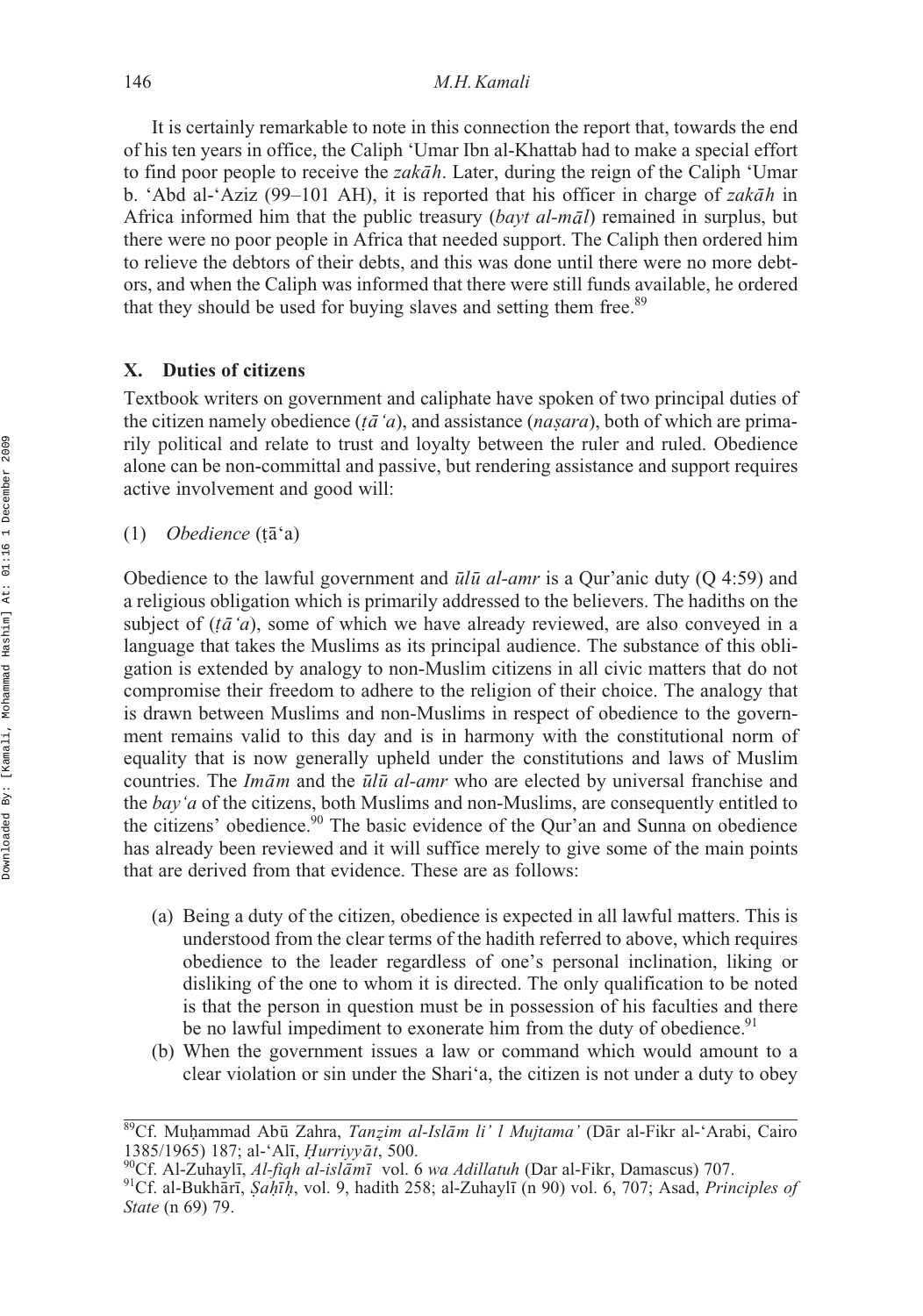it. The violation in question must, however, be self-evident and certain and not a result of interpretation or juristic *ijtihad*.<sup>92</sup>

- (c) If the government sets itself openly and deliberately against the clear text of the Qur'an and commits a flagrant transgression, it becomes guilty of infidelity, whereupon it loses the right to rule and may be deposed by all those who pledged allegiance to it.
- (d) In situations other than a clear declaration of unbelief (*kufr*) and renunciation of Islam, defiance of lawful authority must never be brought about by armed rebellion on the part of a minority within the community. For the Prophet has warned: ("He who raises arms against us ceases to be one of us").93 Another hadith conveying the same message has it: "He who unleashes his sword against us ceases to be one of us."94

Both of these hadiths are concerned with rebels and mutineers who challenge the authority of the lawful government without a valid cause.<sup>95</sup> Further detail on the community's right to depose a government that is guilty of a clear violation of the Shari'a are discussed below under accountability and impeachment. It may be noted in passing, however, that no such clear case of deposition of the ruler on grounds of *kufr* has been recorded in the history of Islamic government, although failed attempts at mutiny and rebellion, linked with charges of transgression and even *kufr* against government have been frequently encountered.

(2) The citizen's duty to assist the lawful government is not altogether a formal requirement but one that is inspired by loyalty and affection on the part of the populace. This is also to a large extent a matter of propriety and uprightness of leadership and its dedication to the service of the community. Since the citizen pledges *bay'a* to the elected ruler, he or she is under the duty to assist and support him to the best of his or her ability. This may take a variety of forms depending on the role that a citizen can play and the extent to which he or she can assist the leaders. Civil servants and members of the army, or indeed those who are involved in development and welfare activities and enforcement, may all be able to assist the leaders in their own capacities. Muslim jurists have particularly emphasized two themes in relationship to *nasara*, one of which is sincere advice (*na giha*) which the citizen should generously give, as a matter of his or her own initiative, in all matters that promote peace, affection, coop-*˙ ˙* eration and good works for the benefit of the people. *Nasīha* should be given in the most elegant and tactful manner  $96$ most elegant and tactful manner.<sup>96</sup>

Basic authority for assistance (*nasara*) is also found in the Qur'an where the text enjoins cooperation (*ta'awun*) in good and beneficial works (Q 5:1). Although the Qur'anic text on *ta* '*a*<sup>*wun*</sup> applies to the ruler-and-ruled relationship, it is not confined to this context, as cooperation in good works is also required at all levels between the believers and indeed all citizens, within and outside the framework of government. The Constitution of Medina may be said to be the earliest authority on this. The Prophet admitted the Jews as full citizens of Medina and gave them entitlement to assistance and protection, just as they were required also to contribute to the expenditure incurred

<sup>&</sup>lt;sup>92</sup>See for further details Asad, *Principles of State*, 76 ff. <sup>93</sup>Muslim (n 81) p. 334, hadith 1235.

 $94$ Tabrīzī (n 72) vol. 2, hadith 3521.

<sup>&</sup>lt;sup>95</sup>Al-Zuhaylī (n 90) vol. 6, 708.

<sup>&</sup>lt;sup>94</sup>Tabrīzī (n 72) vol. 2, hadith 3521.<br><sup>95</sup>Al-Zuhaylī (n 90) vol. 6, 708.<br><sup>96</sup>See for details on *naṣīḥa*, Kamali (n 68) 34–40.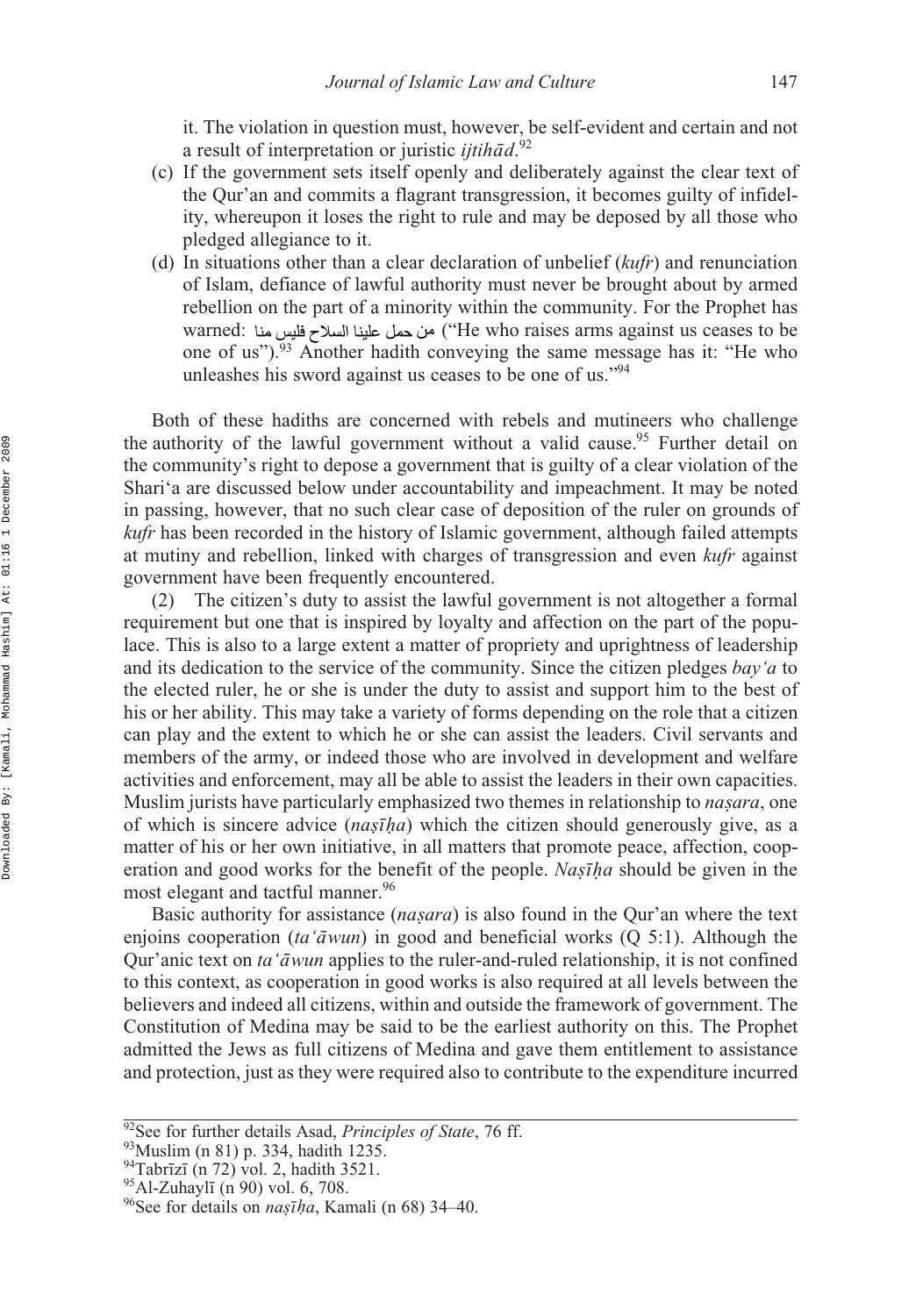for defence by the state of Medina. All the signatories of this document were thus required to assist the government and one another in pursuit of the stated objectives of defending Medina against outside aggression and to help with administering justice among its citizens.<sup>97</sup>

One aspect of cooperation that Islam specifies within the community is in the context of neighbourliness (*jiwār*), which is emphasized in the Qur'an and Sunna. There is much instruction in these sources on neighbourhood rights, which can be partly understood through the reading of the early history of Islam, especially in conjunction with the migration of the Prophet and his Companions to Medina. Those who came from Mecca to Medina, namely the *Muhājirūn* (migrants) took up residence in Medina basically as guests and neighbours of the Medinan Muslims, the *Anṣār* (helpers). Later, the Prophet added a new dimension to this by establishing the *covenant of fraternity <i>(mu'akhat)* between the Migrants and Helpers. To refer to but one hadith on the subject: Whoever believes in God"') ضيفه جاره، ومن—كان يؤمن بالله واليوم الأخر فليكرم ليصمت ومن كان and the Last Day, let him not annoy his neighbour; whoever believes in God and the Last Day, let him say something good or else remain silent; whoever believes in God and the Last Day, let him honour his guest").<sup>98</sup>

The relationship of *jiwār* went beyond the barriers of religion, especially with reference to the Muslims and Jews of Medina. Thus it is reported that when a servant of the renowned Companion Ibn 'Abbas slaughtered a sheep, Ibn 'Abbas told him to give some of the meat to their Jewish neighbour. Ibn 'Abbas repeated this more than once until the servant turned around and said to Ibn 'Abbas that he had said it several times, to which Ibn 'Abbas replied that this was due to the fact that the Prophet himself had emphasized the neighbour's rights so much that مازال جبريل يوصيني بالجار حتى ظننت أنه سيورثه ("we thought it was as if he was going to make him into an beir"  $\frac{99}{2}$ make him into an heir".

Neighbours, whether Muslims or non-Muslims, are therefore entitled to the same rights and have the same obligation towards one another. This is especially relevant to the present-day context, where Muslims often find themselves living in pluralist societies side by side with people from other faiths and cultures, both as fellow citizens and as neighbours. Although the concept of neighbourliness is especially meaningful among fellow citizens, it is of wider application in that a neighbour may not even be a citizen, yet he or she is entitled to the same special treatment that Islam has required for all neighbours.

The next context in which assistance is required is participation in *isba*, that is *al-h amr bi-al-ma'ruf wa-al-nahy 'an al-munkar* (promotion of good and prevention of  $\alpha$ evil). This is a broad Qur'anic principle which, in its general outline and purpose, can relate to a variety of themes.<sup>100</sup> What needs to be specified here perhaps is that *hisbah* requires the citizen to be vigilant and alert in promoting beneficial objectives, peace and justice in the community The citizen is thus required to prevent, as far as he or she can, evil conduct, hostility and oppression wherever he or she sees it and whenever he or she is convinced that a certain initiative on his or her part, whether in words on in action, can prevent an imminent evil. When the citizen has taken that initiative and

 $\sqrt[97]{Cf}$ . al-Saffār, (n 11) 21.

<sup>&</sup>lt;sup>98</sup>Al-Bukārī (n 49) vol.8, 321, hadith 483.

<sup>&</sup>lt;sup>99</sup>Ibid. 27, hadith 43; see also al-Saffār (n 11) 22.

<sup>&</sup>lt;sup>97</sup>Cf. al-Saffār, (n 11) 21.<br><sup>98</sup>Al-Bukārī (n 49) vol.8, 321, hadith 483.<br><sup>99</sup>Ibid. 27, hadith 43; see also al-Saffār (n 11) 22.<br><sup>100</sup>See for details on *hisba*, al-Saffār (n 11) 28–34.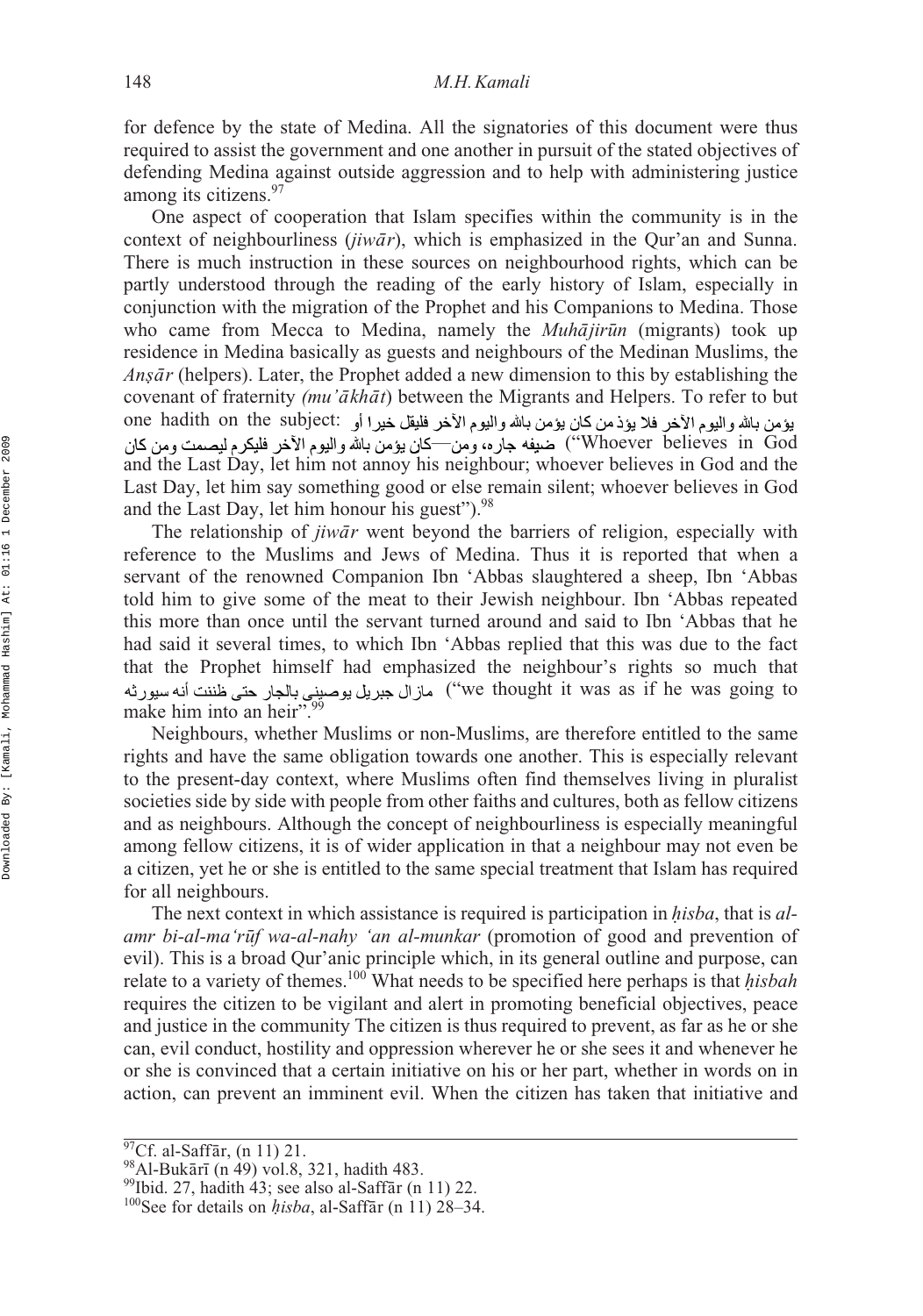acted or spoken in support of a good cause, he has fulfilled his civic and religious duty of giving assistance to the lawful government. By the same token, the citizen is under a duty to promote loyalty and affection toward the government and alert the latter of any immediate threat, attack, or act of treason that he or she might know about. Apart from the many Qur'anic verses and hadiths on *hisba*, the essence of *nasara* is also conveyed in the following hadith: all blacking the distance of *nasara* is also conveyed in the following hadith: Everyone of'') جل راع على أهل بيته و هو مسؤول عن رعيته... على الناس راع و هو مسؤول عن رعيته، والر you is like a shepherd and everyone of you is responsible for what is under his custody. The *Imām* is a custodian and he is responsible for his subject, and a man is responsible for his family and what is in his custody, and every (married) woman is responsible for her husband's household and what is under her custody.")<sup>101</sup> ألا كلكم راع، وكلكم مسؤول عن رعيته، فالأمام الذي

### **XI. Women and citizenship**

The *fiqh* literature does not articulate the position of women regarding citizenship and the issue is consequently dealt with, almost entirely, under statutory legislation. Immigration and citizenship laws in most Muslim countries are, on the whole, based in their Western antecedents, which also fall short of treating women equally in respect of citizenship rights. A question thus arises of whether a woman can pass on her nationality and citizenship to her husband and child in the same way that the law entitles the husband and father to these privileges. The basic issue here is one of equality before the law, and the laws that currently prevail in most Muslim, as well as non-Muslim countries, do not offer equal citizenship rights to women. A woman under the prevailing law is not entitled to pass on citizenship to her child or to her husband.

Many commentators, including Selim al-'Awa and Muhammad Shahrur, have spoken critically of this and called for a reform of the personal status laws of the Arab and Islamic countries wherein it is urged that a woman should be entitled to confer citizenship on her alien husband as well as on her offspring. For as long as the law continues as it is without the necessary reform, according to Shahrur, "the male domination of the Arab societies will perpetuate itself and women will remain second class citizens."102 Shahrur has also called for necessary legal reform that would entitle women to be nominated and elected to all government positions and to participate fully in the civic life of modern society. Selim al-'Awa has drawn attention to the underdeveloped state of *fiqh* on citizenship, especially with reference to women, and has himself attempted to discuss certain issues in the light of the textual guidelines of the Qur'an and the legal maxims of *fiqh*. I have referred to his work in the following paragraphs:

Looking at the issues from the Shari'a perspective, one would need to refer to the general norms of equality in the sources of Shari'a simply because the issue has not been specifically addressed in the *fiqh* literature. The following Qur'anic verses provide basic guidelines on equal rights for women:

And they (women) have rights similar to those (of men) over them in kindness (or what is deemed equitable). (2:228)

<sup>&</sup>lt;sup>101</sup>Al-Bukhārī, (n 49) vol. 9, 190, hadith 252.

<sup>&</sup>lt;sup>101</sup>Al-Bukhārī, (n 49) vol. 9, 190, hadith 252.<br><sup>102</sup>Muhammad Shahrūr, *Naḥwa uṣūl jadīda li-al-fìqh al-islāmī: fiqh al-mar'a* (al-Ahāli li'l-<br>Tibā'a wa'l-Tawzī' wa'l-Nashr, Damascus, 2000) 382 **Tibā'a** wa'l-Tawzī' wa'l-Nashr, Damascus, 2000) 382.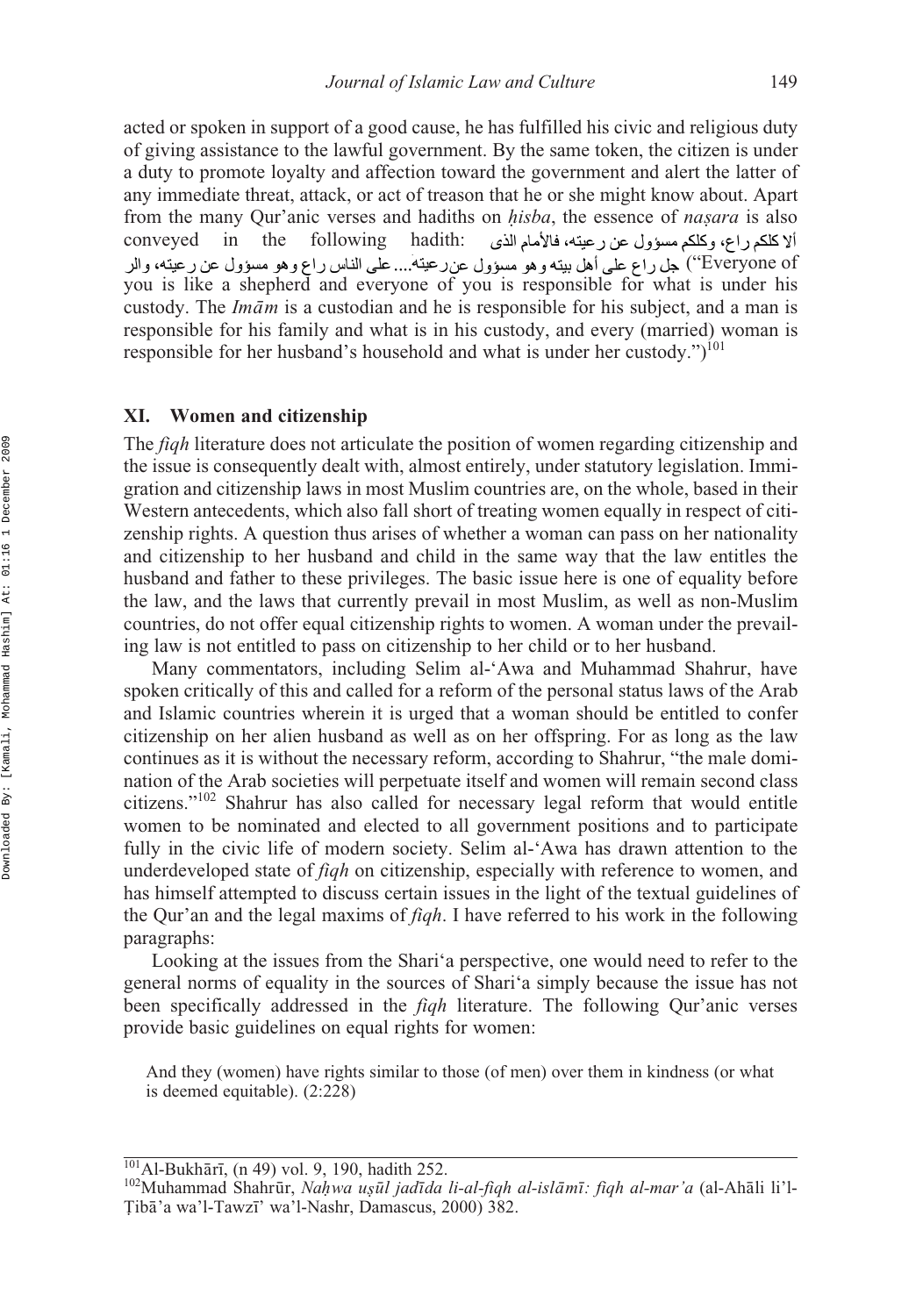This is evidently a general declaration that entitles women to an equal regime of rights and obligations to those of men, particularly their husbands – as this is the immediate context of the verse – and other members of the community. Equality and similarity of rights and obligations to which men and women are entitled is the principal theme of this Qur'anic declaration, and citizenship is naturally no exception. The reference to considerations of equity and kindness (*bi-al-ma'rūf*) in this verse probably means that the Qur'an does not necessarily call for a mechanical regime of equality, but an equality that is fair and meaningful and in keeping with the spirit, if not the letter, of that approach.

The Qur'an also provides: ("Men are entitled to what they earn and women are entitled to what they earn") (Q 4:32). Although the reference to earning/acquisition (*al-kasb*) is commonly seen to be inclusive of all earnings, whether material or spiritual, what is not commonly seen, however, is that one's offspring are also a part of one's *kasb*, or what a person has acquired and begotten. If the father is entitled to the transfer of his nationality through the blood tie to his child, then the mother stands in precisely the same position and her blood tie to her offspring is at least as strong as that of the father. The mother should therefore be entitled to the same right in respect of citizenship. This is also Selim al- 'Awa's reading of the verse under review. Statutory legislation in Muslim countries should therefore observe this and ensure equal treatment for women in the matter of citizenship.103

With reference to citizenship, the original ruling here entitles the father to pass on his nationality to his offspring. But if this becomes unfeasible for some reason, such as uncertainty or ignorance about the father's nationality or if the father happened to have no nationality, then a transfer is due to the nearest substitute, which would be to allow the mother's nationality be passed on to the child.<sup>104</sup>

### **XII. Conclusion and reform proposals**

Citizenship is an evidently important and yet problematic area in the general scheme of fundamental rights and liberties. It has acquired greater significance since the advent of nation state in Europe and its eventual acceptance by Muslim countries. One of the problematics to note at the outset is that immigration and nationality laws that are now in force generally fail to address issues of citizenship in the spirit of harmony and cooperation among people. General custom, or '*urf*, which is a recognized proof in Islamic law, can now be said to have accepted the nation state, just as it has also been ratified by the constitutions and national charters of these countries. Yet neither in European thought nor in the works of Muslim jurists can one find a clear recognition of citizenship as a fundamental right in itself. This may be due partly to the fact that citizenship is not a monolithic concept, for it tends to comprise and subsume a number of other rights, such as the right to domicile, work, education, welfare, and so forth. Juristic discourse on fundamental rights and liberties has tended to address some of the rights that are conferred as a result of citizenship, but citizenship itself has not been identified as a basic right of the individual. Notwithstanding the fact that modern constitutions tend to provide guidelines on citizenship, they still fall short of recognizing it as a basic right as such. This may be due partly to the fact that, unlike the other

<sup>&</sup>lt;sup>103</sup>Cf. Salīm al-'Awa, *Al-fiqh al-islāmī: fī tarīq al-tajdīd*, p. 90.<br><sup>104</sup>Cf. ibid. 92.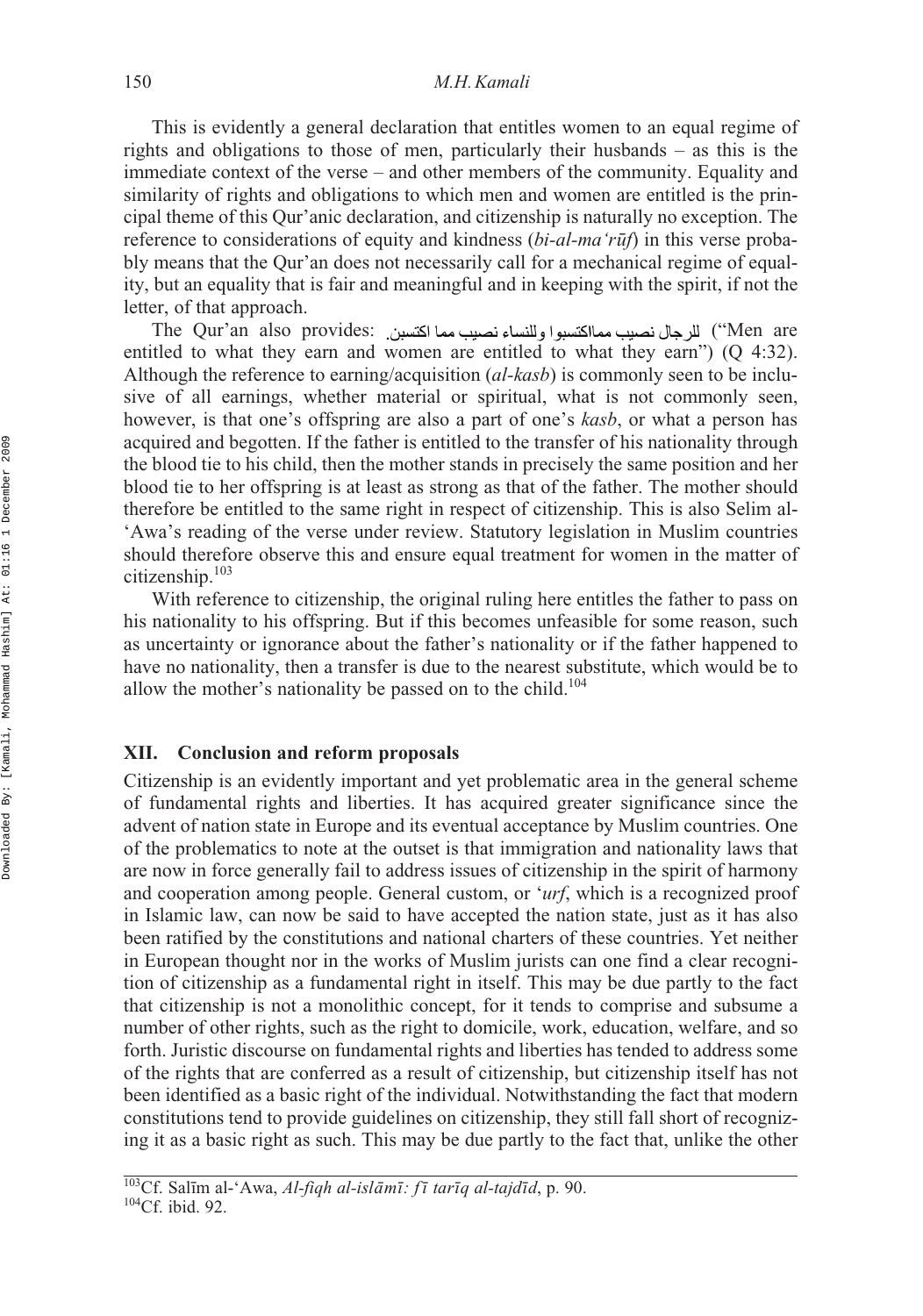areas of fundamental rights, such as ownership, work and education, which are recognized only for citizens, citizenship concerns aliens who are normally outside the jurisdiction of the national state and constitution. Citizenship is, in other words, a broad concept that subsumes other rights, and it concerns not only citizens but also aliens.

At the dawn of the twenty-first century, one can observe three phenomena that bring into question the basic notion of nation state and its historical significance. First, the crisis of the post-colonial states in the South; second, the disintegration of the Soviet Union and Yugoslavia; and third, the emergence of a supranational entity in the countries of the European Union. These three sets of facts are not always in harmony with one another, yet they all point to certain faultlines in the nation state idea and its failure to accommodate the desire for greater cooperation and unity among people.<sup>105</sup>

The anachronistic and sometimes discriminatory content of the nationality laws of our time call for reappraisal and adjustment in favour of a real linkage between "human rights" and "citizens rights", for it is doubtful whether a meaningful affinity of this kind can be established in the face of a continued adherence to the hollow notion of national sovereignty, over and above the emphatic humanitarian call of respect for human rights.

The distinction between the citizen and the non-citizen, the national and the alien, is the contemporary form of discrimination in rights between individuals within the borders of national states. What we witness today is a new era of exclusivist nationalism in Europe that expresses itself in local rhetoric and relies on ethnicity, culture and religion – which present a serious setback to human progress.

The present study has nevertheless assumed the validity, on an ad hoc basis at least, of the nation state as a substitute for the earlier notions of  $d\bar{a}r$  *al-Islam* and  $d\bar{a}r$ *al- arb*, which seems historically to have dominated Islamic thought on the subject. *h* But the assumption here has been invoked more by necessity than by choice, simply because the nation state formula itself is problematic as it tends to clash with many of the recognized rights of the individual in Shari'a, as well as with the wider levels of unity and cooperation among people. The right to work, for example, is recognized in Shari'a for every Muslim, indeed every individual, but the nation state tends to confine it only to its own nationals. Does it sound at all right to disallow a Muslim, or anyone for that matter, the right to earn a living, or to deny him or her the right to continued residence in a country or place, even after having lived there for some years? This is merely to point out that a certain tension remains between the relatively more open approach of Shari'a and the more restrictive attitude that underlines the basic ideas of nationalism and nation state. More research effort needs to be undertaken to address these and other relevant issues on citizenship from both the Shari'a and nationalist perspectives. The relatively underdeveloped state of the existing research on this issue is partly caused by the fact that people seem to have taken for granted the moral validity of nationalism and the challenge it presents to the wider humanitarian call for unity and cooperation among people.

As noted earlier, the *dār al-Islām–dār al-harb* concept has no clear origin in the Qur'an or Sunna and is a juristic development of later times that was most likely *˙* prompted by the political interests of the Abbasid Empire. The contemporary generation of Muslims are not necessarily bound by it, especially in view of the changed realities of international relations and geo-political considerations in the Muslim world today. The world is now home to over 50 independent Muslim states, not just one big political

 $\overline{^{105}Cf}$ . Manna (n 3) 85.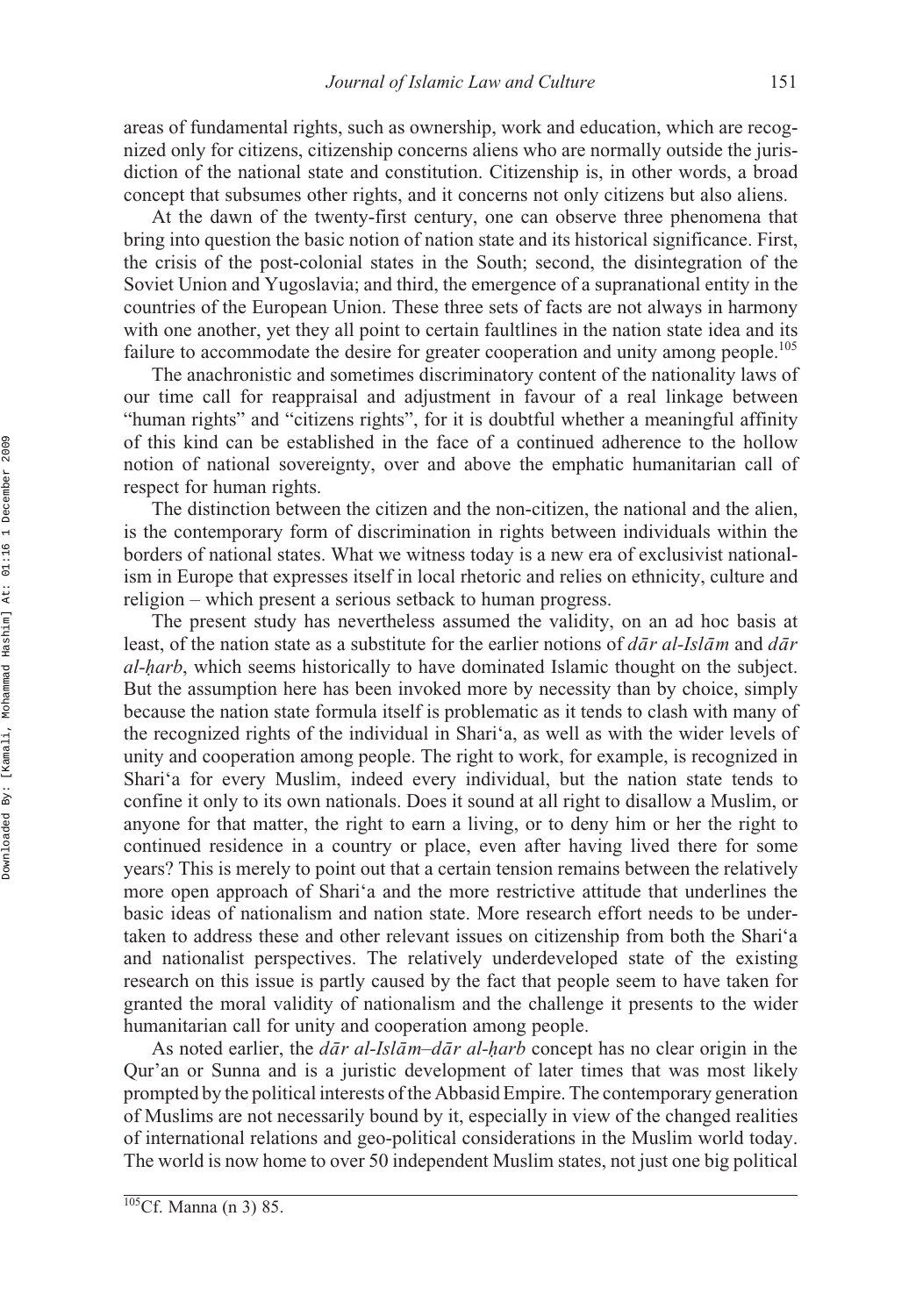entity that could, in political terms, be described as  $d\bar{a}r$  *al-Isl*  $\bar{a}m$ . The complex network of international treaties and bilateral agreements that now exist between the Muslim and non-Muslim countries cannot accommodate the existence in concept or in reality of *dār al-harb*, which is rooted in the dubious idea of accepting war as a normal state of relations with the rest of the world. These juristic constructs were controversial to begin with and have now lost any relevance to the prevailing conditions of the world today.

Yet there is cause for further reflection, to quote Zainab Badawi, as to how nationalism is reasserting itself as a result of advancements in globalization, and the European Union at the expense often of cultural minorities. With reference to globalization, Badawi states: "As globalization blurs national boundaries, people are beginning to retreat into their own sense of self and looking for past assurances in order to validate themselves. Racist groups, with names such as Racial Harmony, and First Amendment Purists, One Nation Party, National Front etc., are making skilful use of the internet to propagate their exclusivist views and prejudices all over again."106

The state is the unit of organization at present and the  $d\bar{a}r$  *al-Islam* of the past has been dismembered and replaced by territorial units. It is no longer realistic to identify a certain part or region of the world as  $d\bar{a}r$  al-harb, for peace is now the generally accepted norm and individuals and states relate to one another through reciprocity and accepted norm and individuals and states relate to one another through reciprocity and peaceful agreements. *Dār al-harb* now only applies perhaps to exceptional situations when war breaks out between countries, and even that should be seen as temporary and transitional – which does not necessarily justify the application of the concept of *harbī* (enemy at war) to all the citizens of the enemy country. The basic problem in  $\alpha$ ll of this stemmed, according to al-Shawi, from the fact that citizenship as a concentr all of this stemmed, according to al-Shawi, from the fact that citizenship as a concept was unfamiliar to our *fiqh* scholars and the notions of *dar al-Islam* and *dar al-harb* seemed suitable, even convenient, at a time when the Islamic empire was a dominant world power. The nation-state as a unit of organization, and citizenship as a basic framework of identity and relationships have replaced those earlier concepts. The *umma* nevertheless remains as a wider framework of religious fraternity among Muslims, to which all Muslims belong regardless of their nationality and place of residence.<sup>107</sup>

Having discarded the idea of *dār al-harb*, which had been a stumbling block in the way of constructing a sound theoretical approach to citizenship in Islamic law, I believe that Islamic law provides a set of general principles relating to citizenship that encourage flexibility and openness. This is due mainly to the humanitarian outlook of the Qur'an and Sunna, which designates mankind as God's vicegerent and custodian of the earth to establish a just order therein. The ideals of human dignity, equality and justice in the Qur'an and Sunna tend to view *homo sapiens* as a single entity without recognition, at that level, of nationality and race or of divisive factors that would impede the natural freedom of the individual and his choice of residence. Having said that, however, considerations of a judicious policy within the general framework of *siyāsa shar'iyya* may still be utilized to determine a policy framework that is beneficial to all concerned, without, however, violating the basic ideals of equality and justice as they are expounded in the sources of Islam.

<sup>&</sup>lt;sup>106</sup>Zainab Badawi, 'The Dilemma of Identity in a Multicultural Europe' (2001) 27 *Islam 21* 2). <sup>107</sup>Ibid. 418–419.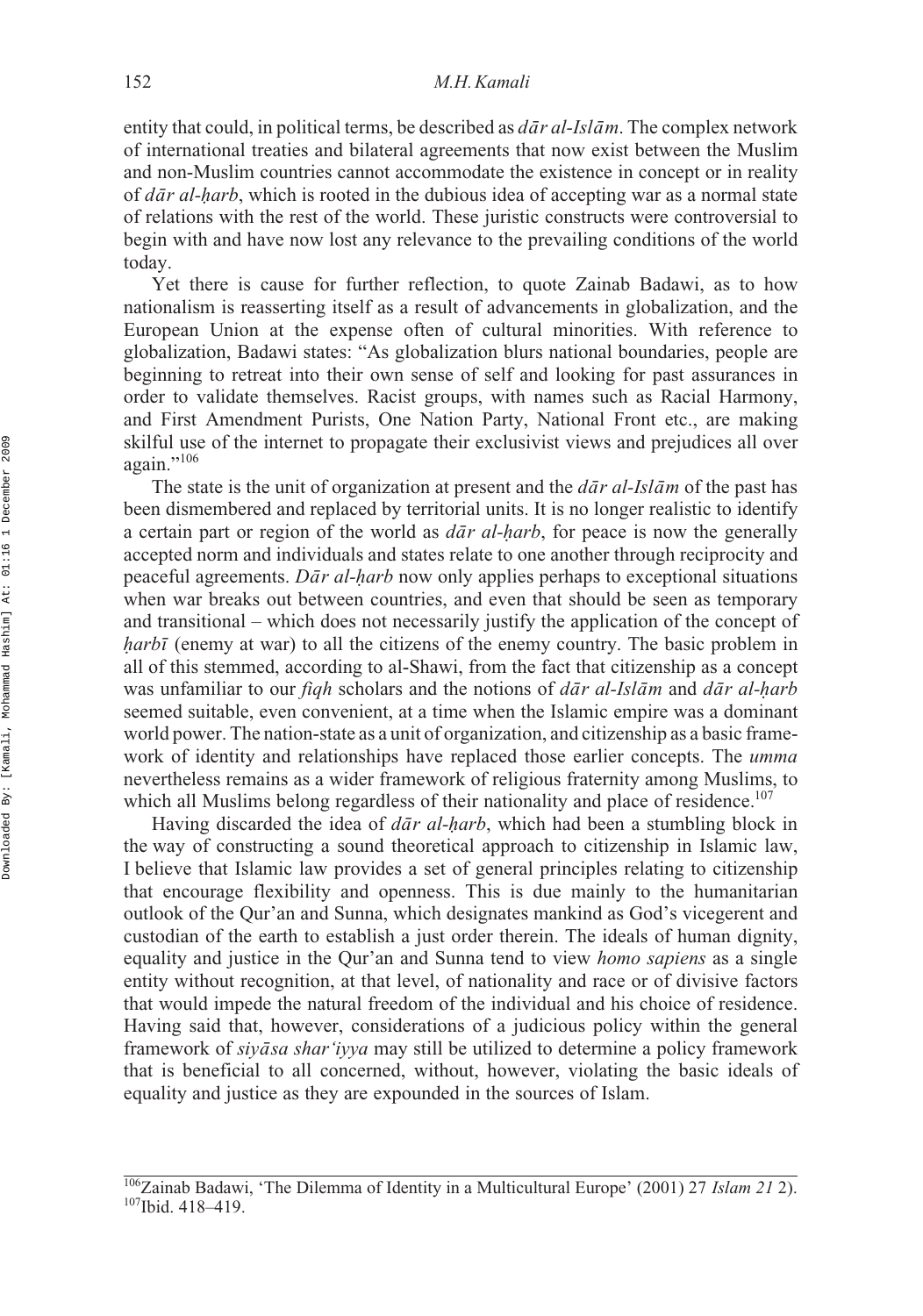### **Acknowledgements**

I would like to thank my colleagues Fariz Zainal and Abdul Karim for their generous assistance in helping me prepare this text for publication.

### **References**

- 'Afīfi, M.S., 1987[1407]. *Al-Mujtama' al-Islamī wa Huqūq al-Insān*. Cairo: Idārat al-Ṣaḥāfa<br>wa'l-Nashr bi-Rābitat al-ʿAlam al-Islāmi wa'l-Nashr bi-Rābitat al-'Alam al-Islāmi.
- 'Aliyah, S.Q., 1988[1401]. *Nazariyyat al-Dawlah wa Adābuha fi'l-Islām*. Beirut: Al-<br>Mu'assasa al-Jami'iyya Mu'assasa al-Jami'iyya.
- 'Awdah, 'Abd al-Qadir, 1981[1401]. *Al-Tashrī* ' al-Jinā ī al-Islāmi Muqārinan bi'l-Qānūn *al-Wad'i.* Vol. 1 Cairo: Maktaba Wahba.
- Abū Dāwūd 1995[1416]. *Sunan Abū Dāwūd*, Mustafa Dib al-Bugha (ed.). Damascus: Dār al-'Ulum al-Insāniyya.
- Abū Habīb, S., 1985[1406]. *Dirāsah fi Minhāj al-Islām al-Siyāsi*. Beirut: Mu'assasa al-<br>Risāla Risāla.
- Abū Zahra, M., 1965[1385]. *Tanzīm al-Islām li'l-Mujtama'*. Cairo: Dār al-Fikr al-'Arabi.
- Al-Affandi, 'Abd al-Wahhab, 2001. 'I'adat al-Nazar fī al-mafhēm al-taqlīdī li-al-Jamā'a al-<br>
siyāsiyya fi'l-Islām: muslim am mawātin? Al-Mustaghal al-'Argh[] 22 (264) siyasiyya fi'l-Islam: muslim am mawatin? *Al-Mustaqbal al-'Arabl* 22 (264).<br>and W and Husband C 1993 'Religious identity citizenship and welfare
- Ahmad, W. and Husband, C., 1993. 'Religious identity, citizenship and welfare: the case of Muslims in Britain. *American Journal of Islamic Social Science* 10.
- Ansari and Esposito (eds), 2001. *Muslims and the West.* Islamic Research Institute, International Islamic University.
- Asad, M., 1966. *Principles of state and government in Islam.* Berkeley: University of California Press.
- al-'Awa, M. Salīm, 1998[1419]. *Al-Fiqh al-Islāmī fi Ṭarīq al-Tajdīd*. 2nd edn. Beirut: al-<br>Maktab al-Islāmī Maktab al-Islāmī.
- Badawi, Zainab (2001). The dilemma of identity in a multicultural Europe. *Islam* 21 (27).
- Al-Bishrī, Țāriq, 1998[1418]. *Bayn al-jāmi'a al-dīniyya wa'l-jāmi'a al-waṭaniyya fi'l-fikr al-siyāsī*. Cairo: Dār al-Shurūq.
- Al-Bukhārī, Muḥammad b. Ismā il (1979). *Ṣaḥīḥ al-Bukhārī*. Muhammad Muhsin Khan (trs.) Vol. 9 Lahore: Oazi Publications (trs.). Vol. 9. Lahore: Qazi Publications,.
- Constitution of Medina (known in Arabic as Dustūr al-Madina) (1968) in Montgomery-Watt, *Islamic political thought: the basic concepts.* Edinburgh: Edinburgh University Press.
- Daniel, N., 1993. *Islam and the West: the making of an image,* revised edn. Edinburgh: Edinburgh University Press.
- Dāraqu țnī, 'Ali Ibn 'Umar, 1386, A.H.. *Sunan Dāraqu țnī*, Al-Sayyed 'Abd Allah Hashim
(ed) Beirut: Dār al-Ma'rifa (ed.). Beirut: Dār al-Ma'rifa.
- Ewing, K., 1993. Citizenship and employment, in: R. Blackburn (ed.), *Rights of Citizenship.* London: Mansell.
- El-Fadl, K.A., 1994. Islam and Muslim minorities. *Islamic Law and Society* 1 & 2.
- Fu'ad Abd al-Mun'im Ahmad, 1991[1411]. *Uṣēl Niẓām al-ḥukm fi'l-Islam*. Alexandria:<br>Mu'assasah Shabab al-Iami'a Mu'assasah Shabab al-Jami'a.
- Al-Ghanoushi, R., 1993[1413]. *Huqūq al-Muwāṭana, Huquq Ghayr al-Muslim fi'l-Mujtama*<br>*al-Islami* 2nd edn. Herndon. Va & Tunis: Al-Ma'had al-Alami li'l-Fikr al-Islami *al-Islami,* 2nd edn. Herndon, Va & Tunis: Al-Ma'had al-Alami li'l-Fikr al-Islami. *˙*
- Al-Ghazālī, Shaykh Muḥammad, 1960. *al-Taʻaṣṣub wa'l-Tasāmuā Bayn al-Masiḥīyya wa'l-*<br>*Islām Cairo: Dār Kutub Haditha Islām*. Cairo: Dār Kutub Haditha.
- Ghazāwī, M.S., n.d. *Al-Ḥurriyyat al- 'Amma fi'l-Islām*. Alexandria: Mu'assasah Shabab al-<br>Iami'a Jami'a.
- Al-Ḥadīd, Ibn Abī. *Sharh Nahj al-Balāghah*. Beirut: Dar Ihya' Turath al-'Arabi.<br>Hasan J. H. and 'Ali J. H. n.d. *Al-Nuzum al-Islamiyyah*, Cairo: Maktaba
- Hasan, I.H., and 'Ali I.H., n.d. *Al-Nuzum al-Islamiyyah*. Cairo: Maktaba al-Nahda al-<br>'Arabiyya 'Arabiyya.
- Al-Hindī, al-Muttaqī, 1313 A.H. *Kanz al-'Ummāl fi Sunan al-Aqwāl wa'l-Af'āl*, vol. 4 Hyderabad: Dakan.
- Ibn 'Ashūr, 'Ayyād, 1998. *Al-Damīr wa'l-Tashrī', al-'Aqliyya al-Madaniyya wa'l-Huqūq al-<br><i>Hadītha Casablanca: al-Markaz al-Thagafī al-*'Arabī Hadītha. Casablanca: al-Markaz al-Thaqafī al-'Arabī.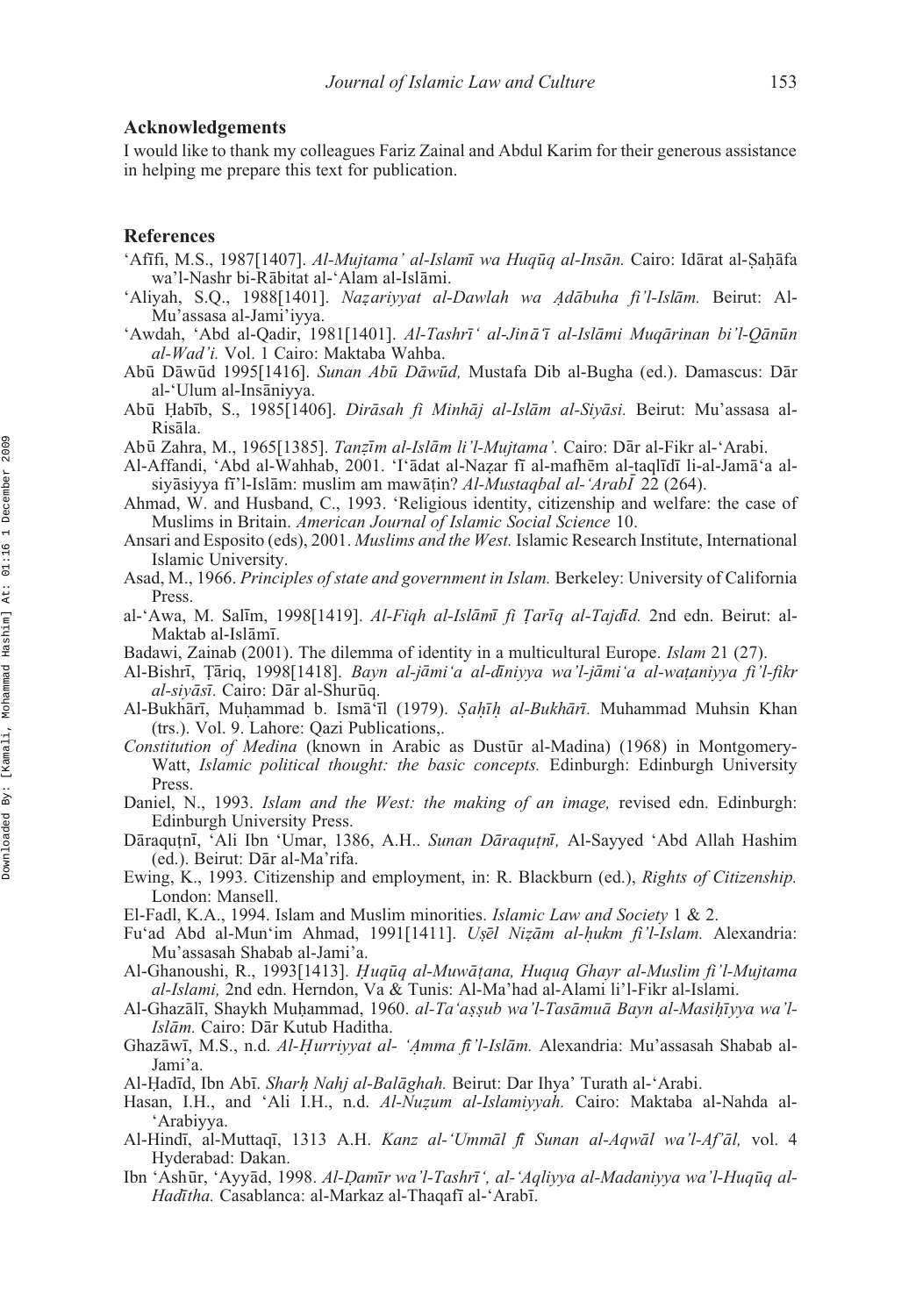- Ibn Hazm, Muhammad b, 'Ali b. Ahmad b. Sa'id al-Zāhirī. 1988[1408]. *Al-Muṣallā. Ahmad*<br>*Muhammad Shakir* (ed.) Cairo: Matba'a al-Nabda *Muhammad Shakir* (ed.). Cairo: Matba'a al-Nahda.
- Ibn Hishām, 'Abd al-Malik, 1936. *Al-Sīra al-Nabawiyya*. Cairo: Mustafa al-Babi al-Halabi.
- Ibn Mājah, 1981[1401]. *Sunan Ibn Mājah*. Istanbul: Cagli Yayinlari.
- Ibn Qudāma, Muwaffaq al-Dīn Abu Muḥammad 'Abd Allāh, 1367 A.H. *Al-Mughnī*, vol. 12.<br>Cairo: Matba'at al-Manar Cairo: Matba'at al-Manar.
- **ibn Taymiyya, Taqi al-Dīn Aḥmad, 1398 A.H.** *Al-Siyāsah al-Shar 'iyyah fī Iṣlāḥ al-Rāʻi wa'l***<br>***Raʻiyyah* **'Abd al-Raḥmān b. Qāṣim (ed.). Beirut: Mu'assasāt al-Riṣāla** Ra'iyyah, 'Abd al-Rahmān b. Qāsim (ed.). Beirut: Mu'assasāt al-Risāla.
- Al-'Ili, 'Abd al-Hakim Hasan, 1983[1413]. *Al-Ḥurriyyāt al-'Amma fi'l-Fikr wa'l-Nizām al-*<br>*Sivāsī al-Islāmī* Kuwait: Dār al-Kitāb al-Hadīth *Siyāsī al-Islāmī*. Kuwait: Dār al-Kitāb al-Hadīth.
- Kamali, Mohammad Hashim, 1997. *Freedom of expression in Islam.* Cambridge: The Islamic Texts Society.
- Kamali, Mohammad Hashim, forthcoming. *Rights to education, work and welfare in Islam.* Cambridge: The Islamic Texts Society.
- Al-Kasani, 'Ala al-Din, *1956. Badā'i' al-Ṣanā'i' fi Tartīb al-Sharā'i'.* Cairo: Matba'at al-<br>*Istigama* Istiqama.
- Al-Khālidī, Mahmud 'Abd al-Majid, 1980[1400]. *Qawā id Nizām al-Ḥukm fi'l-Islām*.<br>Kuwait: Dār al-Buhūth Kuwait: Dār al-Buhūth.
- Al-Khudarī, Muhammad, 1969[1370]. *Muḥāḍarāt fi Tārīkh al-Umam al-Islāmiyyah*. Cairo:<br>al-Maktaba al-Tijariyya al-Maktaba al-Tijariyya.
- Kramer, G., 1998. *'Dhimmi* or Citizen', in J. Nielsen (ed.) The Christian-Muslim frontier. London: I.B. Tauris.
- Madkur, M.S., 1983[1403]. *Ma ālim al-Dawlah al-Islāmiyyah*. Kuwait: Maktabat al-Falah.
- Mahmassani, S.R., 1979. *Arkān Ḥuqūq al-Insān fi 'l-Islām*. Beirut: Dār al-'Ilm li'l-Malāyīn.<br>Manna H. 1996. *Citizenshin in Arah Islamic history*. M. Wafa and W. Waødy (trs.). Caire
- Manna, H., 1996. *Citizenship in Arab Islamic history.* M. Wafa and W. Wagdy (trs.). Cairo: Cairo Institute for Human Rights Studies.
- Mawdūdī, S., 1969. Abu'l A'la. *Nazariyyat al-Islām wa Hadyuh*. Cairo: Dar al-Fikr.<br>Maudūdī, S. Abu'l A'la, 1979. *The Islamic Law and Constitution*. Labore: Islamic
- Maudūdī, S. Abu'l A'la, 1979. *The Islamic Law and Constitution*. Lahore: Islamic Publications Ltd., reprint.
- Al-Māwardī, Abū'l-Ḥasan, 1386 A.H. *Kitāb al-Aḥkām al-Ṣuḥāniyya*, 2nd edn. Cairo:<br>Mustafa al-Babi al-Halabi Musṭafa al-Babi al-Halabi.
- Marsi, M.Y., 1961. *Al-Islām wa'l-Hayāt: Dirāsāt wa Tawjīhāt.* Cairo: Maktaba Wahba.<br>Muslim Thn Haijāi al-Nishanūri 1984[1404] *Mukhtasar Sabīh Muslim M*uhammad.
- Muslim, Ibn Hajjāj al-Nishapūri, 1984[1404]. *Mukhtaṣar Ṣaḥīḥ Muslim,* Muhammad Nasir<br>al-Din al-Albani (ed.) 2nd edn. Beirut: Dār al-Maktab al-Īslāmi al-Din al-Albani (ed.), 2nd edn. Beirut: Dār al-Maktab al-Islāmi.
- Mutawalli 'Abd al- ammi[]acr d, 1974. *Mabam[]arc di' Ni am[]arc m al- ukm fm]i[acr 'l-Islam[]arc m.* Alexandria: Mansha'at H ˙ ¯ı *a¯z ˙ a¯H ˙ ¯ıa¯* al-Ma'arif.
- Al-Nabhānī, Taqi al-Dīn, 1964. *Muqaddimat al-Dustūr*. Kuwait.
- Omhae, K., 1995. *The end of the nation state: the rise of regional economics.* New York: The Free Press.
- Osman, M. F., 1977. Majallah al-Muslim al-Mu'āṣir, vol. 2.
- Partington, M. 1993. Citizenship and housing, in: R. Blackburn (ed.), *Rights of citizenship ˙* London: Mansell.
- Al-Qaraḍāwī, Y., 1977. *Ghayr al-Muslimīn fī 'l-Mujtama' al-Islāmi*. Cairo: Maktaba Wahba.
- Al-Qurtubī, Abū 'Abd Allāh Muhammad, 1967/1387. *Al-Jāmi' li-Ahkām al-Qur'ān* (also<br>
known as *Tafsīr Al-Qurtubī*) Cairo: Matha'a Dār al-Kutub known as *Tafsīr Al-Qurṭubī)*. Cairo: Maṭba'a Dār al-Kutub.<br>b M - 1954 *Shubhat hawla al-Islām* Cairo
- Qutb, M., 1954. *Shubhat hawla al-Islām*. Cairo.<br>Outb, Sayyid, 1954[1373] *Al-'Adālah al-Iitimi*
- Qutb, Sayyid, 1954[1373]. *Al-'Adālah al-Ijtimā 'iyyah fīl-Islām*, 4th edn. Cairo: 'Isa al-Babi<br>al-Halabi al-Halabi.
- Ramadan, S., 1992. *Islamic law: its scope and equity,* 2nd Edn. Kuala Lumpur: Muslim Youth Movement of Malaysia.
- Riḍā, Muhammad R., 1341 A.H. *Al-Khilāfah aw al-Imāmah al-' Uẓmā*. Cairo: Matba'at al-<br>Manar Manar.
- Al-Saffār, Shaykh Ḥasan, 1996. 'Al-Waṭan wa-al-Muwāṭana: al-Huqūq wa'l-Wājibāt', *al-* Kalima 10 *Kalima* 10.
- Salam, N. 1997. The emergence of citizenship in Islamdom, *Arab Law Quarterly,* 12 (2).
- Saleh, N. (1995). Company legislation in the Gulf: recent developments, in H.L. Ruttley and C. Mallat (eds.) *Commercial Law in the Middle East.* London: Graham & Trotman.